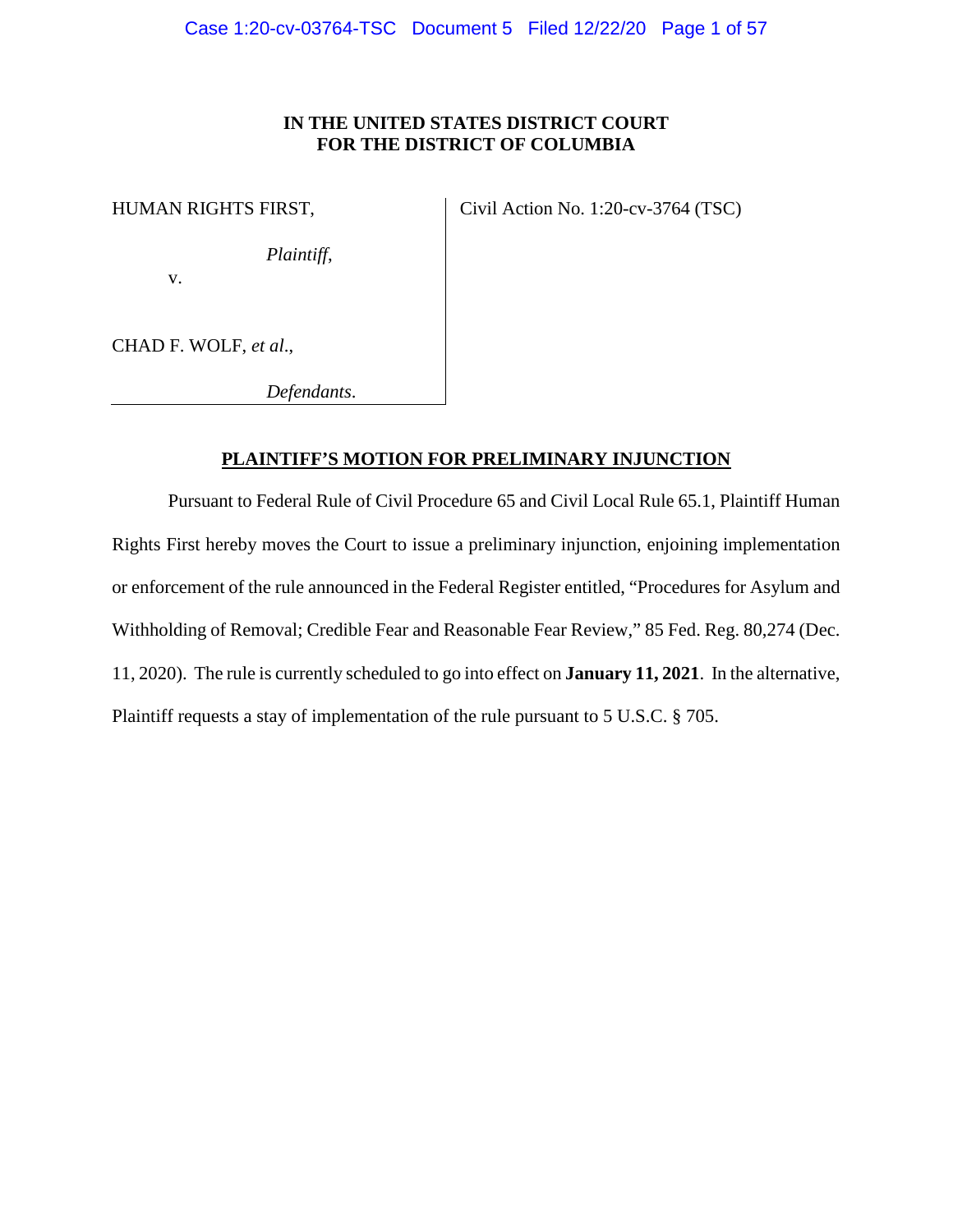# Case 1:20-cv-03764-TSC Document 5 Filed 12/22/20 Page 2 of 57

In support of this motion, Plaintiff relies upon the attached memorandum of points and authorities and accompanying exhibits. Plaintiff requests a hearing and attaches a proposed order.

Dated: December 22, 2020 Respectfully submitted,

/s/ Ana C. Reyes Ana C. Reyes (D.C. Bar No. 477354) Melinda K. Johnson (D.C. Bar No. 1620229) Emma J. Nino\* WILLIAMS & CONNOLLY LLP 725 Twelfth Street, NW Washington, DC 20005 Tel: (202) 434-5000 Fax: (202) 434-5029 areyes@wc.com

 $*$  Practice supervised by D.C. Bar members pursuant to D.C. Court of Appeals Rule  $49(c)(8)$ , and certification to practice pursuant to LCvR 83.2(g) to be submitted.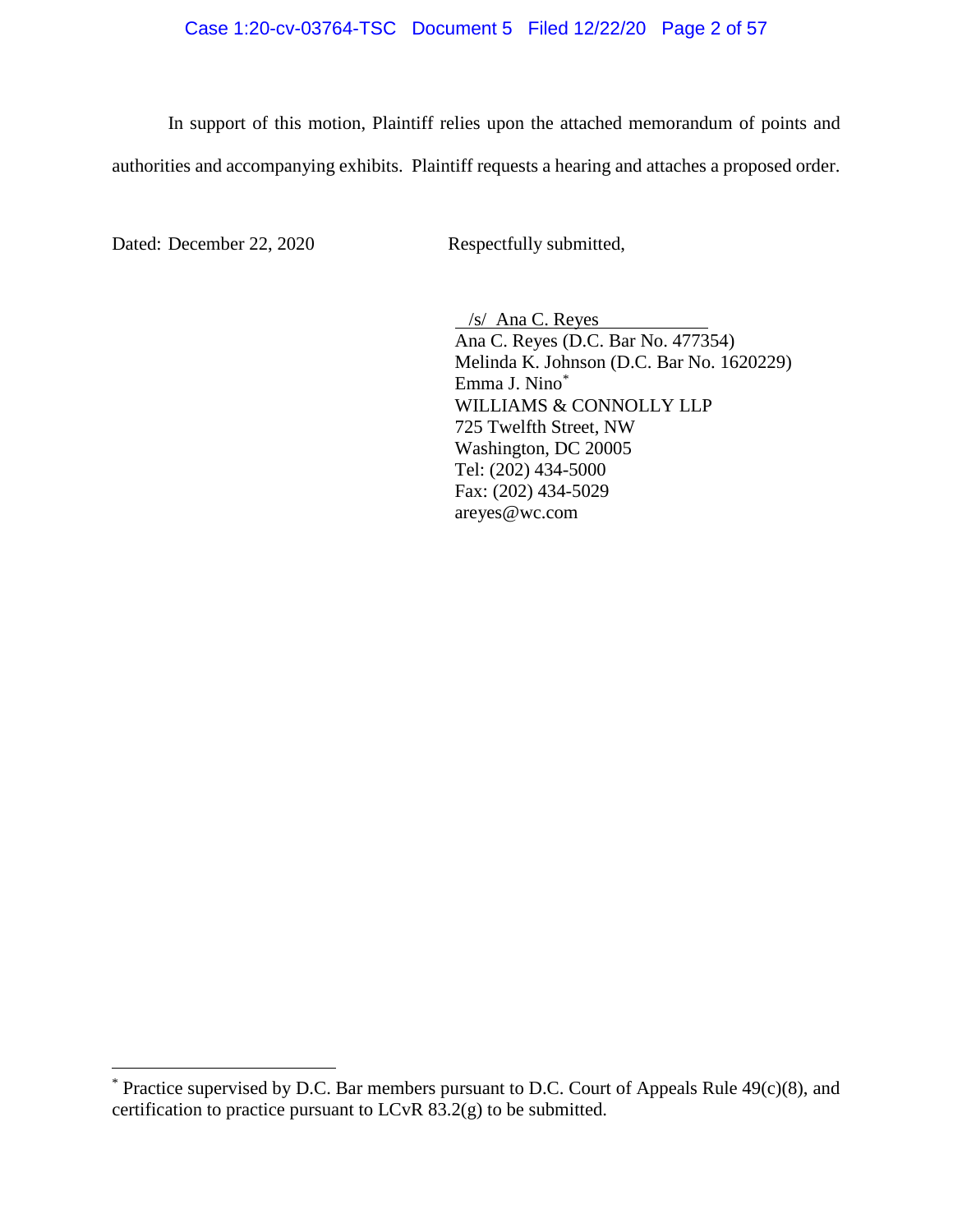# **IN THE UNITED STATES DISTRICT COURT FOR THE DISTRICT OF COLUMBIA**

HUMAN RIGHTS FIRST,

Civil Action No. 1:20-cv-3764 (TSC)

*Plaintiff,*

v.

CHAD F. WOLF, *et al*.,

*Defendants.*

# **MEMORANDUM OF POINTS AND AUTHORITIES IN SUPPORT OF PLAINTIFF'S MOTION FOR PRELIMINARY INJUNCTION**

Ana C. Reyes (D.C. Bar No. 477354) Melinda K. Johnson (D.C. Bar No. 1620229) Emma J. Nino\* WILLIAMS & CONNOLLY LLP 725 Twelfth Street, N.W. Washington, D.C. 20005 Tel: (202) 434-5000 Fax: (202) 434-5029 areyes@wc.com

<sup>\*</sup> Certification to practice pursuant to LCvR  $83.2(g)$  to be submitted; practice supervised by D.C. Bar members pursuant to D.C. Court of Appeals Rule  $49(c)(8)$ .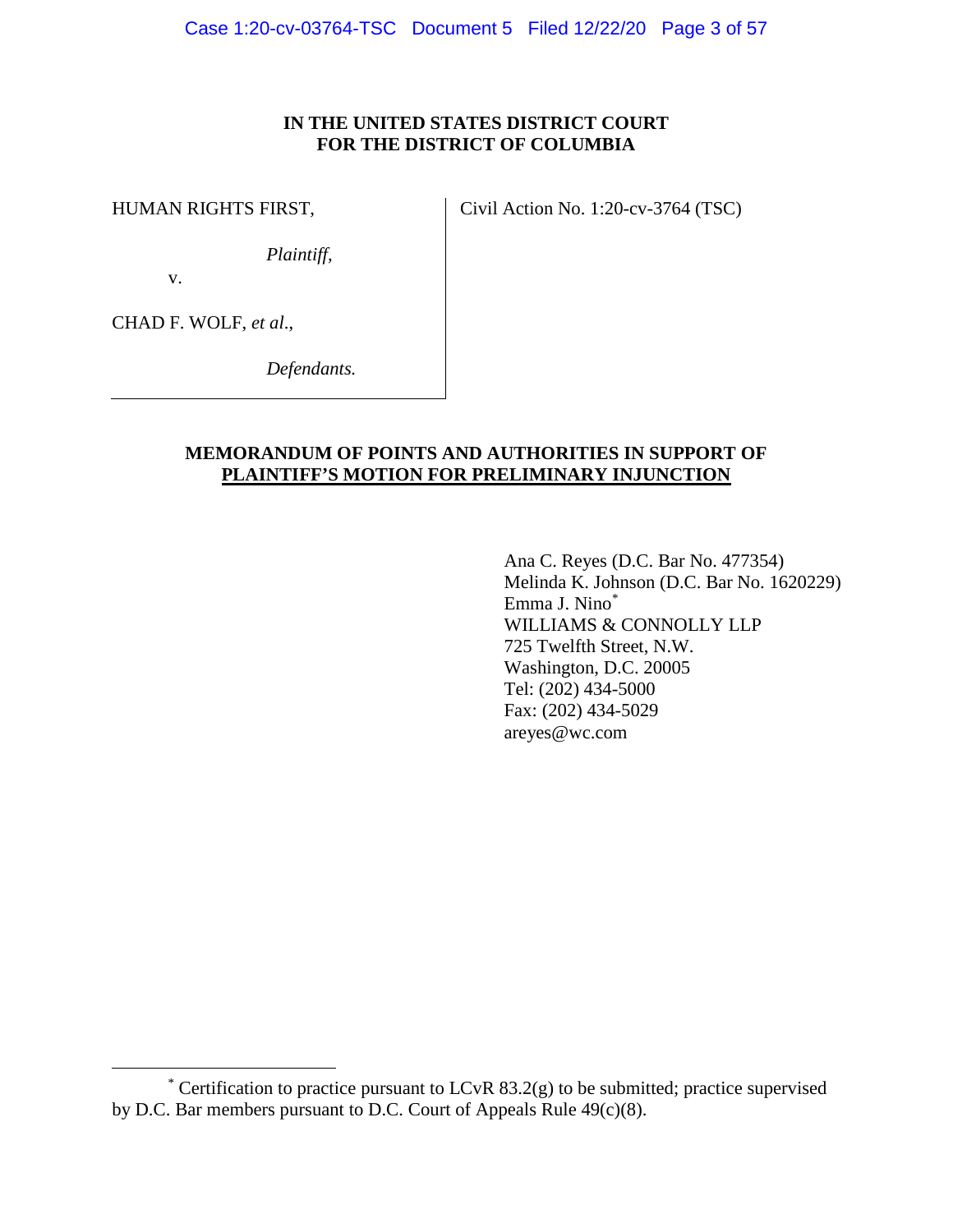# **TABLE OF CONTENTS**

|    | A.              |    |                                                                                                                        |  |
|----|-----------------|----|------------------------------------------------------------------------------------------------------------------------|--|
|    |                 | 1. |                                                                                                                        |  |
|    |                 | 2. | The Illegal Immigration Reform and Immigrant Responsibility Act4                                                       |  |
|    | <b>B.</b>       |    |                                                                                                                        |  |
|    |                 |    |                                                                                                                        |  |
| I. |                 |    |                                                                                                                        |  |
|    | A.              |    |                                                                                                                        |  |
|    | <b>B.</b>       |    |                                                                                                                        |  |
|    |                 | 1. | The Acting Secretary of DHS Promulgated the Rule Without                                                               |  |
|    |                 | 2. | The Agencies Exceeded the Scope of Their Authority16                                                                   |  |
|    |                 | 3. | The INA Cannot Be Read to Allow the Agencies to Limit Asylum                                                           |  |
|    |                 | 4. | Congress Did Not Expressly Delegate to the Agencies the Power to                                                       |  |
|    | $\mathcal{C}$ . |    |                                                                                                                        |  |
|    |                 | 1. | The Agencies Ignored Serious Concerns Expressed in Comments23                                                          |  |
|    |                 | 2. | The Agencies Failed to Weigh the Rule's Costs and Benefits 27                                                          |  |
|    |                 | 3. | The Agencies Do Not Support the Rule's Purported Rationales28                                                          |  |
|    |                 | 4. | The Agencies Do Not Address an Important Aspect of the<br>Problem: The Costs to the Economy and Fisc of Reduced Asylum |  |
|    |                 | 5. |                                                                                                                        |  |
|    |                 | 6. | The Agencies Failed to Provide Sufficient Time for Comments or                                                         |  |
|    | D.              |    |                                                                                                                        |  |
|    |                 | 1. | Multiple Provisions Violate the Plain Text of the INA 32                                                               |  |
|    |                 | 2. | Multiple Provisions Are Arbitrary and Capricious for Lack of                                                           |  |
|    |                 | 3. | Multiple Provisions Undermine the Agencies' Purported Goals39                                                          |  |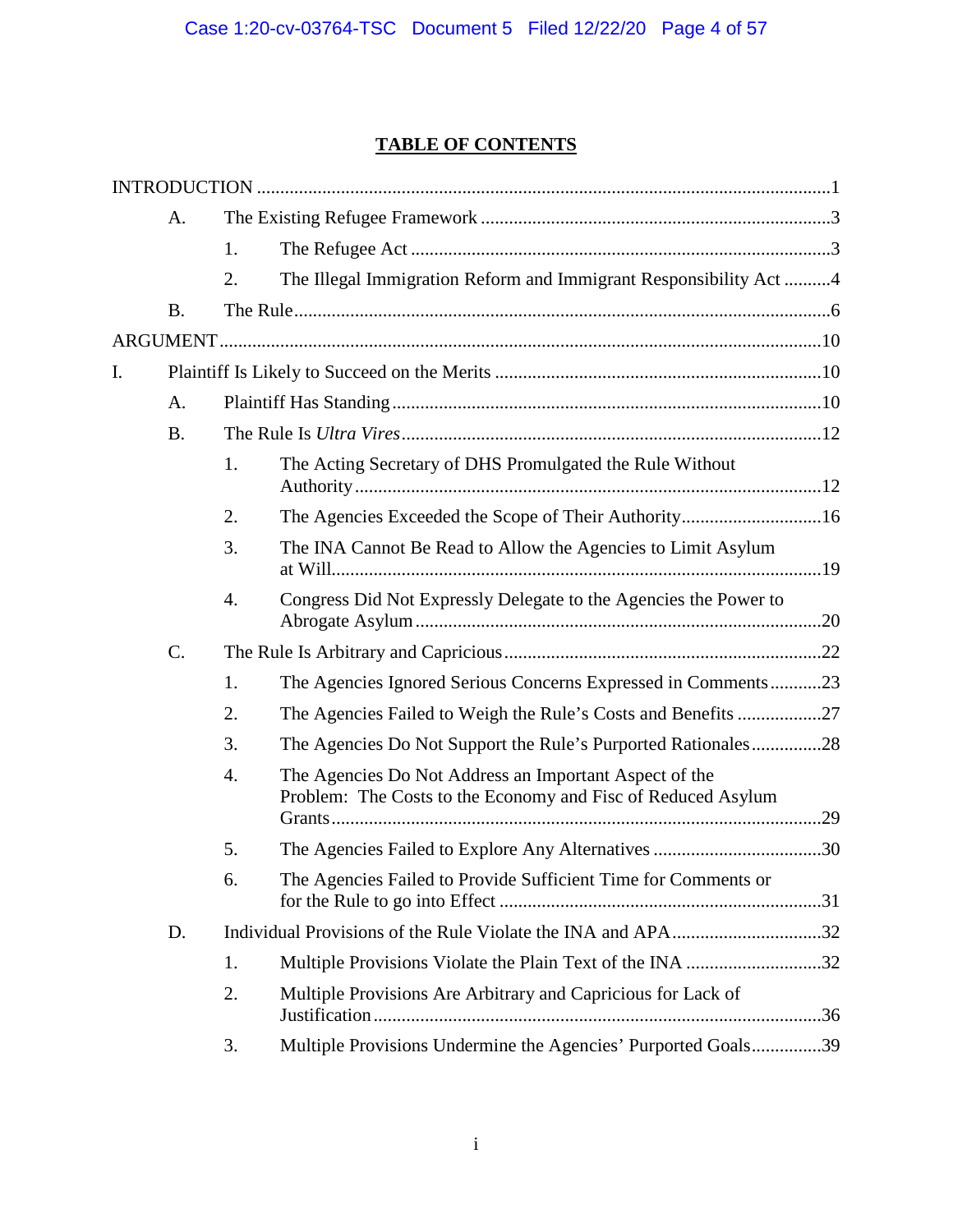# Case 1:20-cv-03764-TSC Document 5 Filed 12/22/20 Page 5 of 57

| П. |           |                                                                  |  |
|----|-----------|------------------------------------------------------------------|--|
|    | A.        |                                                                  |  |
|    | <b>B.</b> | The Balance of Equities and Public Interest Weigh in Favor of an |  |
|    |           |                                                                  |  |
|    |           |                                                                  |  |
|    |           |                                                                  |  |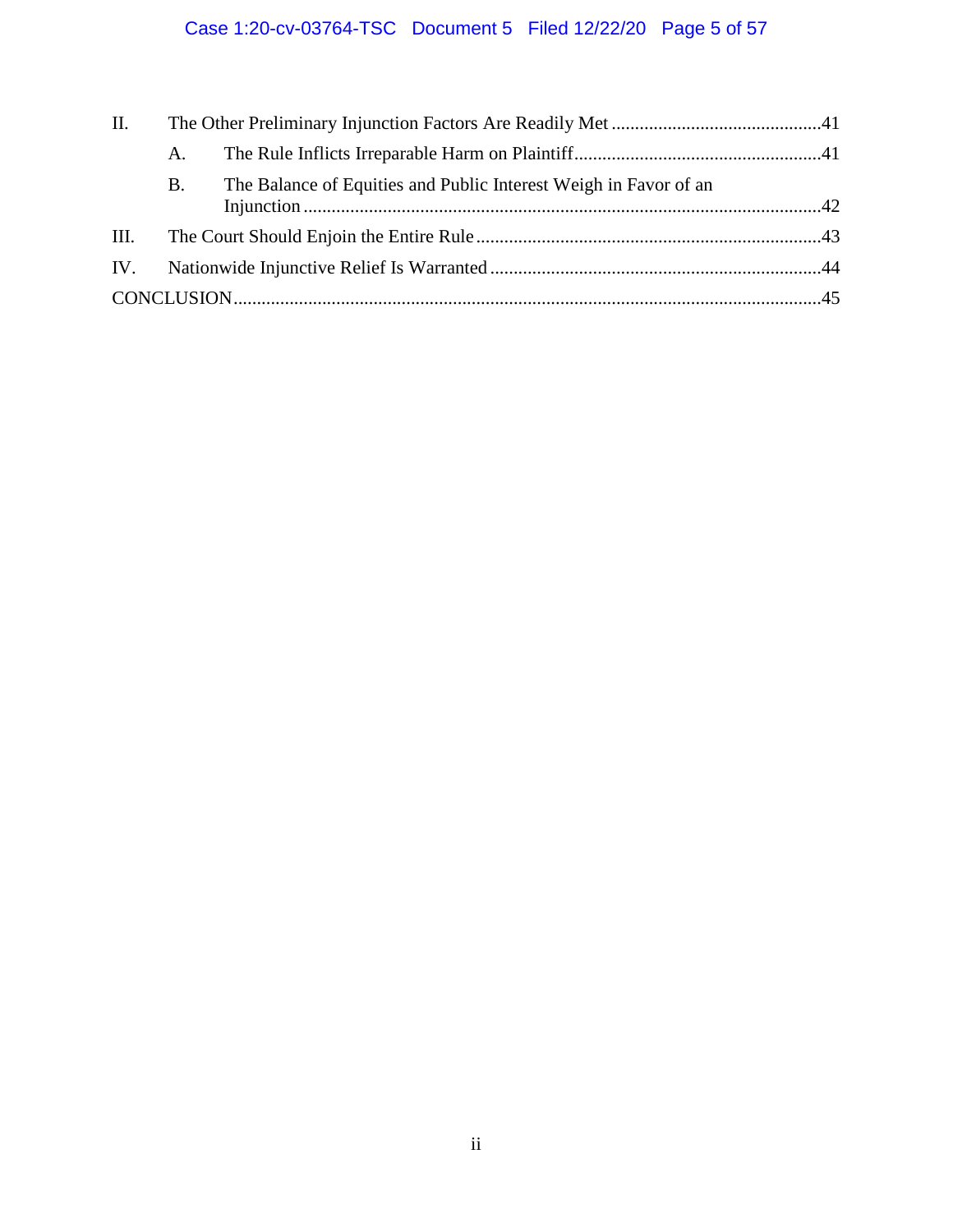# **TABLE OF AUTHORITIES**

# **CASES**

| A.L.A. Schechter Poultry Corp. v. United States, 295 U.S. 495 (1935) 19                            |
|----------------------------------------------------------------------------------------------------|
| Aid Ass'n for Lutherans v. U.S. Postal Serv., 321 F.3d 1166 (D.C. Cir. 2003)32                     |
| Altera Corp. & Subsidiaries v. Comm'r, 926 F.3d 1061 (9th Cir. 2019) 37                            |
| Am. Soc'y for the Prevention of Cruelty to Animals v. Feld Entm't Inc.,                            |
| Am. Wild Horse Pres. Campaign v. Perdue, 873 F.3d 914 (D.C. Cir. 2017)24                           |
|                                                                                                    |
| Ass'n of Civilian Technicians, Mont. Air Chapter No. 29 v. Fed. Labor                              |
| Batalla Vidal v. Wolf,<br>Nos. 16-cv-4756, 17-cv-5228, 2020 WL 6695076 (E.D.N.Y. Nov. 14,          |
|                                                                                                    |
|                                                                                                    |
| Casa de Md., Inc. v. Wolf,<br>No. 8:20-cv-02118, 2020 WL 5500165 (D. Md. Sept. 11, 2020)13, 14, 31 |
| Colo. River Indian Tribes v. Nat'l Indian Gaming Comm'n,                                           |
|                                                                                                    |
|                                                                                                    |
| Dep't of Homeland Sec. v. Regents of the Univ. of Cal., 140 S. Ct. 1891 (2020) 22                  |
|                                                                                                    |
| District of Columbia v. U.S. Dep't of Agric., 444 F. Supp. 3d 1 (D.D.C. 2020)42, 44                |
|                                                                                                    |
| Equal Rights Ctr. v. Post Props., Inc., 633 F.3d 1136 (D.C. Cir. 2011) 11                          |
|                                                                                                    |
|                                                                                                    |
| Food & Drug Admin. v. Brown & Williamson Tobacco Corp.,                                            |
|                                                                                                    |
|                                                                                                    |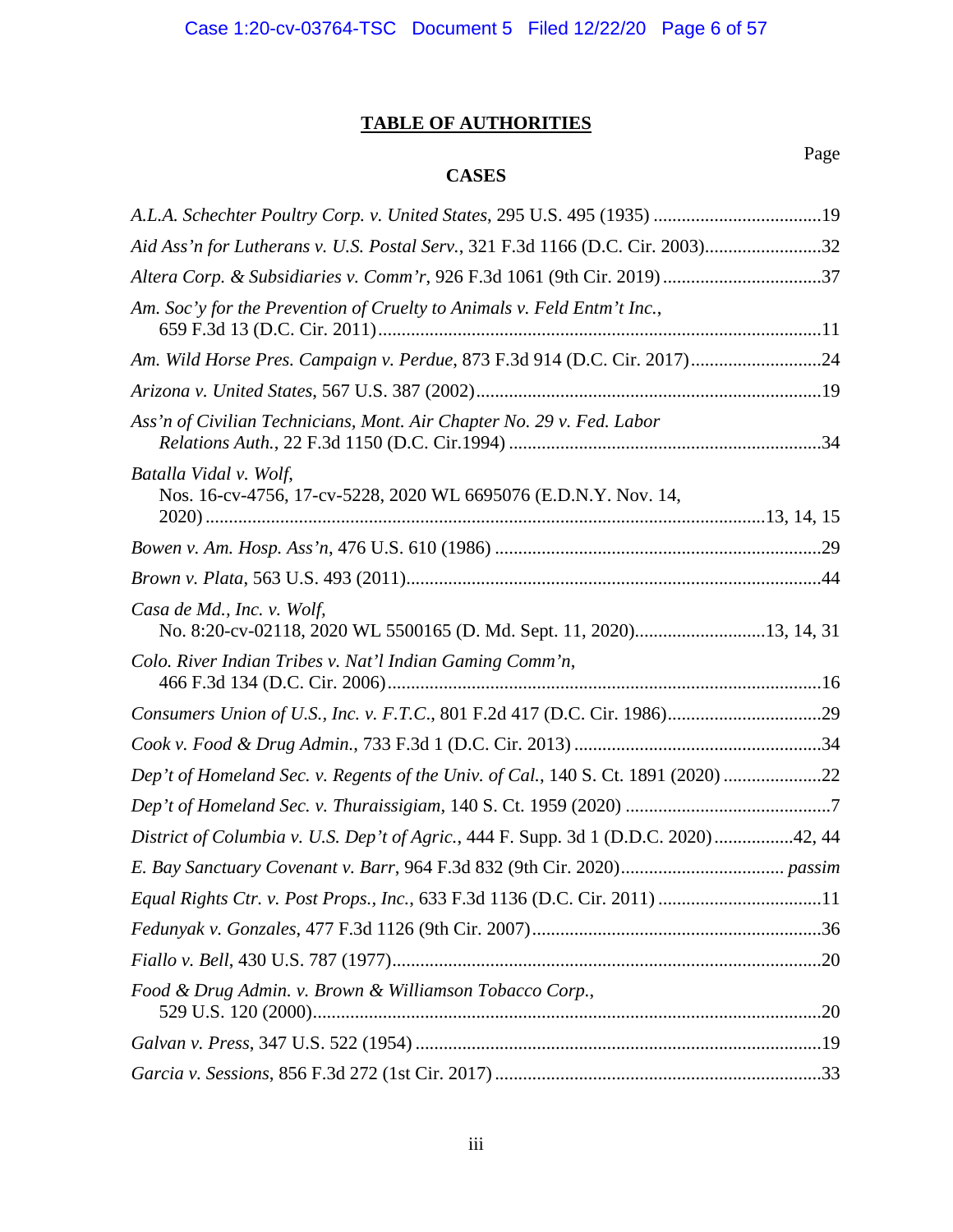# Case 1:20-cv-03764-TSC Document 5 Filed 12/22/20 Page 7 of 57

| Cases—continued: |  |
|------------------|--|
|                  |  |

| Garcia-Ramos v. Immigration & Naturalization Serv.,                           |  |
|-------------------------------------------------------------------------------|--|
|                                                                               |  |
|                                                                               |  |
| Gomez v. Trump, -- F. Supp. 3d ---, 2020 WL 5367010 (D.D.C. Sept. 4, 2020) 44 |  |
|                                                                               |  |
|                                                                               |  |
| Guedes v. Bureau of Alcohol, Tobacco, Firearms & Explosives,                  |  |
|                                                                               |  |
|                                                                               |  |
|                                                                               |  |
|                                                                               |  |
|                                                                               |  |
| Immigrant Legal Res. Ctr. v. Wolf,                                            |  |
|                                                                               |  |
|                                                                               |  |
| J.E.M. Ag Supply, Inc. v. Pioneer Hi-Bred Int'l, Inc., 534 U.S. 124 (2001) 15 |  |
| Kiakombua v. Wolf,                                                            |  |
|                                                                               |  |
|                                                                               |  |
|                                                                               |  |
|                                                                               |  |
| Lexecon Inc. v. Milberg Weiss Bershad Hynes & Lerach, 523 U.S. 26 (1998) 34   |  |
| Liuksila v. Turner, No. 16-cv-00229, 2018 WL 6621339 (D.D.C. Dec. 18,         |  |
|                                                                               |  |
|                                                                               |  |
|                                                                               |  |
| Match-E-Be-Nash-She-Wish Band of Pottawatomi Indians v. Patchak,              |  |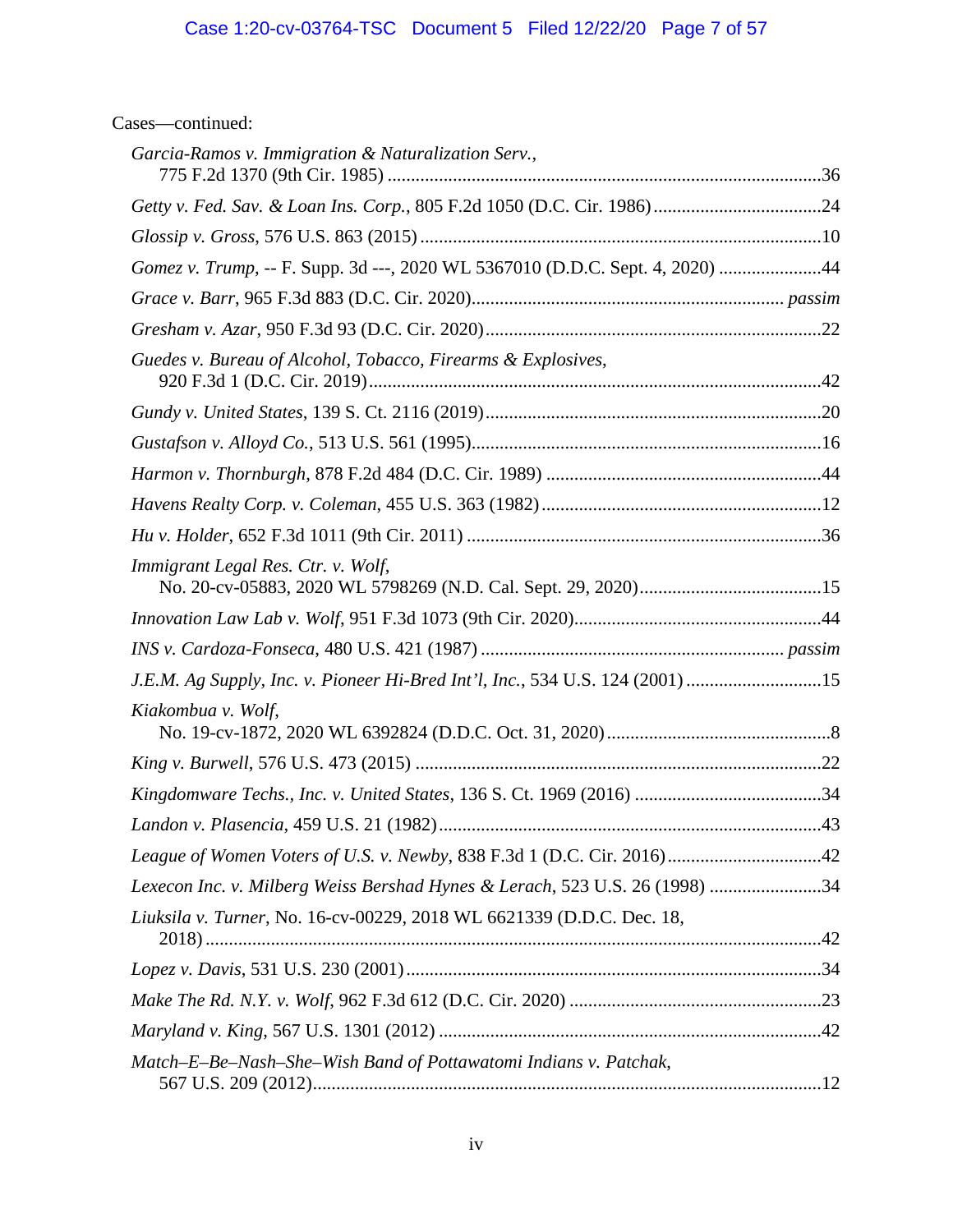Cases—continued:

| Me. Cmty. Health Options v. United States, 140 S. Ct. 1308, 1320 (2020) 34      |  |
|---------------------------------------------------------------------------------|--|
|                                                                                 |  |
|                                                                                 |  |
| Motor Vehicle Mfr. Ass'n of U.S., Inc. v. State Farm Mut. Auto. Ins. Co.,       |  |
|                                                                                 |  |
|                                                                                 |  |
|                                                                                 |  |
| N.Y. Stock Exch. LLC v. Sec. & Exch. Comm'n, 962 F.3d 541 (D.C. Cir. 2020)16    |  |
|                                                                                 |  |
|                                                                                 |  |
| Nat'l Ass'n of Home Builders v. Defs. of Wildlife, 551 U.S. 644 (2007) 34       |  |
| Nat'l Mining Ass'n v. U.S. Army Corps of Eng'rs, 145 F.3d 1399 (D.C. Cir.       |  |
| New York v. U.S. Dep't of Health & Human Servs.,                                |  |
|                                                                                 |  |
| Nw. Immigrant Rights Project v. U.S. Citizenship & Immigration Servs.,          |  |
|                                                                                 |  |
|                                                                                 |  |
| P.J.E.S. v. Wolf, No. 1:20-cv-2245, 2020 WL 5793305 (D.D.C. Sept. 25, 2020)42   |  |
|                                                                                 |  |
|                                                                                 |  |
| Sw. Airlines Co. v. Fed. Energy Regul. Comm'n, 926 F.3d 851 (D.C. Cir. 2019) 23 |  |
|                                                                                 |  |
|                                                                                 |  |
|                                                                                 |  |
|                                                                                 |  |
| Whitman-Walker Clinic, Inc. v. U.S. Dep't of Health & Servs.,                   |  |
|                                                                                 |  |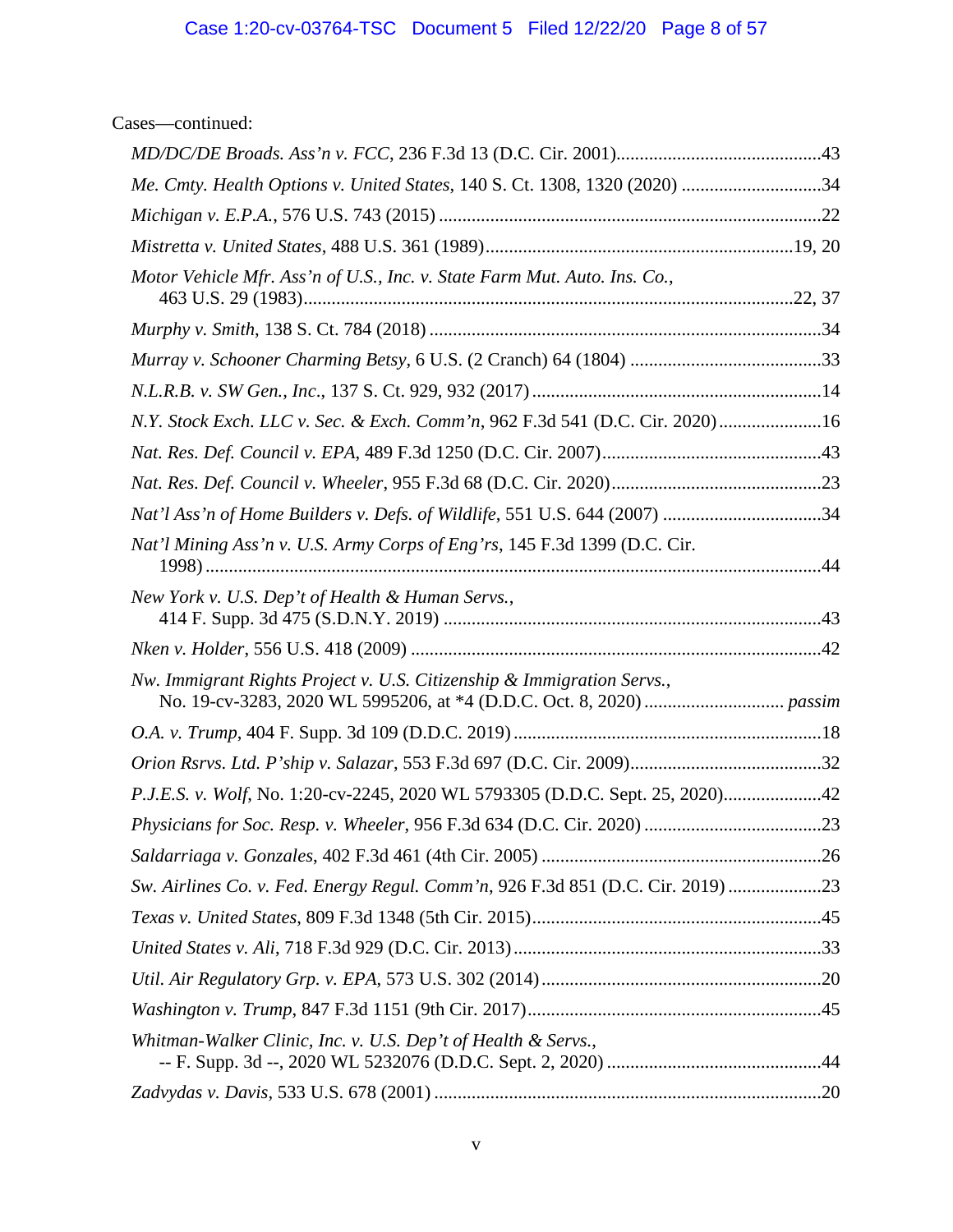# CONSTITUTIONAL PROVISIONS, STATUTES, LEGISLATIVE MATERIALS, AND REGULATIONS

| Federal Vacancies Reform Act ("FVRA"), 5 U.S.C. § 3345 et seq. 13, 14, 15, 16 |  |
|-------------------------------------------------------------------------------|--|
|                                                                               |  |
|                                                                               |  |
| Illegal Immigration Reform and Immigrant Responsibility Act ("IIRIRA"),       |  |
| Immigration Control and Financial Responsibility Act of 1996,                 |  |
|                                                                               |  |
| 8 C.F.R.                                                                      |  |
|                                                                               |  |
|                                                                               |  |
| Procedures for Asylum and Withholding of Removal; Credible Fear and           |  |
| Procedures for Asylum and Withholding of Removal; Credible Fear and           |  |
|                                                                               |  |
|                                                                               |  |
|                                                                               |  |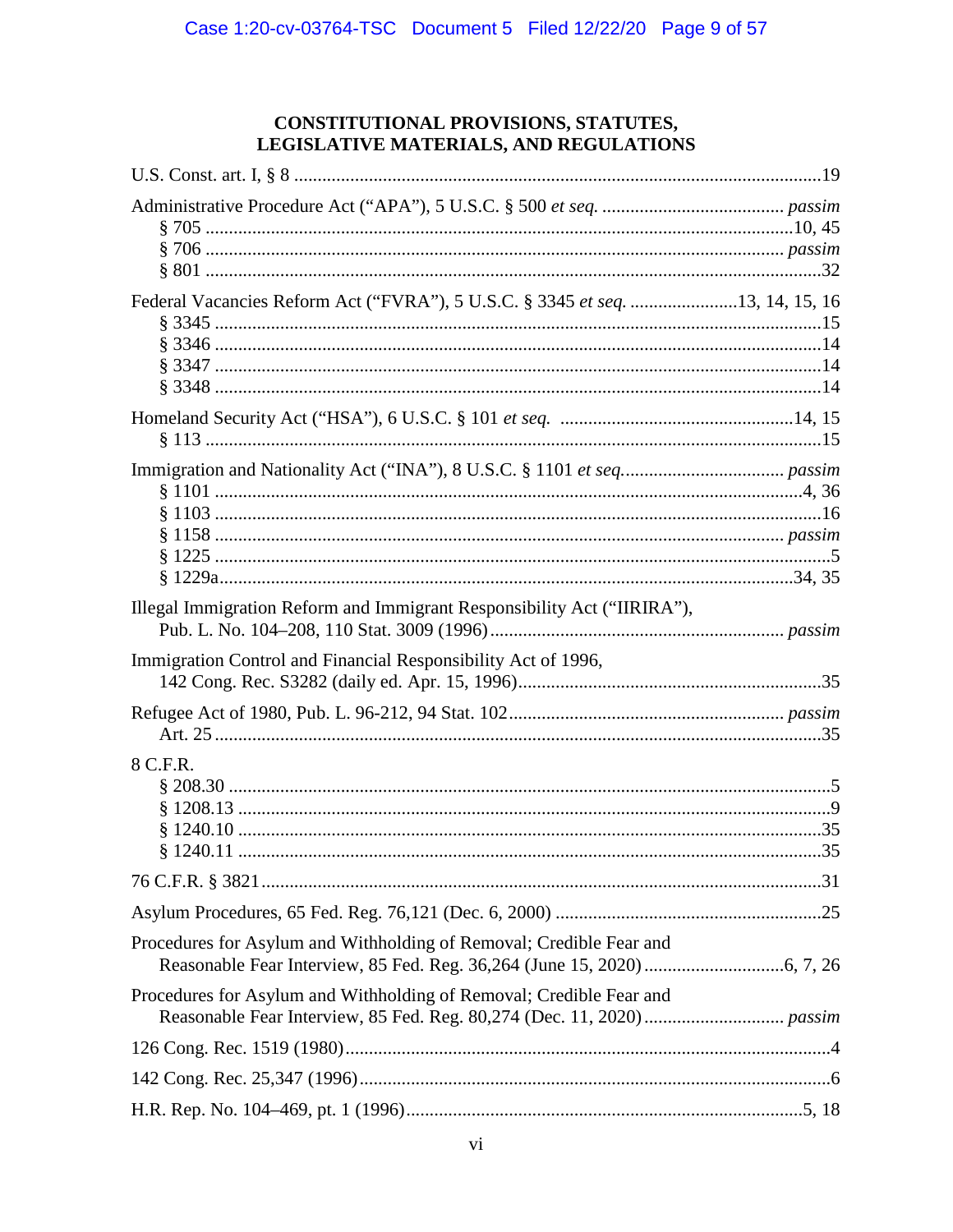| <b>OTHER AUTHORITIES</b>                                                                                                                          |     |
|---------------------------------------------------------------------------------------------------------------------------------------------------|-----|
| American Bar Association, Comment Letter on Proposed Rule (July 15, 2020),                                                                        |     |
| American Gateways, Comment Letter on Proposed Rule (July 15, 2020),                                                                               |     |
| American Immigration Council and American Immigration Lawyers<br>Association, Comment Letter on Proposed Rule, 5 (July 15, 2020),                 |     |
| Amnesty International, Comment Letter on Proposed Rule (July 15, 2020),                                                                           |     |
| Asylum Seeker Advocacy Project, Comment Letter on Proposed Rule (July 15,<br>2020), https://beta.regulations.gov/comment/EOIR-2020-0003-6043 26   |     |
| Ayuda Legal, Comment Letter on Proposed Rule (July 15, 2020),                                                                                     |     |
| Delegation Order 00106: Amendment to the Order of Succession for the                                                                              |     |
| Executive Order 12866: Regulatory Planning and Review (Sept. 30, 1993) 32                                                                         |     |
| Executive Order 13753: Amending the Order of Succession in the Department                                                                         |     |
| Immigration Equality, Comment Letter on Proposed Rule (July 15, 2020),                                                                            |     |
| Innovation Law Lab, Comment Letter on Proposed Rule (July 15, 2020),                                                                              |     |
| National Citizen & Immigration Servs. Council 119, Comment Letter on<br>Proposed Rule (July 15, 2020),                                            |     |
|                                                                                                                                                   | .29 |
| National Immigrant Justice Ctr., Comment Letter on Proposed Rule (July 15,                                                                        |     |
| Political, Definition, Merriam-Webster, https://www.merriam-                                                                                      |     |
| Roundtable of Former Immigration Judges, Comment Letter on Proposed Rule<br>(July 13, 2020), https://beta.regulations.gov/comment/EOIR-2020-0003- |     |
| Tahirih Justice Ctr., Comment Letter on Proposed Rule (July 15, 2020)                                                                             |     |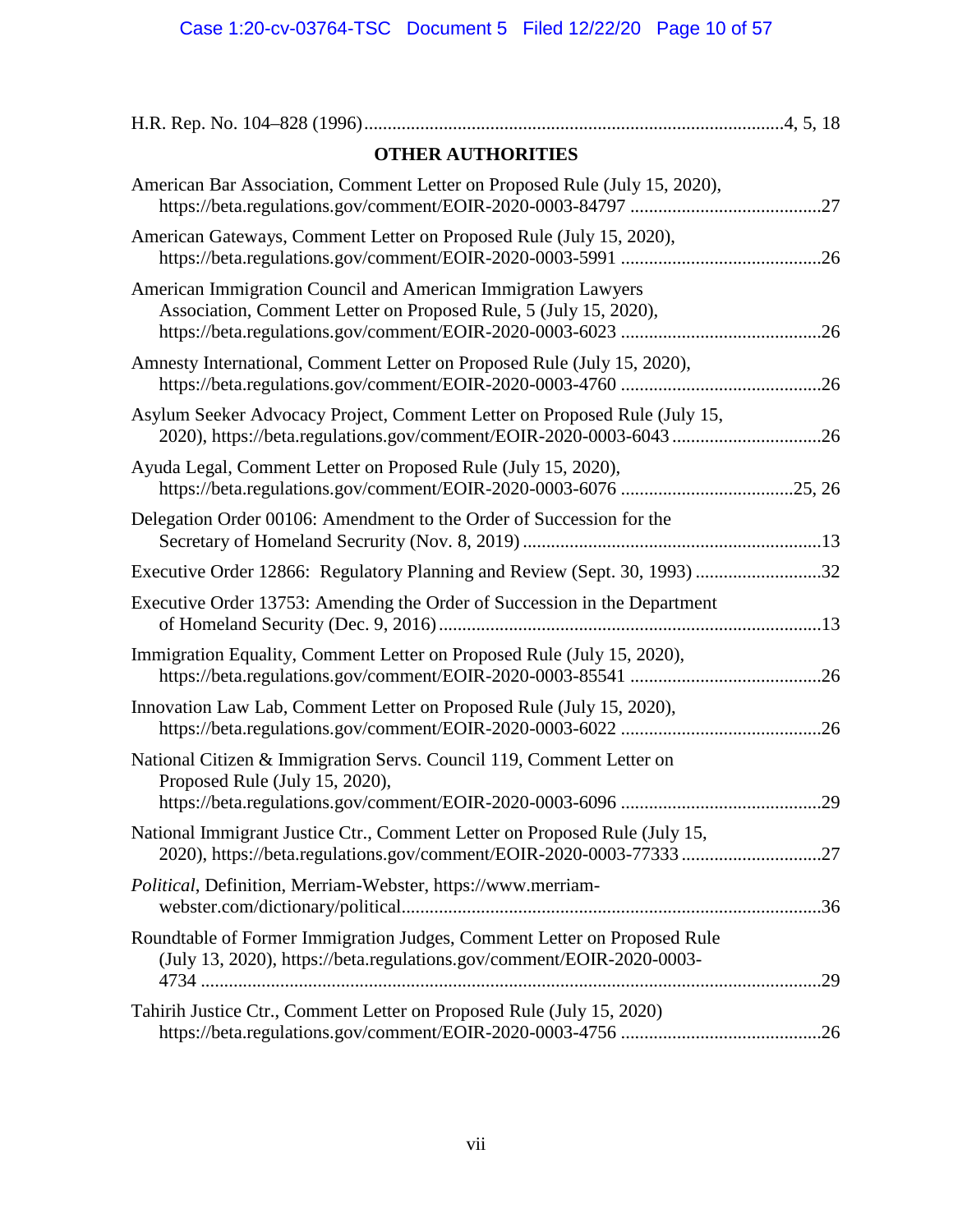# Case 1:20-cv-03764-TSC Document 5 Filed 12/22/20 Page 11 of 57

| UNHCR, Comment Letter on Proposed Rule (July 15, 2020),                                                                                                                                                                         |  |
|---------------------------------------------------------------------------------------------------------------------------------------------------------------------------------------------------------------------------------|--|
| United Nations Protocol Relating to the Status of Refugees (the "Protocol"),                                                                                                                                                    |  |
| United Nations Convention Relating to the Status of Refugees (the                                                                                                                                                               |  |
| U.S. Gov't Accountability Off., B-331605, Dep't of Homeland Sec: Legality of<br>Service of Acting Secretary of Homeland Security & Service of Senior<br>Official Performing the Duties of Deputy Secretary of Homeland Security |  |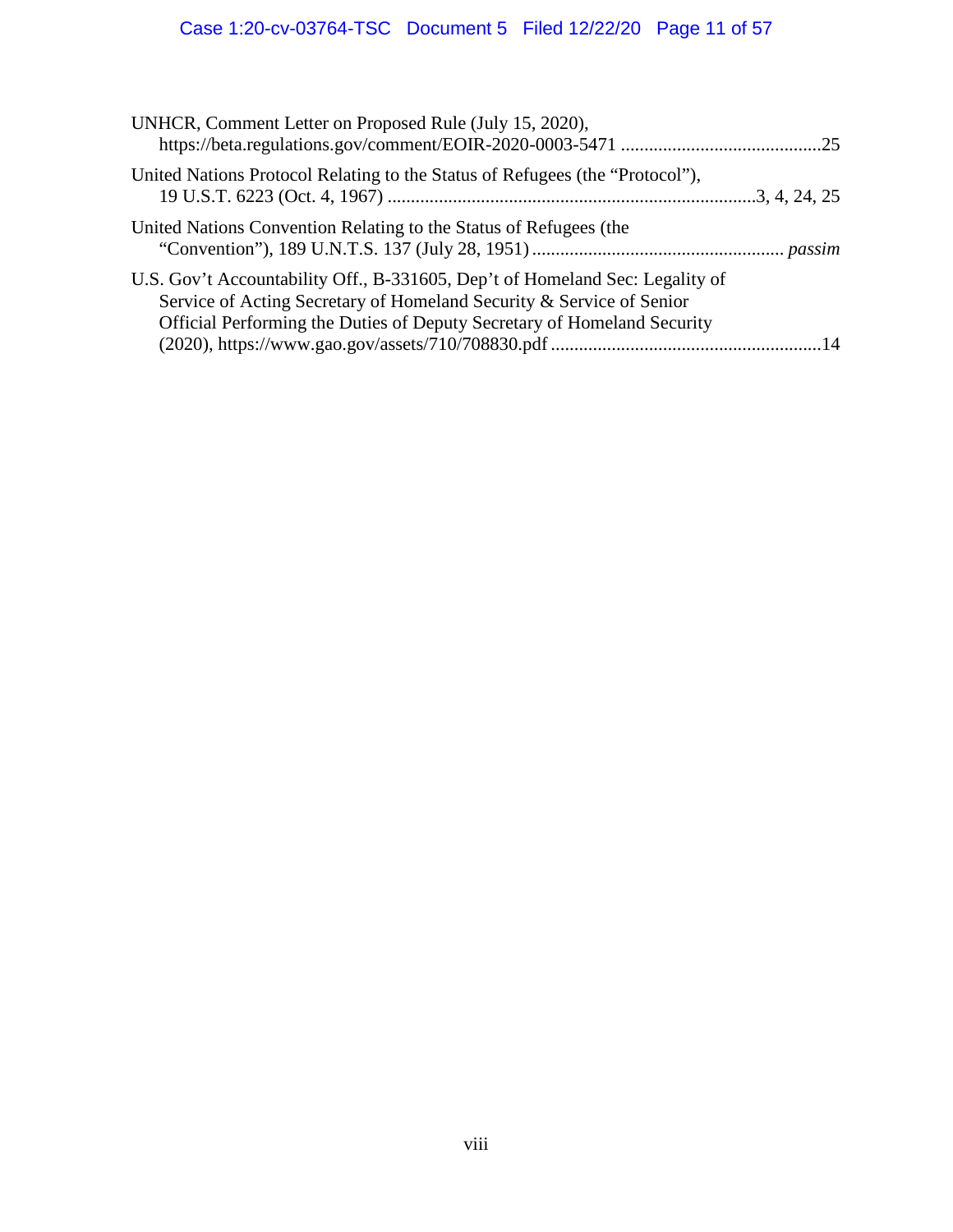### **INTRODUCTION**

For four years, the Trump Administration has waged a frontal attack on our country's protections for refugees. It has published anti-asylum regulation after anti-asylum regulation, almost all of which courts have enjoined as unlawful.<sup>1</sup> This case concerns the Administration's latest and most dramatic salvo—an attempt to abrogate the refugee protections of the Immigration and Nationality Act ("INA") in their entirety through agency rulemaking.

More than four decades ago, Congress codified protections for refugees. In the Refugee Act of 1980, Pub. L. 96-212, 94 Stat. 102, which amended the INA, Congress declared that "it is the historic policy of the United States to respond to the urgent needs of persons subject to persecution in their homelands." *Id.* § 101(a). Congress passed the Act to create a system that ensures refugees would not be subject to *refoulement*; that is, not returned to countries where they could face persecution, torture, or death. In the Illegal Immigration Reform and Immigrant Responsibility Act of 1996 ("IIRIRA"), which also amended the INA, Congress reconfirmed that preventing *refoulement* is a critical aspect of our nation's immigration laws.

Now, in the fading twilight of its term, the Trump Administration makes a last-ditch effort to make these protections obsolete. It has published a rule that attacks the refugee protection scheme in its entirety entitled, "Procedures for Asylum and Withholding of Removal; Credible Fear and Reasonable Fear Review," 85 Fed. Reg. 80,274 (the "Rule").The Rule makes each stage of the U.S. asylum process significantly harder to clear procedurally. It also makes nearly every existing element of a refugee claim more difficult to satisfy. It limits precedent immigration judges ("IJs") can consider and evidence asylum applicants can submit. It creates numerous bars to

<sup>&</sup>lt;sup>1</sup> *See* Complaint for Declaratory and Injunctive Relief ("Compl.") ¶¶ 40–48 (describing Trump Administration immigration actions); *id.* ¶ 6 n.5 (citing cases enjoining Trump Administration unlawful regulations regarding asylum and immigration).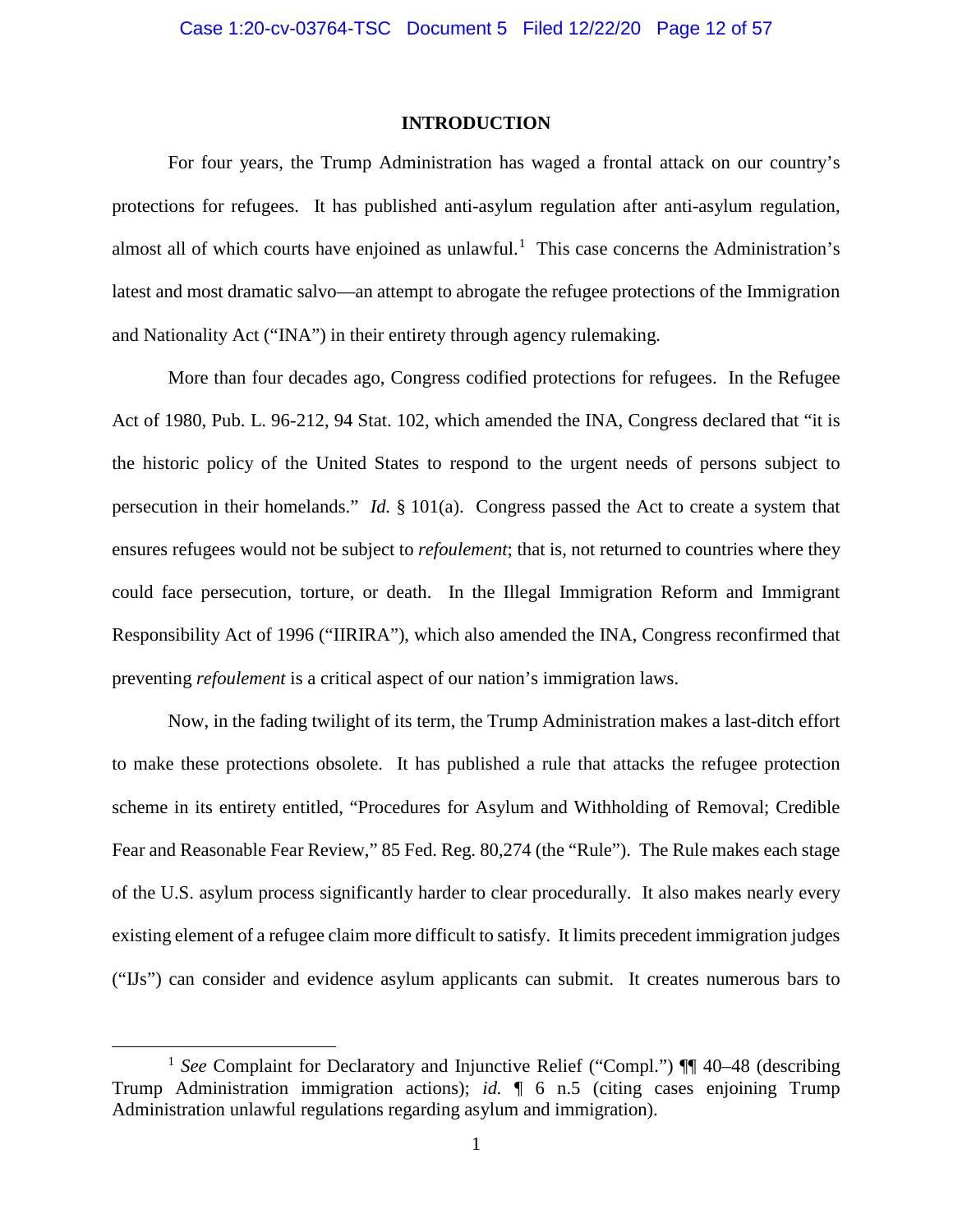#### Case 1:20-cv-03764-TSC Document 5 Filed 12/22/20 Page 13 of 57

asylum that have nothing to do with the merit of a claim. By design, it ensures that individuals will be subject to the very *refoulement* Congress expressly passed the Refugee Act to prevent.

The Rule is unlawful, and Plaintiff Human Rights First sues to enjoin it. *See infra* Part I.A. To start, the putative acting secretary of the Department of Homeland Security ("DHS") did not have valid authority to issue the Rule. *See infra* Part I.B.1. Second, Congress did not, and cannot, delegate to the Executive the power to foreclose refugee protection in the United States. *See infra* Part I.B.2–4. Third, the Agencies conducted a master-class on how to violate the APA, with the rulemaking process that led to the Rule violating nearly every principle of reasoned decisionmaking. *See infra* Part I.C. Fourth, various provisions of the Rule contravene express statutory language or are unsupported. *See infra* Part I.D.

Injunctive relief is needed. Human Rights First is already having to expend substantial resources in anticipation of the Rule potentially going into effect. And if it does goes into effect, HRF will be able to assist substantially fewer individuals, severely impairing both its ability to fulfill its mission and its financial health. Moreover, many refugees will certainly be returned to their home countries to face the very persecution Congress passed the Refugee Act and parts of IIRIRA to prevent. Most individuals who are today eligible for asylum would most likely not be granted any protection if they file after the Rule's effective date, January 11, 2021. The Government, in contrast, would face no harm in adhering to a system that has been in place since 1997 and that complies with the law.

The Court should preliminarily enjoin the Rule's implementation and ultimately set it aside. In the alternative, the Court should stay the implementation and effective date of the Rule pending final adjudication of this matter.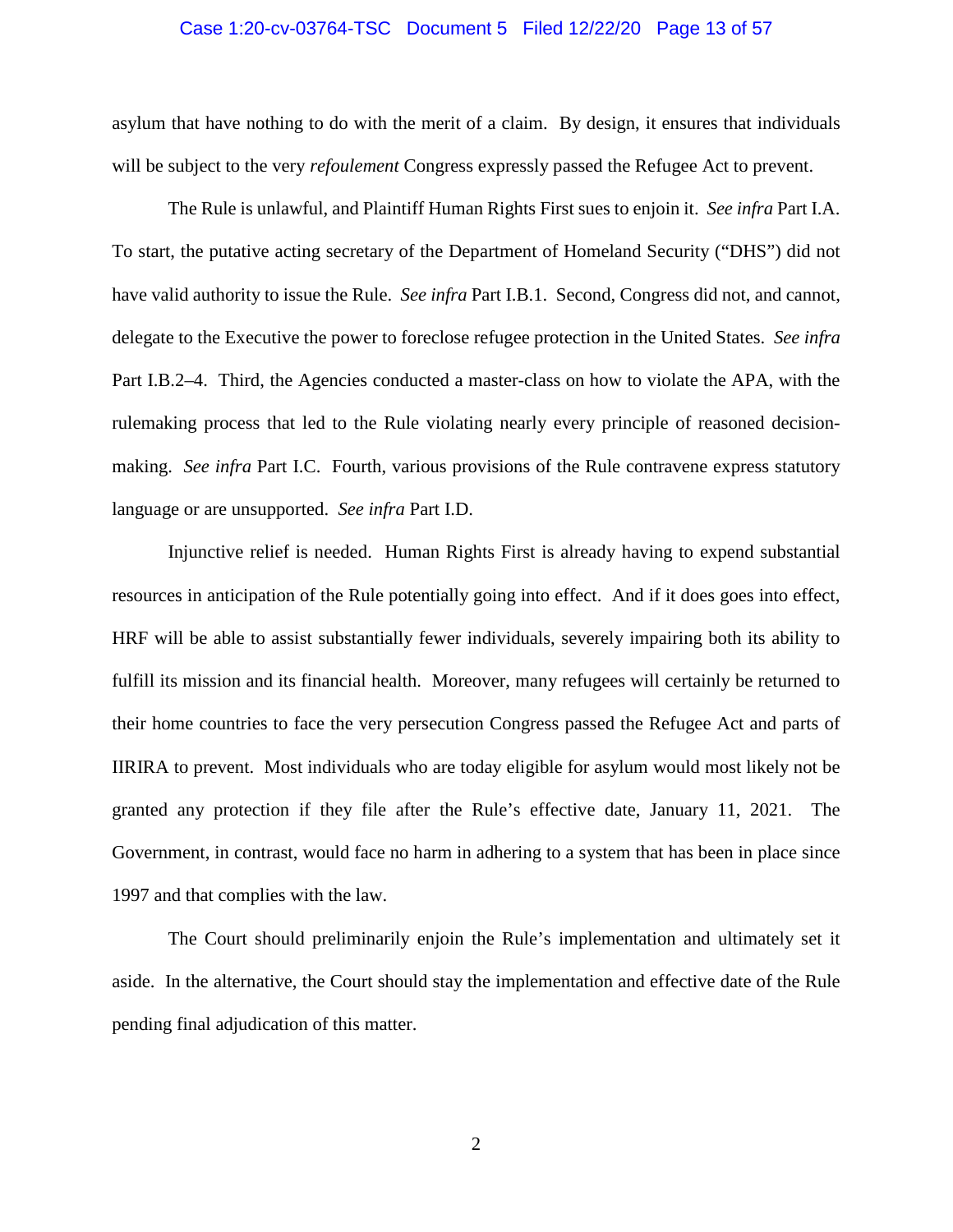#### **BACKGROUND**

#### **A. The Existing Refugee Framework**

#### **1. The Refugee Act**

The Refugee Act of 1980, Pub. L. No. 96-212, 94 Stat. 102 (codified at 8 U.S.C. §§ 1157– 59 (1980)), is a landmark piece of legislation that amended the Immigration and Nationality Act ("INA"), 8 U.S.C. § 1101 *et seq.*, to establish the contemporary asylum system in the United States. Congress enacted the Refugee Act of 1980 to "bring United States refugee law into conformance" with international law, as outlined under the United Nations Convention Relating to the Status of Refugees ("the Convention") and the 1967 United Nations Protocol Relating to the Status of Refugees (the "Protocol"). *INS v. Cardoza-Fonseca*, 480 U.S. 421, 436–37 (1987). The "motivation for the enactment of the Refugee Act" was the Protocol, *id.* at 424, "to which the United States has been bound since 1968," *id.* at 432–33.

Central to the Refugee Act's commitment to refugee protection is the obligation of States not to expel or return a person to territories where his or her life or freedom would be threatened. This principle constitutes the cornerstone of international refugee protection and is expressed squarely in Article 33 of the 1951 Convention, which states:

No Contracting State shall expel or return ('*refouler*') a refugee in any manner whatsoever to the frontiers of territories where his [or her] life or freedom would be threatened on account of his [or her] race, religion, nationality, membership of a particular social group or political opinion.

Convention & Protocol Relating to the Status of Refugees, art. 33, July 28, 1951, 189 U.N.T.S. 2545. This principle constitutes an essential and binding component of international refugee

3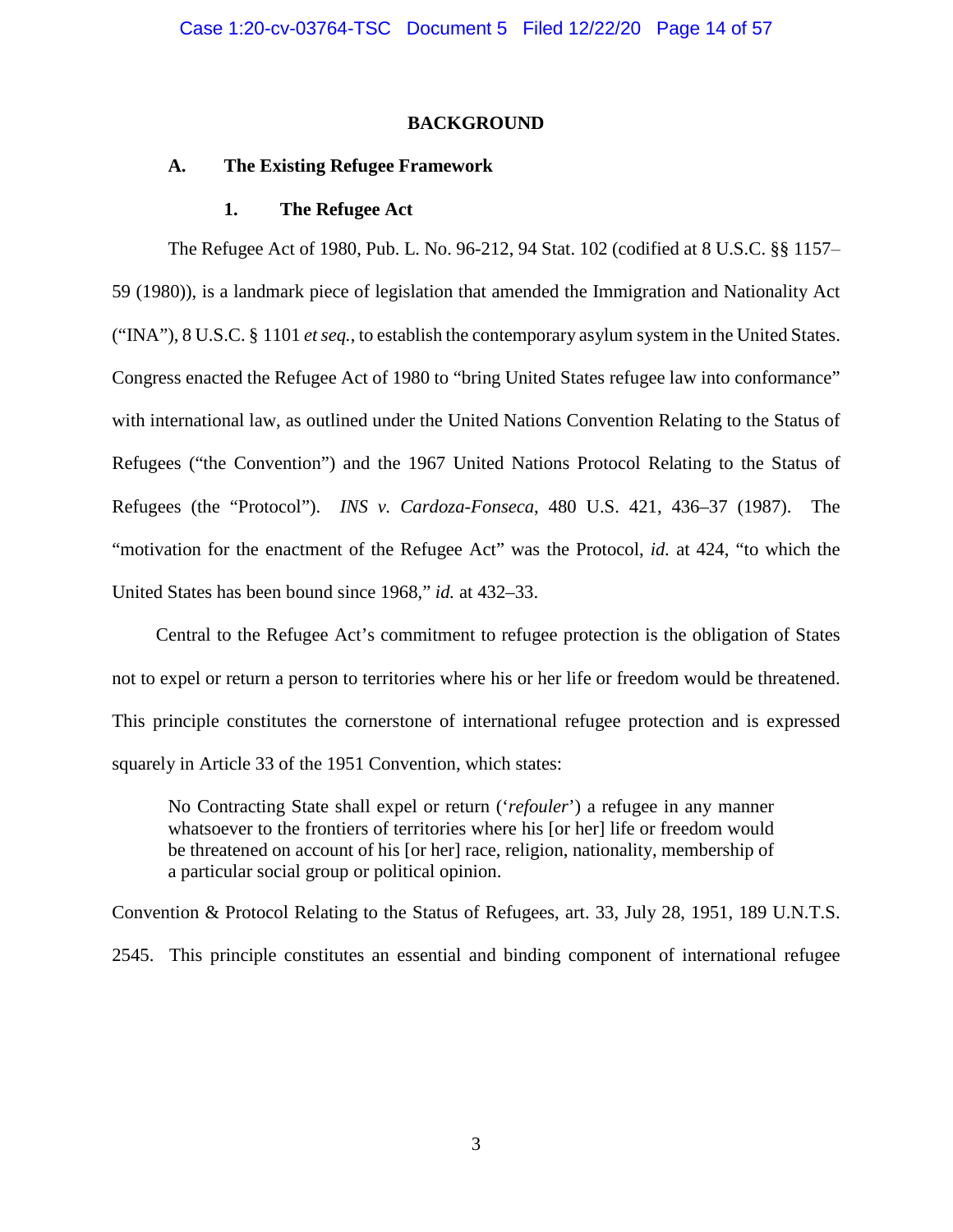# Case 1:20-cv-03764-TSC Document 5 Filed 12/22/20 Page 15 of 57

protection<sup>2</sup> and is reflected in the asylum system that Congress created.<sup>3</sup> See Ex. A, Declaration of James C. Hathaway ("Hathaway Decl.") | 15.<sup>4</sup>

To establish eligibility for asylum in the United States, a noncitizen must establish that he or she is "a refugee within the meaning of  $[8 \text{ U.S.C.}]$  section  $1101(a)(42)(\text{A})$ ." 8 U.S.C. § 1158(b)(1)(A); *see also id.* § 1158(b)(1)(B)(i). Reflecting Congress's desire to have U.S. law conform to international refugee law, a refugee is defined in the Refugee Act as it is in Article 33 of the Convention, *i.e.*, as "any person who is outside any country of such person's nationality . . .and who is unable or unwilling to return to . . . that country because of persecution or a well-founded fear of persecution on account of race, religion, nationality, membership in a particular social group, or political opinion." *Id.* § 1101(a)(42)(A). Critically, the definition of "refugee" does not require a showing of certain harm, but only a "well-founded fear of persecution." *Cardoza-Fonseca*, 480 U.S. at 440.

# **2. The Illegal Immigration Reform and Immigrant Responsibility Act**

In the Illegal Immigration Reform and Immigrant Responsibility Act of 1996, Pub. L. 104– 208, 110 Stat. 3009–546, Congress established a comprehensive scheme for distinguishing between inadmissible noncitizens with potentially valid asylum claims and those not claiming asylum and "who indisputably have no authorization to be admitted to the United States." H.R.

<sup>&</sup>lt;sup>2</sup> Article 42(1) of the 1951 Convention and Article VII(1) of the 1967 Protocol, list Article 33 as one of the provisions of the 1951 Convention to which no reservations are permitted.

 $3$  The Act represents: "one of the most important pieces of humanitarian legislation ever enacted by a United States Congress" wherein "the United States once again . . . demonstrated its concern for . . . the persecuted peoples who fall victim to tyrannical and oppressive governmental regimes." 126 Cong. Rec. 1519, 1522 (1980).

<sup>&</sup>lt;sup>4</sup> Professor James C. Hathaway is the Director of the Program in Refugee and Asylum Law at the University of Michigan, the author of two leading treatises on international and comparative refugee law, and the founding editor of *Cambridge Asylum and Migration Studies*. *See* Ex A, Hathaway Decl. ¶ 6.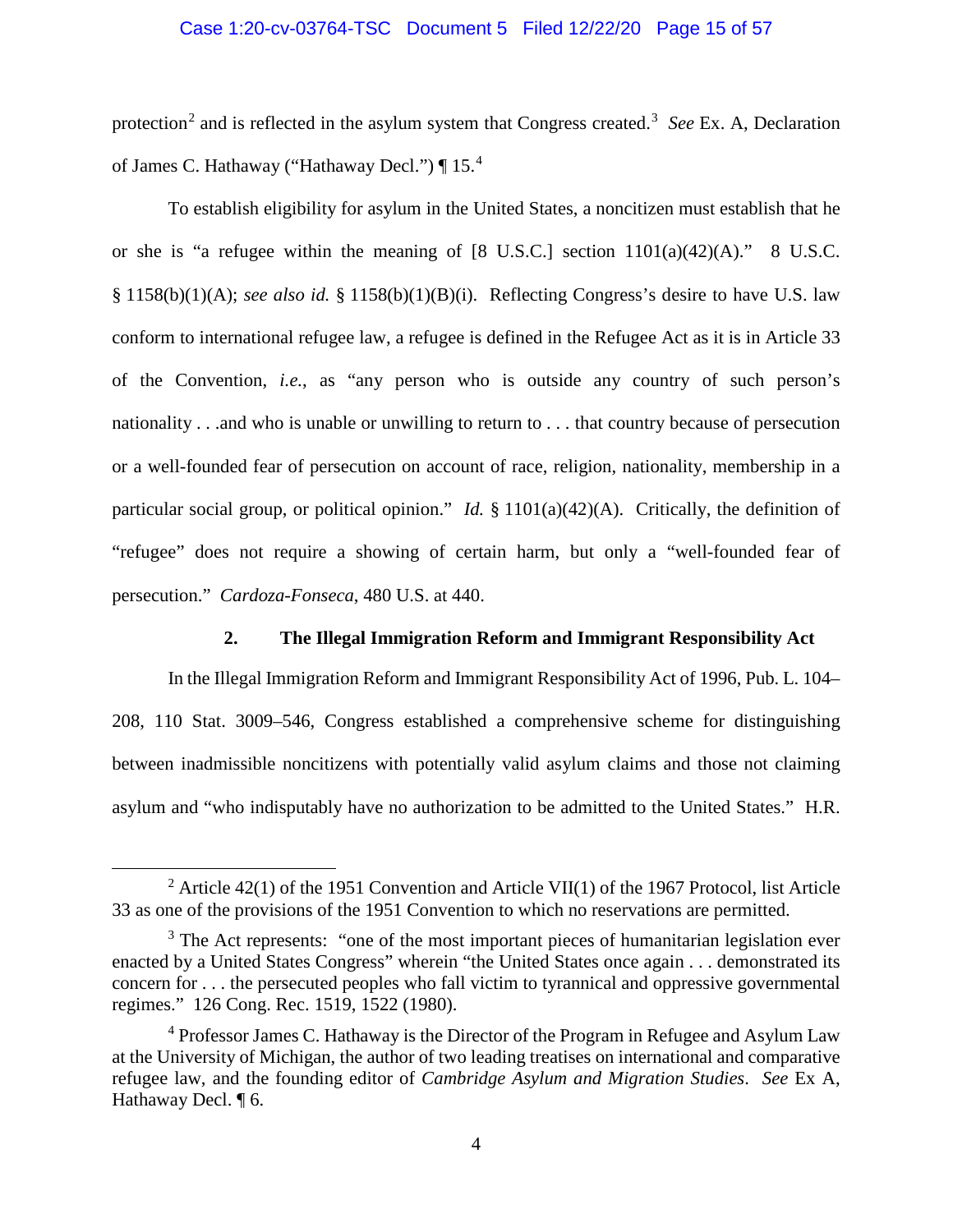Rep. 104–828, 209 (1996) (Conf. Rep.).

As the D.C. Circuit recently highlighted, IIRIRA embodies two "equally important goal[s]": "ensur[ing] efficient removal of aliens with no lawful authorization to remain in the United States" *and* "ensuring that individuals with valid asylum claims are not returned to countries where they could face persecution." *Grace v. Barr*, 965 F.3d 883, 902 (D.C. Cir. 2020). The court held, "[b]oth purposes are evident in the system's design and are confirmed throughout the legislative history . . . ." *Id.* "Under this system, there should be no danger that an alien with a genuine asylum claim will be returned to persecution." H.R. Rep. No. 104–469, pt.1, 158 (1996).

Congress drafted IIRIRA so that changes it made to the removal process would not lead to *refoulement*. To start, newly arriving individuals who lack valid authorization to enter the United States but express an "intention to apply for asylum," or indicate to immigration officers that they "fear [ ] persecution" if returned to their home countries, must be interviewed by trained asylum officers. 8 U.S.C. § 1225(b)(1)(A)(i)–(ii), (b)(1)(E). Asylum officers determine whether an individual's "fear of persecution" is "credible." 8 C.F.R. § 208.30(d), (e). A person who passes the interview is entitled to "a full-blown asylum hearing before an immigration judge, an employee of the [DOJ], and has a right to review by the Board of Immigration Appeals—also housed within DOJ—and then the appropriate circuit court of appeals." *Grace*, 965 F.3d at 887–88. A noncitizen who receives a negative credible-fear determination may also obtain review by an IJ. *Id.* 

Moreover, at the initial asylum officer "screening" stage, "[t]he applicant need not show that he or she *is in fact eligible* for asylum." *Id.* at 888 (alteration in original) (citation omitted). Instead, IIRIRA defines "[c]redible fear of persecution" as "a significant possibility, taking into account the credibility of the statements made by the alien in support of the alien's claim and such other facts as are known to the officer, that the alien could establish eligibility for asylum under [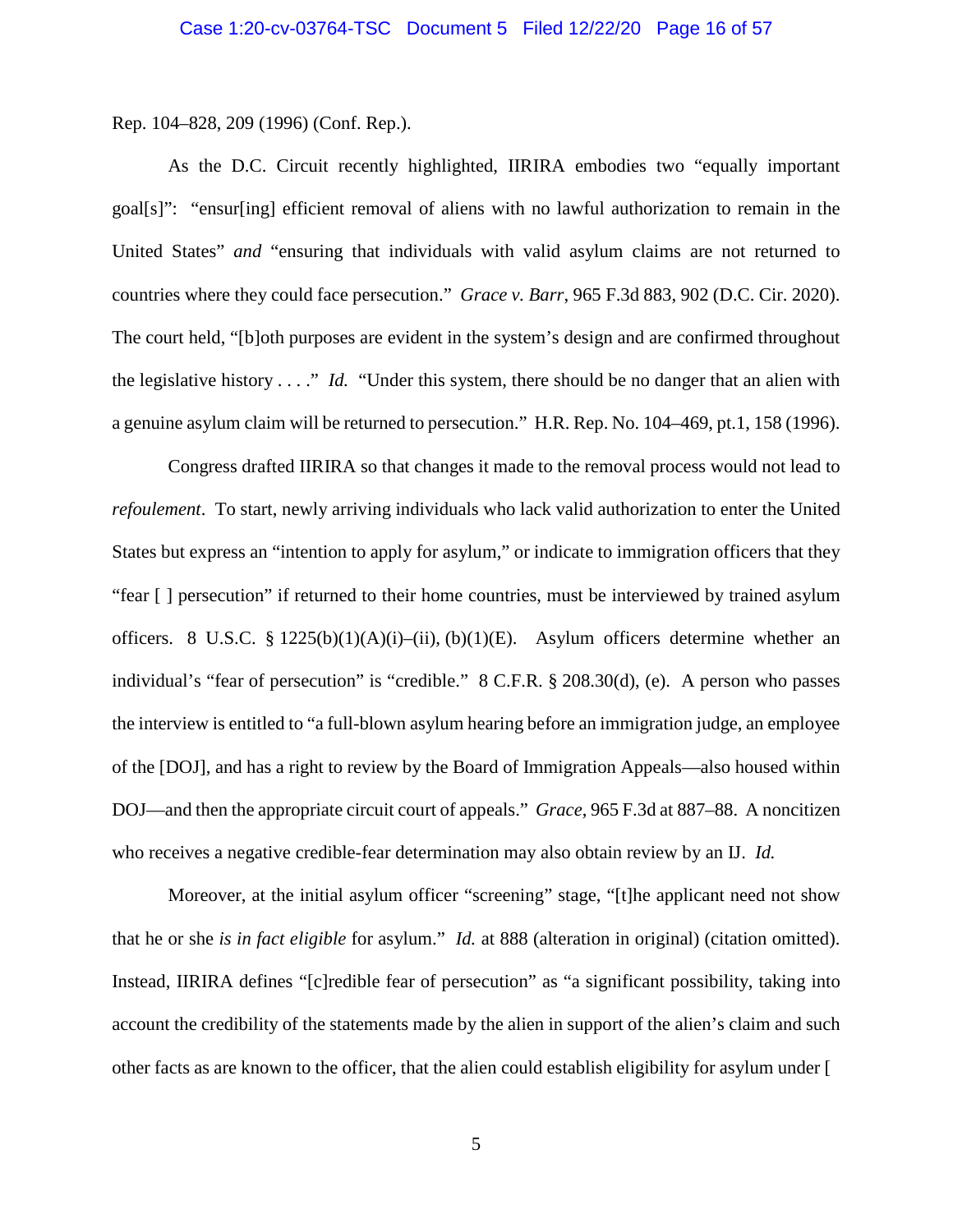#### Case 1:20-cv-03764-TSC Document 5 Filed 12/22/20 Page 17 of 57

U.S.C.] section 1158." Congress made clear that, "[t]he [significant possibility] standard . . . is intended to be a low screening standard for admission into the usual full asylum process." 142 Cong. Rec. 25,347 (1996).

#### **B. The Rule**

On June 15, 2020, United States Citizenship and Immigration Service, a component of DHS, and the Executive Office for Immigration Review at the Department of Justice jointly issued a notice of proposed rulemaking ("NPRM") entitled "Procedures for Asylum and Withholding of Removal; Credible Fear and Reasonable Fear Review."<sup>5</sup> The NPRM, published in the midst of the most severe public health crisis in a century, was extraordinarily complex—at over 42 threecolumn pages, it set forth a complicated web of changes to virtually every aspect of the system Congress erected for the processing and review of asylum applicants and other refugees. Despite the broad scope and complexity of the proposed changes and the challenges imposed by COVID-19, the Agencies required any comments on the proposed rule to be submitted within 30 days.

On December 11, 2020, Defendants jointly published the final Rule, providing an effective date of January 11, 2021—only 31 days from the date of publication. The Agencies received approximately 87,000 comments, the vast majority of which were critical of the Rule. In response, the Agencies made almost no changes.<sup>6</sup> As promulgated, the Rule makes drastic procedural and substantive changes at every stage of the asylum and withholding-of-removal process—including

 <sup>5</sup> 85 Fed. Reg. 36,264.

<sup>6</sup> 85 Fed. Reg. at 80,274 ("This final rule makes thirteen non-substantive changes to the regulatory provisions in the final rule, some of which were noted by commenters); *id.* at 80,275 ("In response to issues raised by commenters or to eliminate potential confusion caused by drafting in the NPRM, the Departments are making five additional changes" and listing them).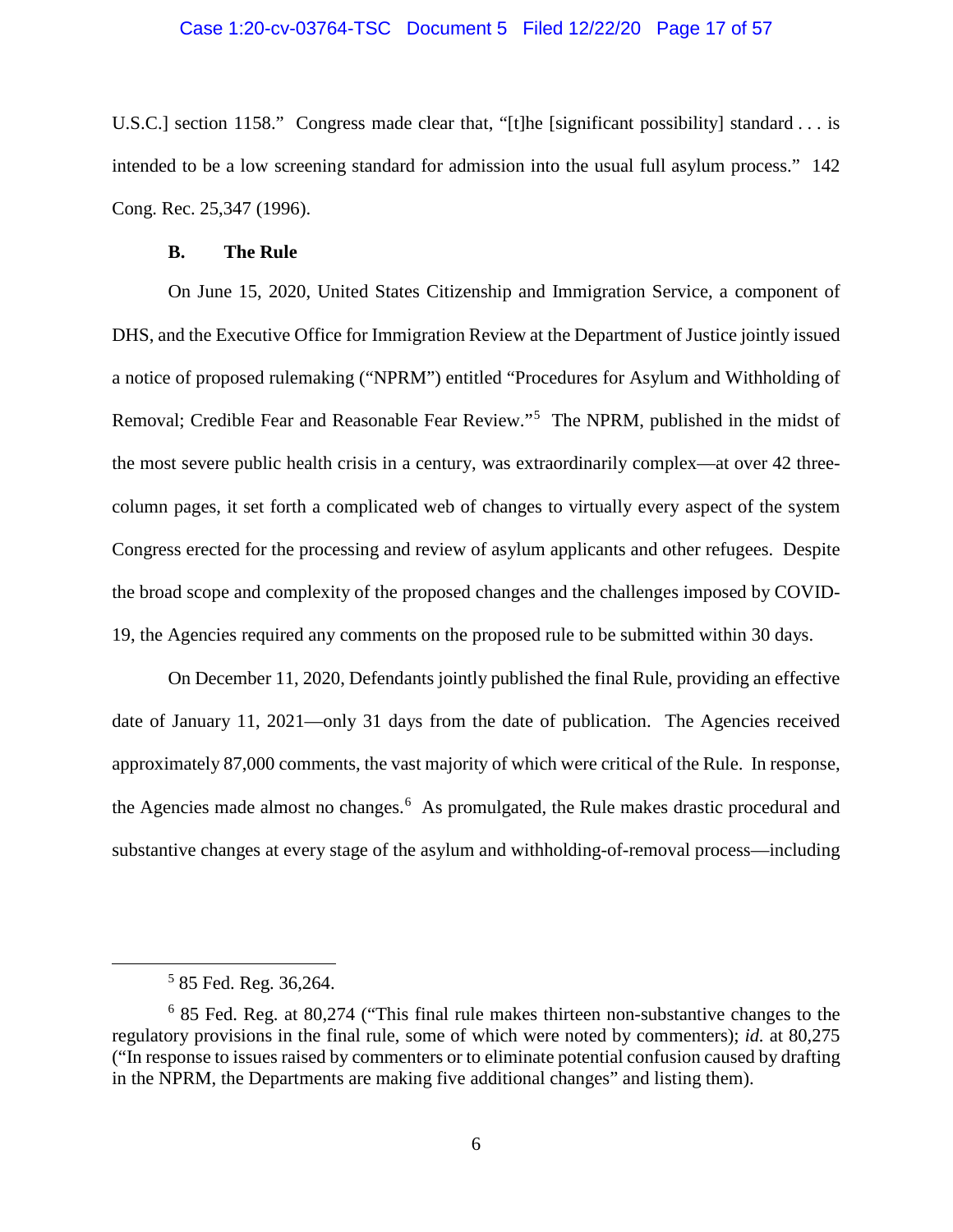#### Case 1:20-cv-03764-TSC Document 5 Filed 12/22/20 Page 18 of 57

the credible fear interview, the asylum officer interview, and proceedings before an immigration judge and associated review. It does so by: $<sup>7</sup>$ </sup>

*Limiting Procedures and Relief Currently Available to Refugees.* Provision 1.1 funnels individuals who pass their credible fear interviews into proceedings (Section 235 proceedings) that the Agencies have admitted provide fewer procedural protections, less administrative review, less judicial review, and less available relief than the type of proceeding the INA requires for all but a few discrete categories of claims (Section 240 proceedings). *See* NPRM, 85 Fed. Reg. at 36,266. Provision 2.2 permits IJs to deny asylum claims without any hearing at all.

*Limiting the Precedent and Evidence IJs can consider*. Provision 1.2 prohibits IJs from considering case law other than precedent from the circuits in which they sit when they review negative credible fear determinations. Provision 2.7 further constrains an IJ's ability to assess an asylum claim by barring certain types of evidence altogether, including evidence of cultural views that refugees routinely present to establish the basis for fear of persecution. And not content to tell an IJ what he or she *cannot* consider, Provision 2.9 identifies a broad list of "mandatory" discretionary factors that IJs *must weigh in favor of denying* an application. Many of these factors have nothing to do with the merits of a claim and instead make relevant innocuous things, such as how someone traveled to the United States.

*Making it More Difficult to Pass the Credible Fear Interview*. Congress designed the credible fear interview process to be a "screening interview" at which an individual "need not show that he or she *is in fact eligible* for asylum." *Dep't of Homeland Sec. v. Thuraissigiam*, 140 S. Ct. 1959, 1965 (2020). That is so because these "often rushed assessments" occur at a stage

<sup>&</sup>lt;sup>7</sup> We identify each provision by the number the Agencies use, 85 Fed. Reg. at 80,276– 80,284. Number 1.3 is merely a technical change as to the numbering of certain regulations.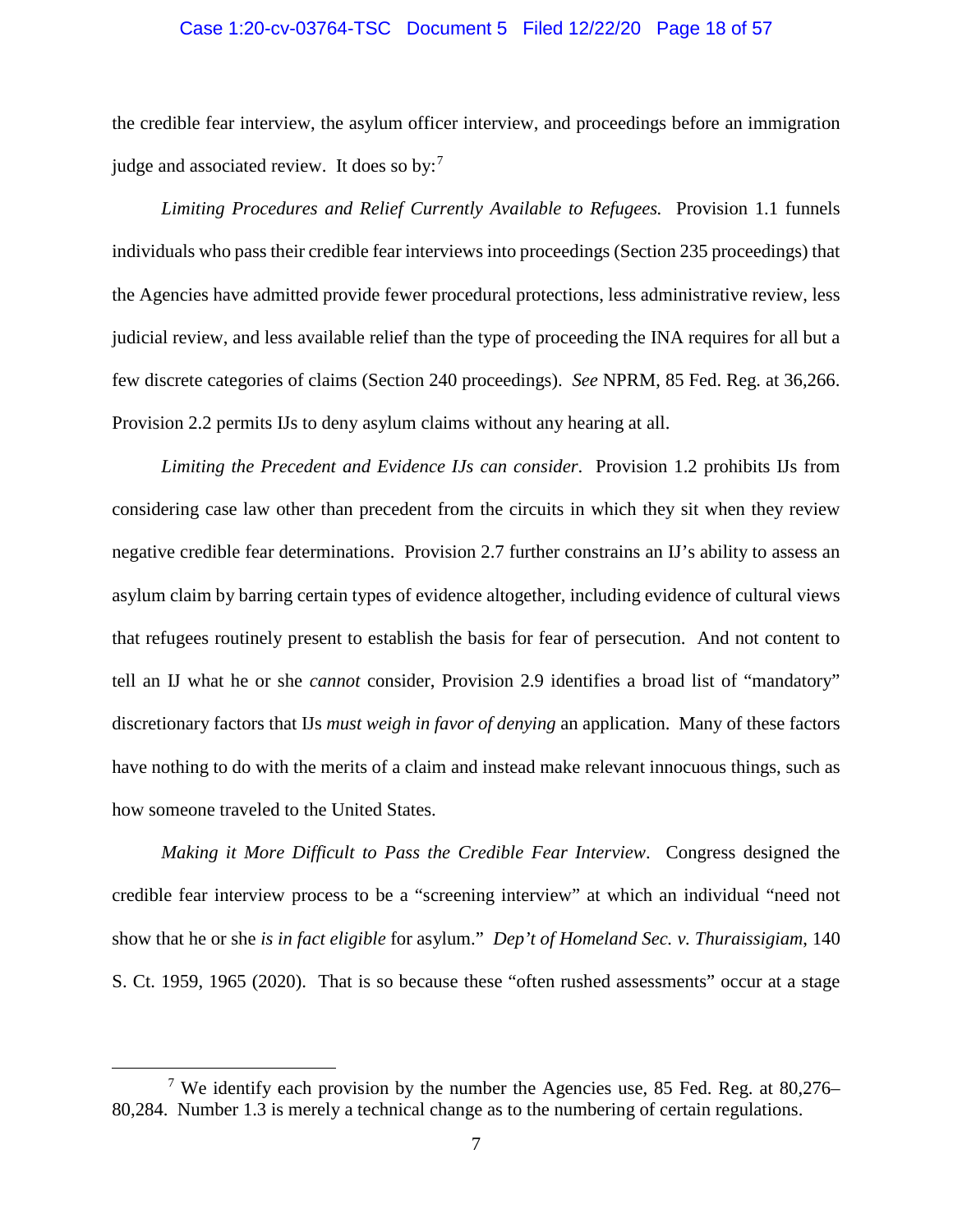#### Case 1:20-cv-03764-TSC Document 5 Filed 12/22/20 Page 19 of 57

when the noncitizen is "likely to be more unprepared, more vulnerable, and more wary of government officials than" later in the process. *Kiakombua v. Wolf*, No. 19-cv-1872, 2020 WL 6392824 at \*24 (D.D.C. Oct. 31, 2020). Through a variety of mechanisms, the Rule makes it almost impossible for an individual to pass a credible fear interview. Provision 1.4 heightens the long-standing credible fear standards for withholding of removal and relief under the Convention Against Torture ("CAT"). Meanwhile, Provision 1.5 adds a number of bars to asylum that the asylum pre-screening officer must consider during the interview. Currently, the officer is tasked with determining whether there is a significant possibility that the individual has a viable claim, such that he or she should receive further review of the merits of the case. Requiring officers to reach conclusions as to bars at the credible fear interview puts added stress on the system while making it harder for refugees, who are without counsel, to pass the interview.

*Restricting the Definition of Refugee*. The refugee definition has been interpreted by courts in the United States and throughout the world for more than half a century. The Rule redefines individual words within the definition to make it nearly impossible for an individual to satisfy it. These changes are contrary to settled law in the United States and internationally. Provision 2.3 narrows the meaning of particular social groups ("PSGs") by announcing that a number of PSGs currently recognized under the law will no longer be cognizable. Provision 2.4 materially narrows the definition of political opinion to only a "discrete cause related to political control of a state or a unit thereof," *i.e.*, regime change. 85 Fed. Reg. at 80,386, 80,394. Provision 2.5 functionally eliminates the notion of persecution altogether. *Id*. at 80,386, 80,395. And, leaving nothing to chance, Provision 2.6 narrows the scope of the nexus requirement, *i.e.*, demonstrating that the persecution is motivated by a protected ground, by announcing that a specific list of "nexus" scenarios currently recognized under the law will no longer be cognizable.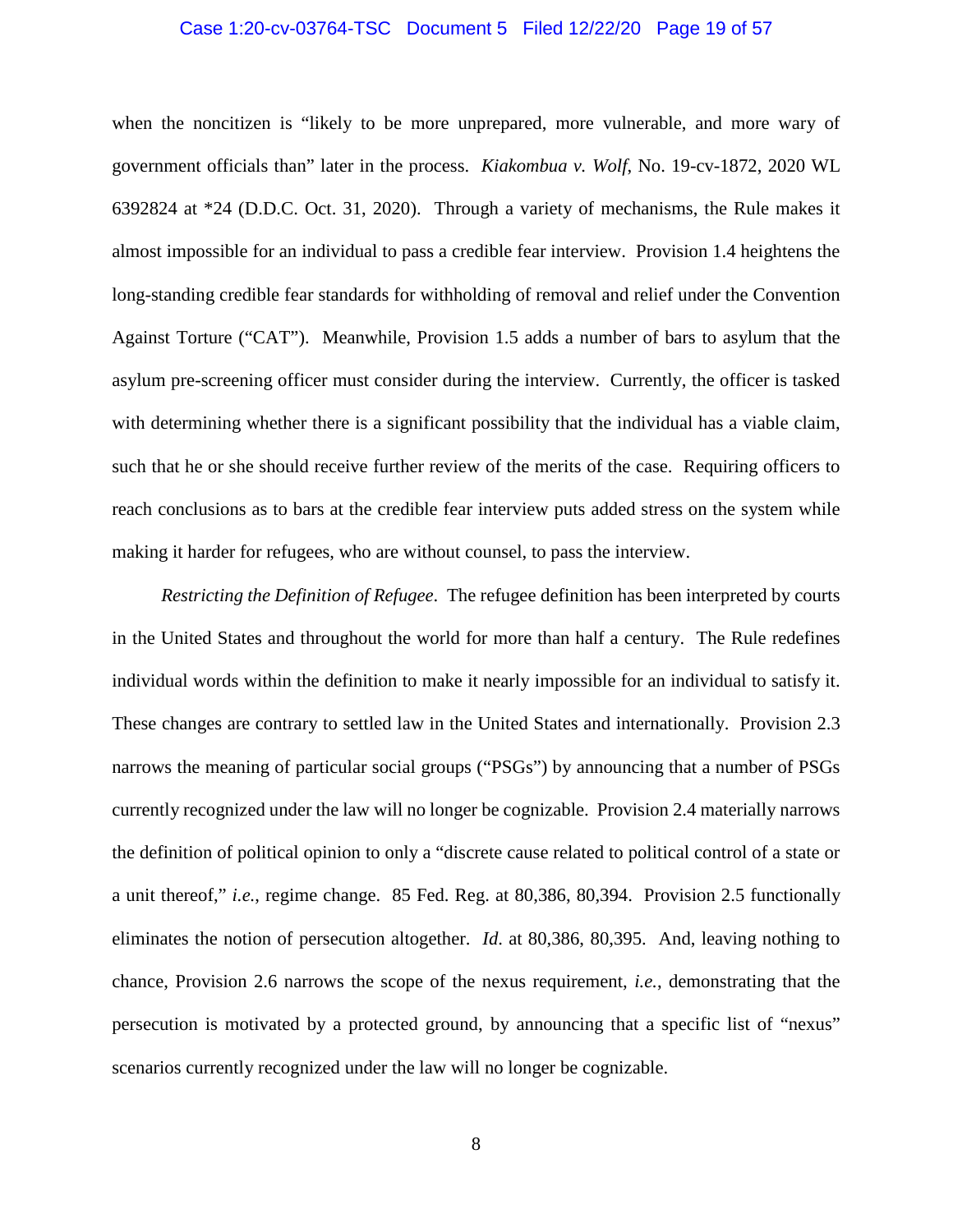#### Case 1:20-cv-03764-TSC Document 5 Filed 12/22/20 Page 20 of 57

*Making it Harder to Show Protection is Needed in the United States*. Provision 2.8 broadens the scope of the internal relocation requirement, meaning that it will be harder for an individual to establish that he or she could not escape persecution within their home country.<sup>8</sup> Provision 2.10 expands the concept of firm resettlement,<sup>9</sup> making it easier to deny asylum on the basis that an individual did not travel directly to the United States. The Rule also provides for mandatory discretionary denial of asylum in nearly all cases where an applicant's flight to the United States had more than one layover, however short, or where he or she spent more than 14 days in any country of transit.

Varied as they are, these changes have one key element in common: each is designed to make asylum and other humanitarian protection more difficult to obtain. An individual has to jump higher hurdles to pass the credible fear screening. The individual will have a more difficult time obtaining a hearing. At the hearing, the individual is not permitted to introduce certain types of evidence. The individual is nonetheless required to meet a new definition of refugee that will substantially narrow that class. Then the individual is required to clear a staggeringly high bar to show that he or she was or will be persecuted, as the Rule now defines the term. If the individual can establish a protected ground and persecution under the new definitions, the individual will then face the almost impossible task of establishing nexus between the protected ground and the persecution under the new nexus standard. And, if somehow an individual is able to clear all of those new procedural and substantive hurdles, then the IJ is required to weigh a number of factors

 <sup>8</sup> *See* 85 Fed. Reg. at 80,387, 80,388–89, 80,396 and 80,398. Under the regulations implementing the U.S. asylum system, an asylum applicant is deemed ineligible if she could avoid persecution by relocating to another part of her country of nationality or, if stateless, her country of last habitual residence. 8 C.F.R. § 1208.13 (b)(1)(i)(B), (b)(2)(C)(ii).

<sup>9</sup> *See* 85 Fed. Reg. at 80,388, 80,397. An asylum applicant is ineligible for asylum if she "was firmly resettled in another country prior to arriving in the United States." 8 U.S.C § 1158(b)(2)(A)(vi).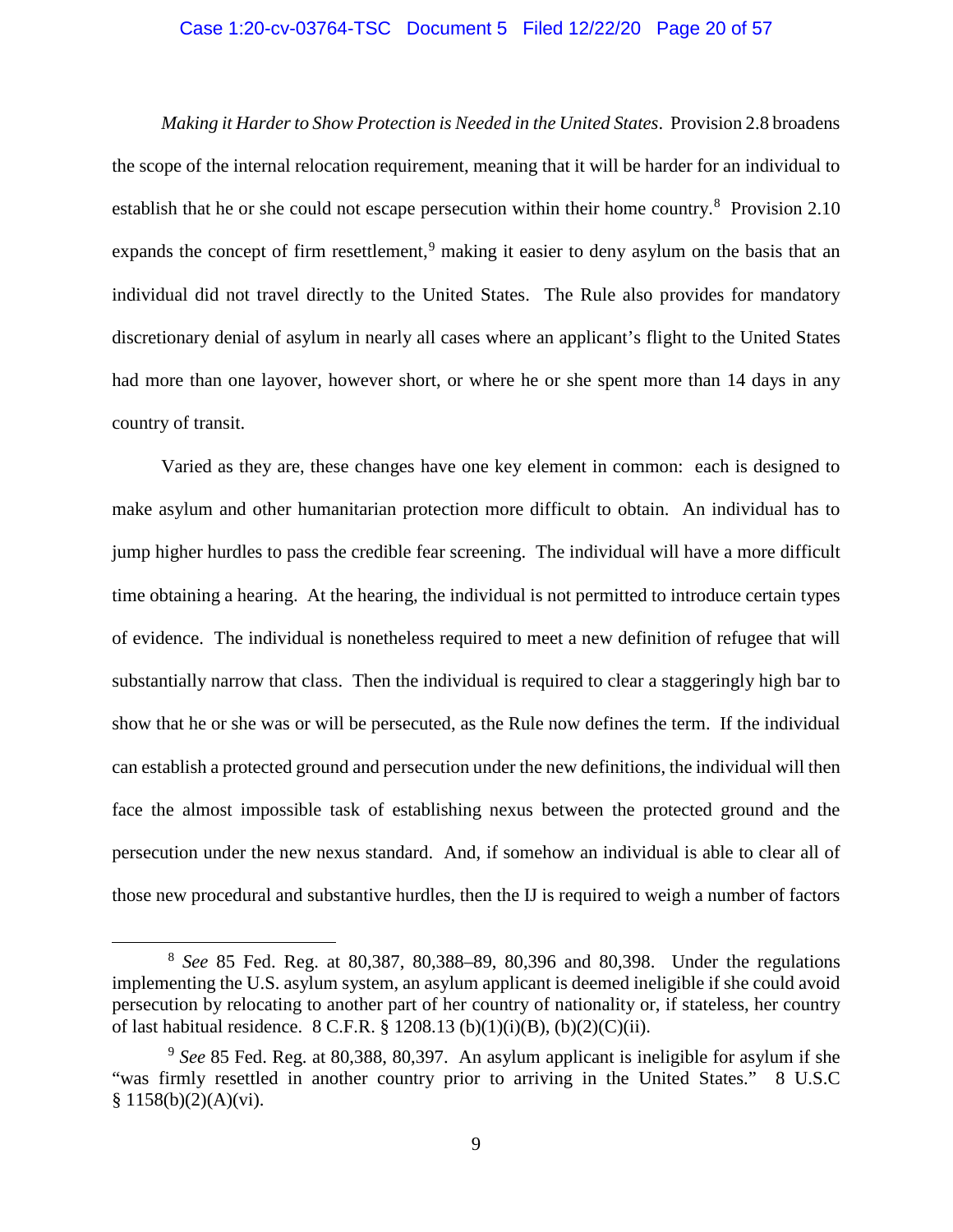#### Case 1:20-cv-03764-TSC Document 5 Filed 12/22/20 Page 21 of 57

against the refugee to deny relief except in extraordinary circumstances, including whether she spent more than 14 days in any one country prior to arriving, or passed through multiple countries en route to the United States. Put succinctly, the Rule ends asylum for all but the very few.

#### **ARGUMENT**

If not enjoined, the Rule will gut the availability of asylum in the United States. It will effectively serve to bar almost all eligible refugees from obtaining the benefits Congress intended to, and did, grant them through the Refugee Act and IIRIRA. The Court should issue preliminary injunction enjoining the Rule from going to effect on January 11, 2021. A preliminary injunction is properly issued where the plaintiff demonstrates "'[1] that [it] is likely to succeed on the merits, [2] that [it] is likely to suffer irreparable harm in the absence of preliminary relief, [3] that the balance of equities tips in [its] favor, and [4] that an injunction is in the public interest.'" *Nw. Immigrant Rights Project v. U.S. Citizenship & Immigration Servs.*, No. 19-cv-3283, 2020 WL 5995206, at \*4 (D.D.C. Oct. 8, 2020) (quoting *Glossip v. Gross*, 576 U.S. 863, 876 (2015)). This four-part test also governs the issuance of a stay of implementation under 5 U.S.C. § 705. *See id.* Plaintiff readily meets each of these requirements.

# **I. Plaintiff Is Likely to Succeed on the Merits**

### **A. Plaintiff Has Standing**

Human Rights First is a nonpartisan  $501(c)(3)$  nonprofit international human rights organization that has worked since 1978 to protect refugees' rights. As an integral part of that mission, HRF operates one of the largest programs for pro bono legal representation of refugees in the nation, working directly and also in partnership with volunteer lawyers at leading law firms to provide representation, without charge, to asylum applicants unable to afford paid counsel. *See*  Ex. B, Declaration of Michael Breen ("Breen Decl.") ¶¶ 3–5. The Rule directly conflicts with this mission and will frustrate HRF's ability to provide legal services to asylum applicants—a vital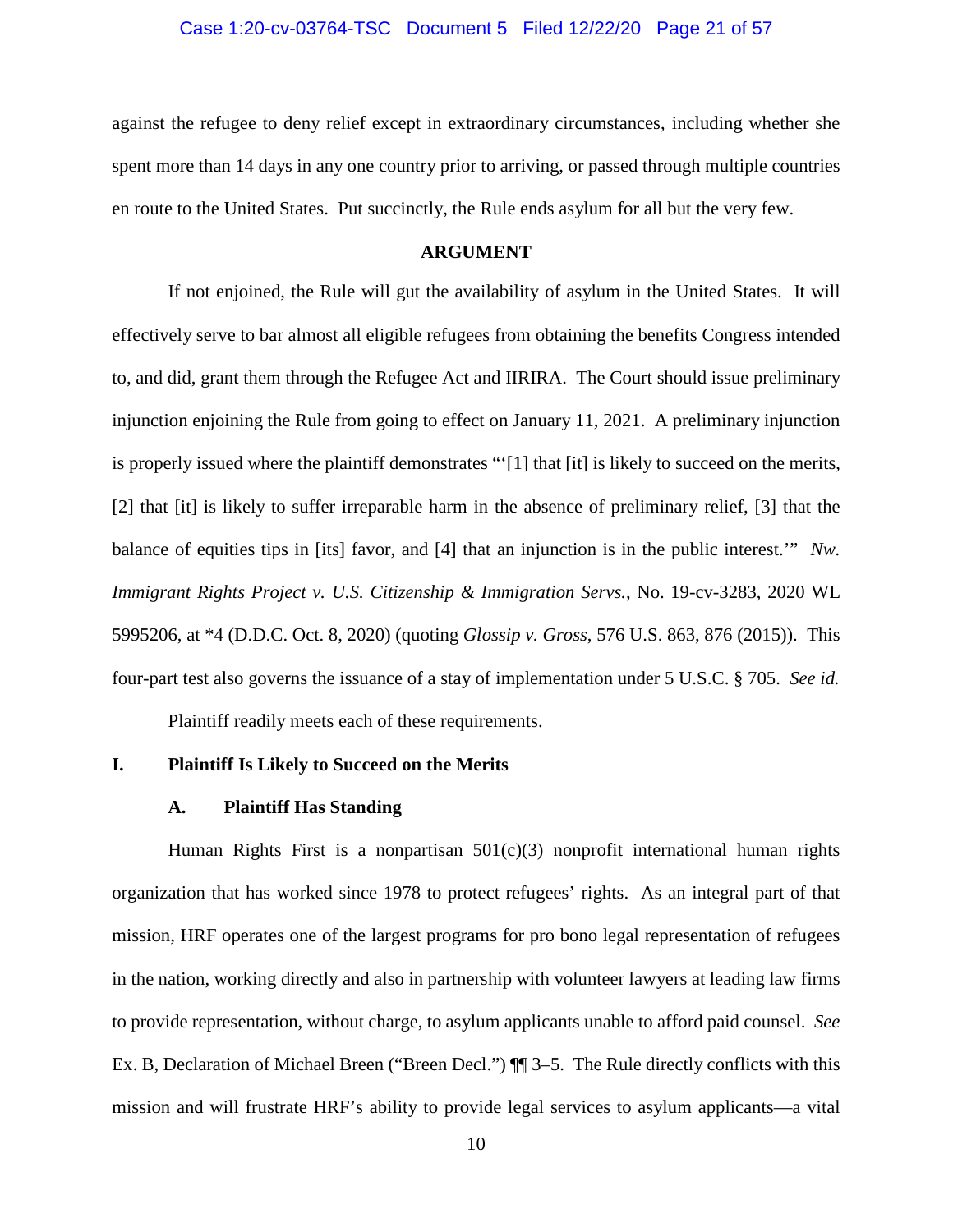#### Case 1:20-cv-03764-TSC Document 5 Filed 12/22/20 Page 22 of 57

component of HRF's mission and daily activities. Accordingly, HRF has standing to pursue this challenge.

Like an individual plaintiff, an organization can assert standing on its own behalf on a showing of "actual or threatened injury in fact that is fairly traceable to the alleged illegal action and likely to be redressed by a favorable court decision." *Equal Rights Ctr. v. Post Props., Inc.*, 633 F.3d 1136, 1138 (D.C. Cir. 2011). The test is satisfied if an organization can demonstrate that "the defendant's allegedly unlawful activities injured the plaintiff's interest in promoting its mission," and "the plaintiff used its resources to counteract that injury." *Am. Soc'y for the Prevention of Cruelty to Animals v. Feld Entm't Inc.*, 659 F.3d 13, 25 (D.C. Cir. 2011).

Human Rights First easily meets this threshold requirement. The Rule directly frustrates HRF's mission to represent indigent individuals seeking asylum by "effectively eliminat [ing] asylum eligibility for broad swaths of asylum seekers—including most of [its] clients." Ex. B, Breen Decl.  $\P$  11. Indeed, HRF estimates that more than eighty percent of its clients could face negative consequences from the Rule going into effect. *Id.* As a result of stringent standards imposed by the Rule, HRF will need "to spend substantially more time preparing each impacted client for the various steps of their proceedings," severely limiting the number of clients HRF is able to serve. *Id.* ¶ 16. The added complexity of securing asylum under the Rule will likewise limit the number of clients HRF is able to place with volunteers at its partnership law firms. *Id.*  ¶ 18. In turn, these limitations negatively impact HRF's funding, which is tied in part to the number of clients it serves and places with law firms. *Id.* ¶ 24.

HRF's staff is already having to spend "significant time and resources" to analyze the Rule, as required to provide accurate legal advice to its clients and to prepare training materials for its staff and partner volunteer lawyers. *Id.* ¶ 12. Between the date of this filing and the effective date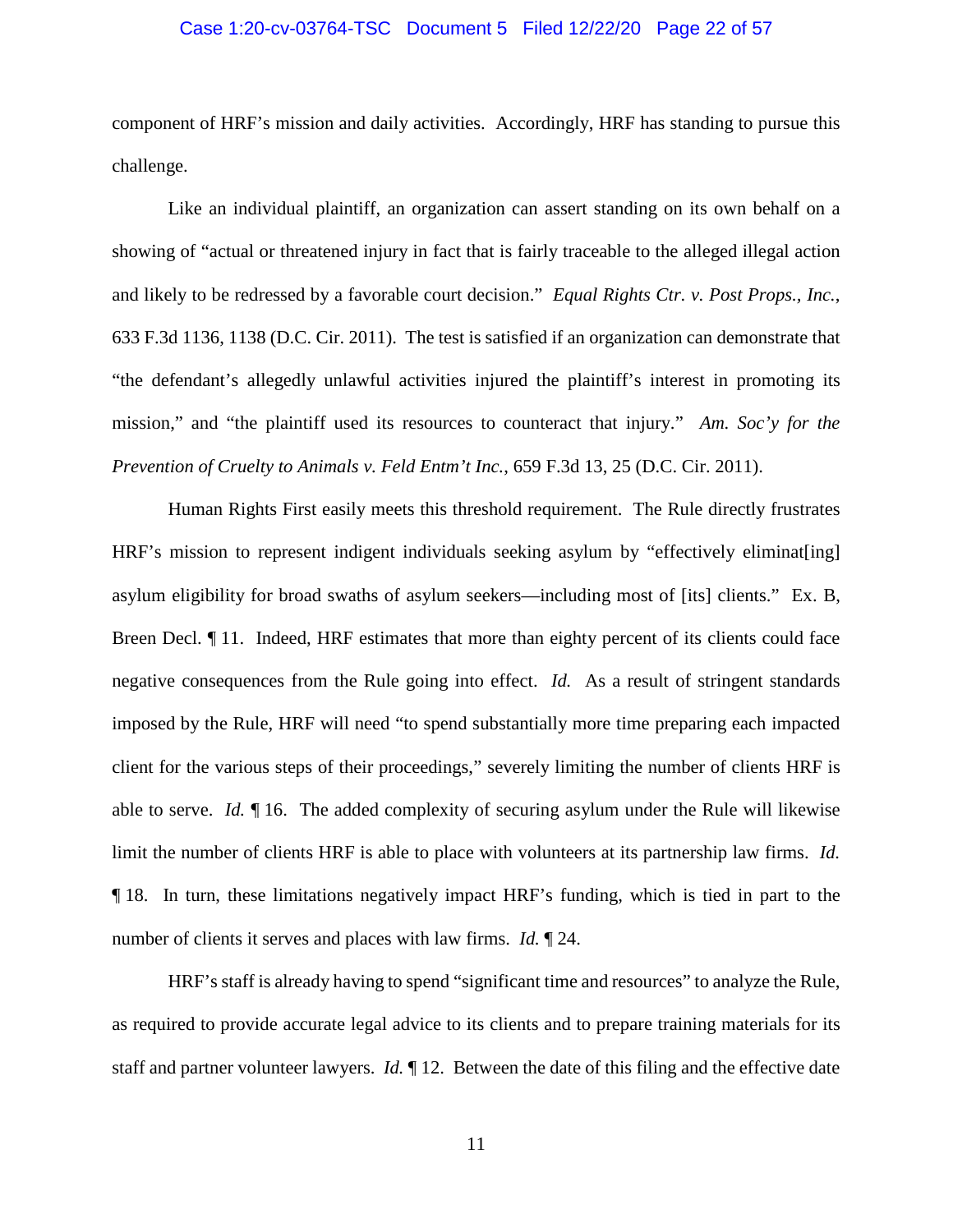#### Case 1:20-cv-03764-TSC Document 5 Filed 12/22/20 Page 23 of 57

of the Rule, HRF anticipates that its staff will spend "approximately 300 hours analyzing and responding to the Rule's impact on [its] cases." *Id. ¶* 13. Over the first three months after the Rule takes effect, HRF's staff will be forced to spend "approximately 600 additional hours responding to the Rule's impacts on cases." *Id*.

In sum, the Rule simultaneously imposes additional demands on HRF while diminishing the funding available to it. This injury is far more than a mere "setback to [HRF's] abstract social interests," and is therefore sufficient to confer standing. *Havens Realty Corp. v. Coleman*, 455 U.S. 363, 379 (1982). 10

## **B. The Rule Is** *Ultra Vires*

The Agencies' attempt to rewrite U.S. asylum law exceeds statutory and constitutional limitations in every respect. It carries with it sweeping political and economic implications that are the province of Congress, not administrative agencies, to initiate.

# **1. The Acting Secretary of DHS Promulgated the Rule Without Authority**

Chad F. Wolf, the putative Acting Secretary of Homeland Security, lacks authority to occupy that role. As a result, Mr. Wolf was ineligible to approve the proposed Rule or to delegate signature authority to Chad Mizelle, the DHS official who signed the final Rule. The promulgation of the Rule was therefore "in excess of . . . authority" and not "in accordance with law,"<sup>11</sup> and the Rule must be enjoined.

 $10$  HRF also meets the requirements for prudential standing, as its asserted interest in representing asylum seekers easily clears the hurdle of falling "within the zone of interests to be protected or regulated by [the INA]." *Match–E–Be–Nash–She–Wish Band of Pottawatomi Indians v. Patchak*, 567 U.S. 209, 224 (2012).

<sup>&</sup>lt;sup>11</sup> 5 U.S.C. § 706(2)(C) and (2)(A).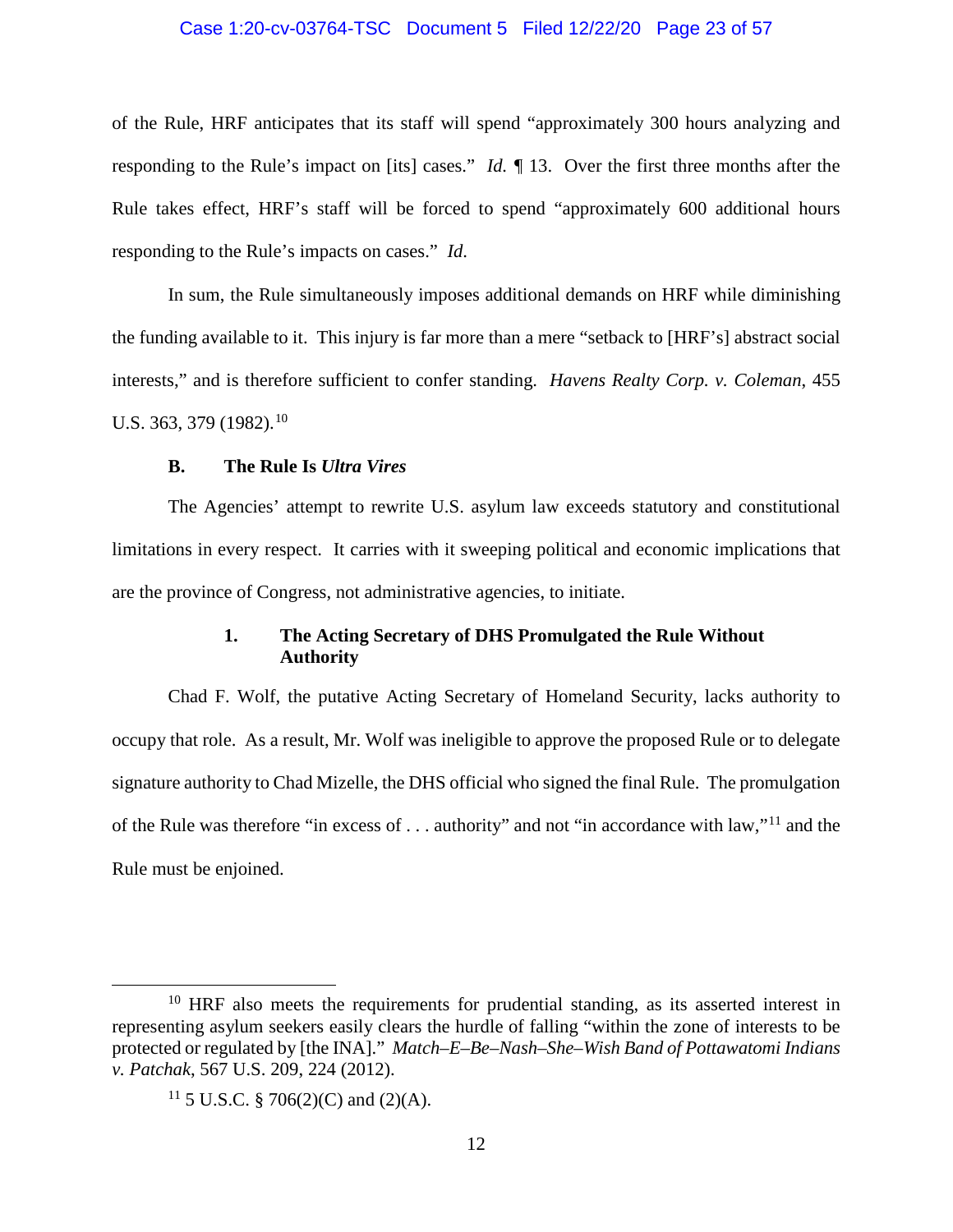#### Case 1:20-cv-03764-TSC Document 5 Filed 12/22/20 Page 24 of 57

Tracing "the series of orders that have purported to govern the line of succession at DHS in recent years" is a complex task. *See Nw. Immigrant Rights Project v. U.S. Citizenship & Immigration Servs.*, No. 19-cv-3283, 2020 WL 5995206, at \*11 (D.D.C. Oct. 8, 2020). When the most recent Senate-confirmed DHS Secretary, Secretary Kirstjen Nielsen, vacated the office in April 2019, Delegation Order 00106 outlined that in the event of a vacancy, the order of succession was governed by Executive Order 13753.12 *Batalla Vidal v. Wolf*, Nos. 16-cv-4756 & 17-cv-5228, 2020 WL 6695076, at \*2–3 (E.D.N.Y. Nov. 14, 2020). Under that Order, the Director of the Cybersecurity and Infrastructure Security Agency should have assumed the position. Instead, then-Commissioner of U.S. Customs and Border Patrol Kevin McAleenan began to perform the duties of Acting Secretary. *See id.* at \*3. Just prior to resigning in November 2019, Mr. McAleenan purported to amend Delegation Order 00106 to change the succession order in the event of vacancy so that Mr. Wolf—then Under-Secretary for Strategy, Policy, and Plans—would be next in line to take over as Acting Secretary. *See id.* But because Mr. McAleenan was not Senate confirmed, he lacked authority to amend the succession order, and Mr. Wolf's assumption of the role was therefore invalid. *See Nw. Immigrant Rights Project*, 2020 WL 5995206, at \*24.

Moreover, even if acting officers could validly amend a succession order, Mr. McAleenan had not lawfully assumed the office of Acting Secretary of DHS pursuant to Delegation Order 00106. *See Batalla Vidal*, 2020 WL 6695076, at \*8. And even if Mr. McAleenan had been properly in line to serve in the acting role, any authority would have expired in early November before his purported amendment of the succession order—pursuant to the Federal Vacancies

<sup>&</sup>lt;sup>12</sup> As multiple courts have held, then-Secretary Nielsen's pre-resignation attempt to designate a new order of succession applied, on its own terms, only to succession "in the event of disaster or emergency." *See, e.g.*, *Casa de Md. v. Wolf*, No. 8:20-cv-02118, 2020 WL 5500165, at \*21 (D. Md. Sept. 11, 2020).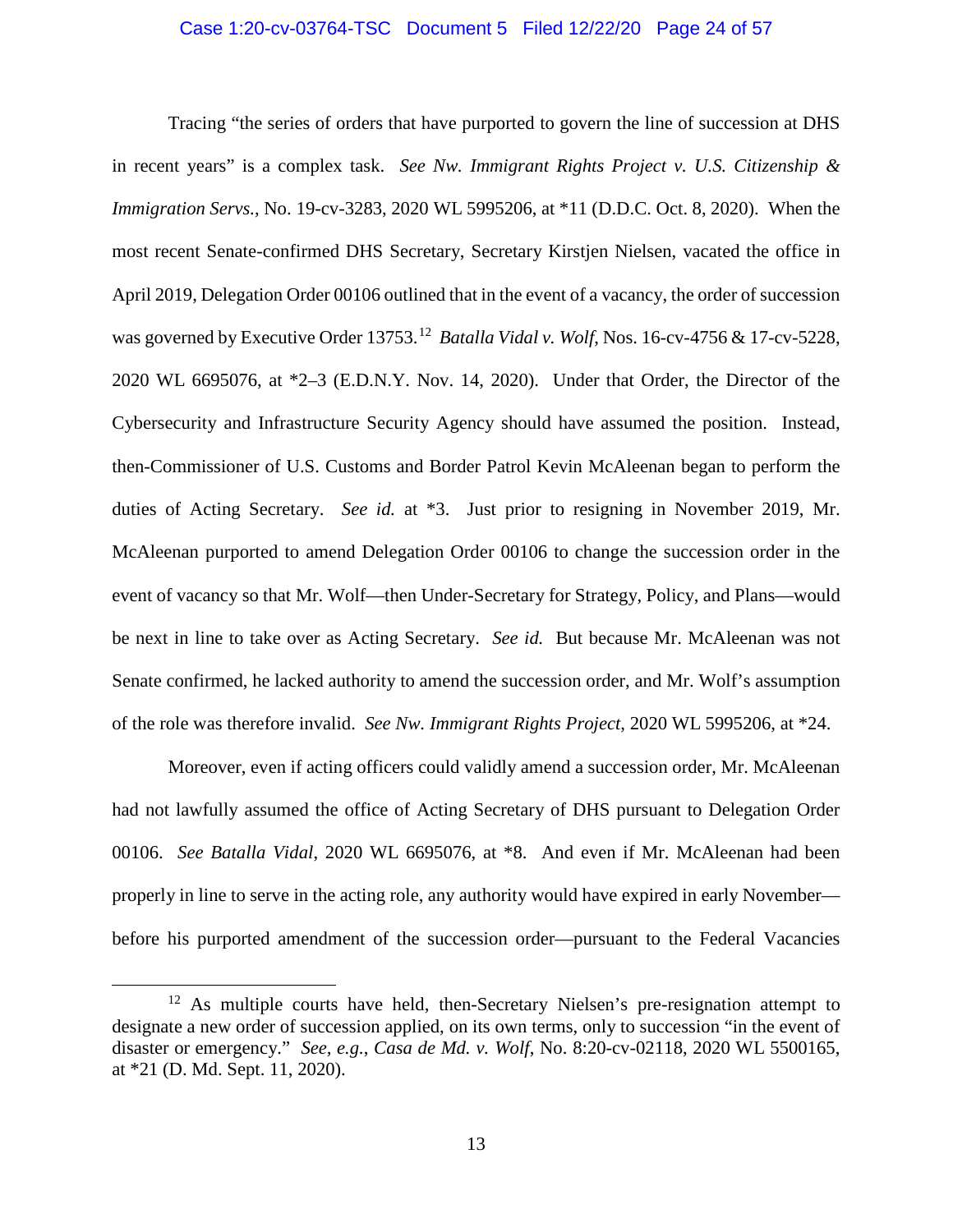#### Case 1:20-cv-03764-TSC Document 5 Filed 12/22/20 Page 25 of 57

Reform Act ("FVRA").13 *See* 5 U.S.C. § 3346(a)(1) (limiting service of an acting official to "210 days beginning on the date the vacancy occurs"). Likewise, even if Mr. Wolf had properly assumed the acting role in November 2019, his authority would have expired long before his approval of the final Rule. *Id.* Thus, Mr. Wolf was not validly serving as acting secretary when he approved the final Rule, and his action has "no force or effect" under the FVRA. *Id.*   $§$  3348(d)(1).

For good reason, four federal district courts and the Government Accountability Office<sup>14</sup> have already reached the conclusion that Mr. Wolf assumed the Acting DHS Secretary position pursuant to an unlawful order of succession. Most recently, a court in the Eastern District of New York struck down the Trump Administration's changes to the DACA program as invalid because Wolf was not "lawfully serving" as Acting Secretary. *See Batalla Vidal*, 2020 WL 6695076, at \*1. This Court, the District of Maryland, and the Northern District of California have held on motions for injunctive relief that plaintiffs were likely to succeed in making the same showing. *See Nw. Immigrant Rights Project*, 2020 WL 5995206, at \*24; *Casa de Md., Inc. v. Wolf*, No. 8:20-

 $13$  The Agencies contend that the FVRA's restrictions are inapplicable to a person serving in an acting capacity pursuant to the Homeland Security Act ("HSA"), which permits the Secretary of Homeland Security to designate an order of succession "notwithstanding" the FVRA. *See* 85 Fed. Reg. at 80,381 (citing 6 U.S.C. § 113(g)); 5 U.S.C. § 3347(a). But though the HSA authorizes the Secretary to designate a succession order that conflicts with the FVRA's default order, it does not address the permissible length of an acting official's tenure. *See* 6 U.S.C. § 113(g). Thus, there is no conflict between that statute and the FVRA's time restrictions, and therefore no reason to regard the restrictions as ineffective. *See N.L.R.B. v. SW Gen., Inc*., 137 S. Ct. 929, 932 (2017).

<sup>&</sup>lt;sup>14</sup> An August 14, 2020, GAO report concluded that Chad Wolf was "named by reference to an invalid order of succession." U.S. Gov't Accountability Off., B-331605, Dep't of Homeland Sec.: Legality of Service of Acting Secretary of Homeland Security & Service of Senior Official Performing the Duties of Deputy Secretary of Homeland Security 1 (2020), https://www.gao.gov/ assets/710/708830.pdf.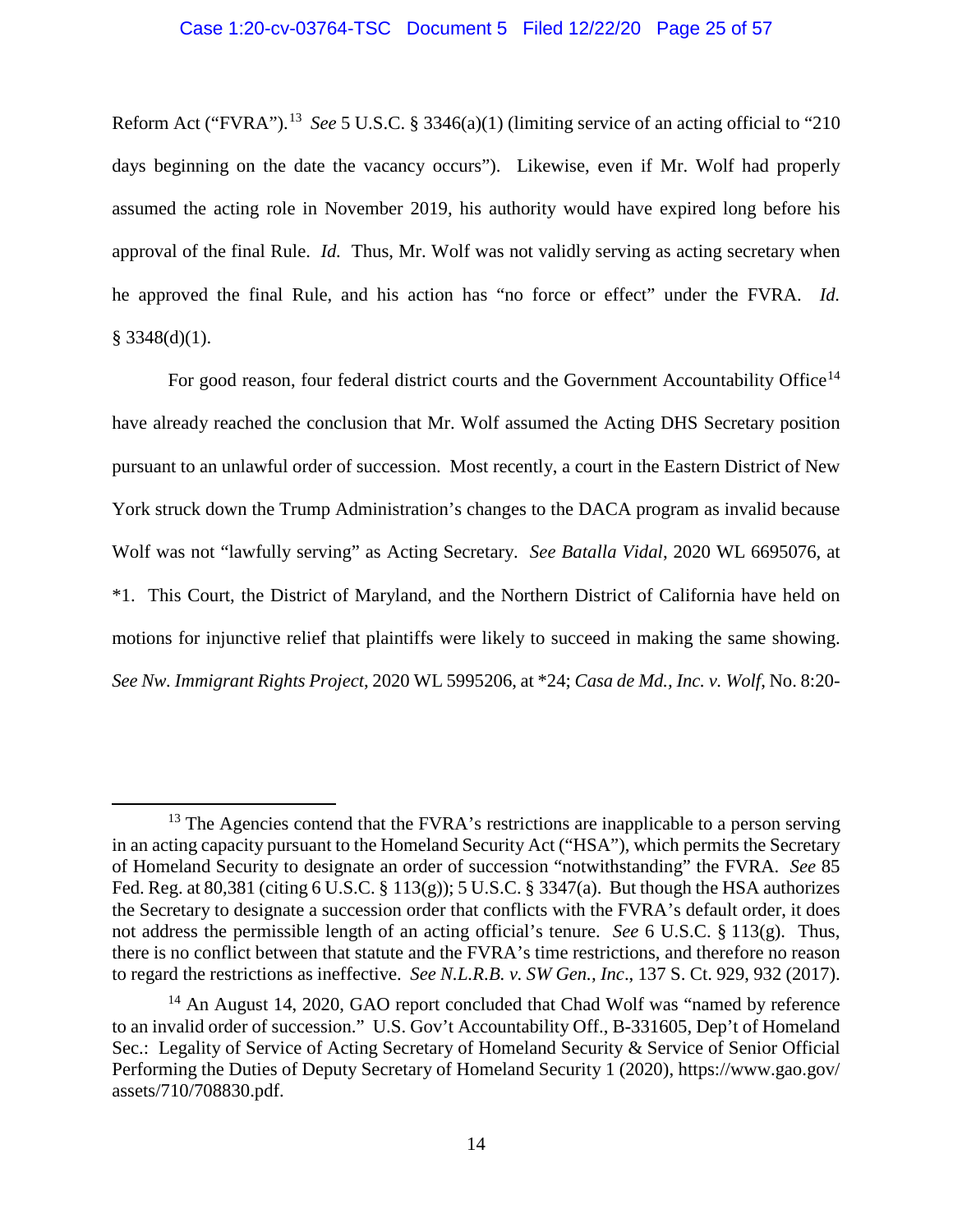#### Case 1:20-cv-03764-TSC Document 5 Filed 12/22/20 Page 26 of 57

cv-02118, 2020 WL 5500165, at \*23 (D. Md. Sept. 11, 2020); *Immigrant Legal Res. Ctr. v. Wolf*, No. 20-cv-05883, 2020 WL 5798269, at \*9 (N.D. Cal. Sept. 29, 2020).

In an implicit acknowledgement of these fatal flaws in Mr. Wolf's authority as acting secretary, the Agencies put forth an alternate theory under which, they contend, Mr. Wolf validly assumed the role on November 14, 2020. *See* 85 Fed. Reg. at 80,381–80,382. Under this alternate theory, if the earlier succession orders were invalid, FEMA Administrator Peter Gaynor would have become eligible to serve as Acting DHS Secretary pursuant to the FVRA on the submission of Mr. Wolf's nomination to the Senate, as the FVRA prohibits a person from serving as an acting officer if the President nominates that person to the same office. *See* 5 U.S.C. § 3345(b)(1)(B). Mr. Gaynor thereafter issued yet another succession order with a goal of putting Wolf next in line for the role he already purported to occupy. The defects in this theory are numerous. First, an acting secretary such as Mr. Gaynor "may not amend [DHS's] succession order under [6 U.S.C.]  $§ 113(g)(2)$ ," rendering Gaynor's attempted alteration equally ineffectual as the earlier attempts. *Nw. Immigrant Rights Project*, 2020 WL 5995206, at \*24. Second, the Agencies point to no authority that would permit "a government authority to take administrative action in the alternative," as Mr. Gaynor purported to do. *See Batalla Vidal*, 2020 WL 6695076, at \*9. Third, it assumes—contrary to all evidence—that Mr. Wolf validly occupied the role of Acting DHS Secretary prior to his nomination, creating a vacancy in that position only in November 2020. And finally, as Mr. Wolf's nomination remains pending, he is still ineligible to serve as Acting Secretary.15 The Agencies' haphazard attempts to remedy *post hoc* their basic failure to follow a

<sup>&</sup>lt;sup>15</sup> As discussed *supra*, the HSA supplants the restrictions of the FVRA only to the extent that those statutes conflict. *See J.E.M. Ag. Supply, Inc. v. Pioneer Hi-Bred Int'l, Inc*., 534 U.S. 124, 143–44 (2001) ("[W]hen two statutes are capable of coexistence, it is the duty of the courts, absent a clearly expressed congressional intention to the contrary, to regard each as effective.").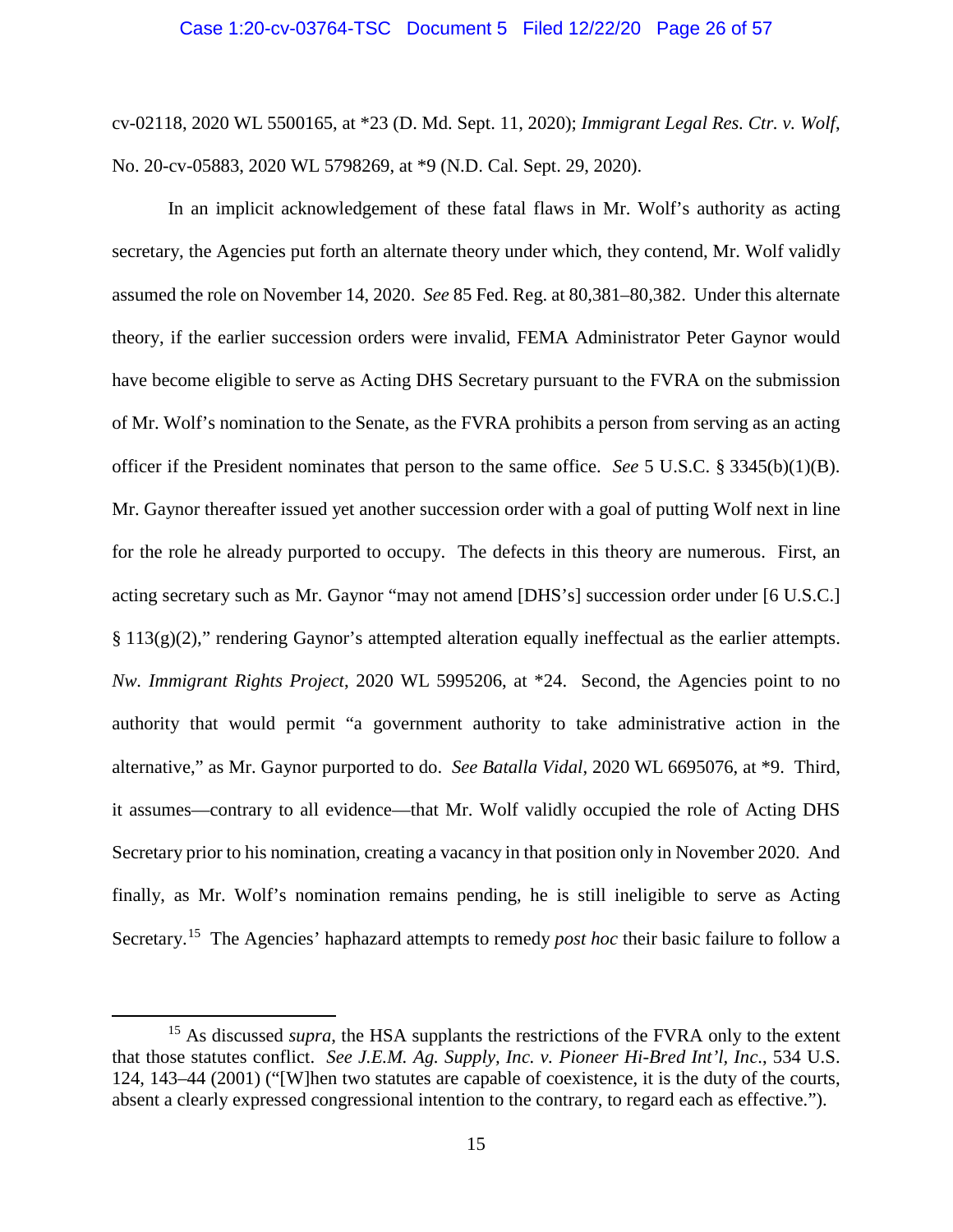#### Case 1:20-cv-03764-TSC Document 5 Filed 12/22/20 Page 27 of 57

valid succession order, in addition to the dictates of the FVRA, fundamentally undermine governmental accountability and must be disregarded.

Because Wolf did not have authority to act, the Rule is unlawful and must be enjoined. *See*  5 U.S.C. § 706. In addition, the Rule is void *ab initio* under the FVRA. *See SW Gen*., 137 S. Ct. at 938 n.2.

### **2. The Agencies Exceeded the Scope of Their Authority**

The Agencies claim in response to Comments that they "are not rewriting statutes." 85 Fed. Reg. at 80,374. In fact, that is precisely what they are doing. The Rule rewrites the INA in numerous ways, as outlined in Parts I.C. & D. However the Agencies characterize their work, the authority they cite for their sweeping action does not bear the Rule's weight. 16

The Agencies rest their authority to promulgate the Rule primarily on their contention that they are vested with the power to take actions "necessary for carrying out" immigration law. 85 Fed. Reg. at 80,374 (citing 8 U.S.C. §§ 1103(a)(1), (a)(3), (g)(2)). But, of course, "[a]n agency's general rulemaking authority does not mean that the specific rule the agency promulgates is a valid exercise of that authority." *Colo. River Indian Tribes v. Nat'l Indian Gaming Comm'n*, 466 F.3d 134, 139 (D.C. Cir. 2006); *see also N.Y. Stock Exch. LLC v. Sec. & Exch. Comm'n*, 962 F.3d 541, 546 (D.C. Cir. 2020).

A statute must be read "as a symmetrical and coherent regulatory scheme." *Gustafson v. Alloyd Co.*, 513 U.S. 561, 569 (1995). The INA created just such a scheme. The Refugee Act ensures that the United States conformed its asylum system to international law and provided protection from refugees fleeing persecution. And IIRIRA balances two goals: "ensuring that

<sup>&</sup>lt;sup>16</sup> The Agencies of course admit that "[t]he availability of asylum is established by statute, INA 208, 8 U.S.C. § 1158, and an NPRM [notice of proposed rulemaking] cannot alter a statute." 85 Fed. Reg. at 80,284.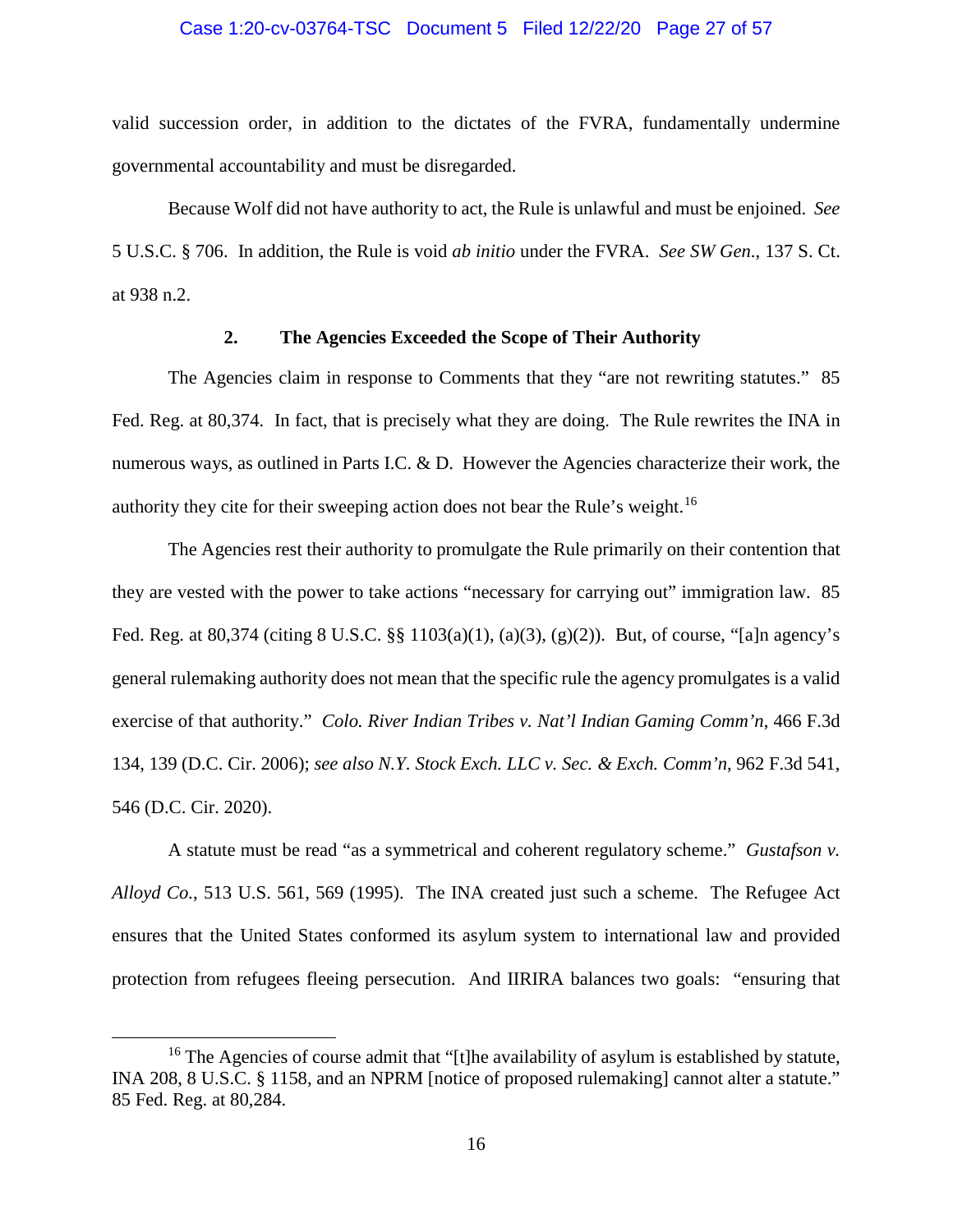#### Case 1:20-cv-03764-TSC Document 5 Filed 12/22/20 Page 28 of 57

individuals with valid asylum claims are *not* returned to countries where they could face persecution," while also ensuring efficient removal of individuals with no lawful authorization and who do not seek asylum. *Grace*, 965 F.3d at 902. The INA's grant of authority to the Agencies to take actions "necessary for carrying out" immigration law cannot be read so broadly as to allow the Agencies, unilaterally, to change asylum law at will and in violation of international law. Yet the Rule does just that. *See infra* Part I.C. & I.D. Nor can it be read to allow the Agencies to upend the INA's balanced scheme by ending refugee protection except in the narrowest of circumstances and thereby ensuring that individuals will be returned to countries to face persecution. Yet the Rule does just that as well. *See id.*

The Agencies admit that their actions will lead to fewer grants of asylum.<sup>17</sup> Glaringly, they refuse to discuss how large that reduction will be, presumably because the Rule will lead to almost all asylum applications being denied. Examples from HRF's own work are instructive. One HRF client was severely beaten and strangled for years by her partner, who also hired a hitman to kill her, while the police refused to protect her. *See* Ex. B, Breen Decl. ¶ 31. Another client is transgender and suffered years of severe physical abuse from numerous people, including military and police officers. *See id.* Another client is a gay man who fled his home country after suffering significant physical, sexual, and verbal abuse by police on account of his sexual orientation. *See id.* Each was found to have a well-founded fear of persecution and granted asylum. *See id.* These same individuals would have faced numerous, near-insurmountable hurdles under the Rule. The Rule's rejection of gender-based and particular social group claims, drastic narrowing of what counts as persecution, dramatic constriction of what constitutes a political opinion, improper exclusion of relevant cultural evidence, and creation of numerous procedural roadblocks would

 <sup>17</sup> *See* 85 Fed. Reg. at 80,384.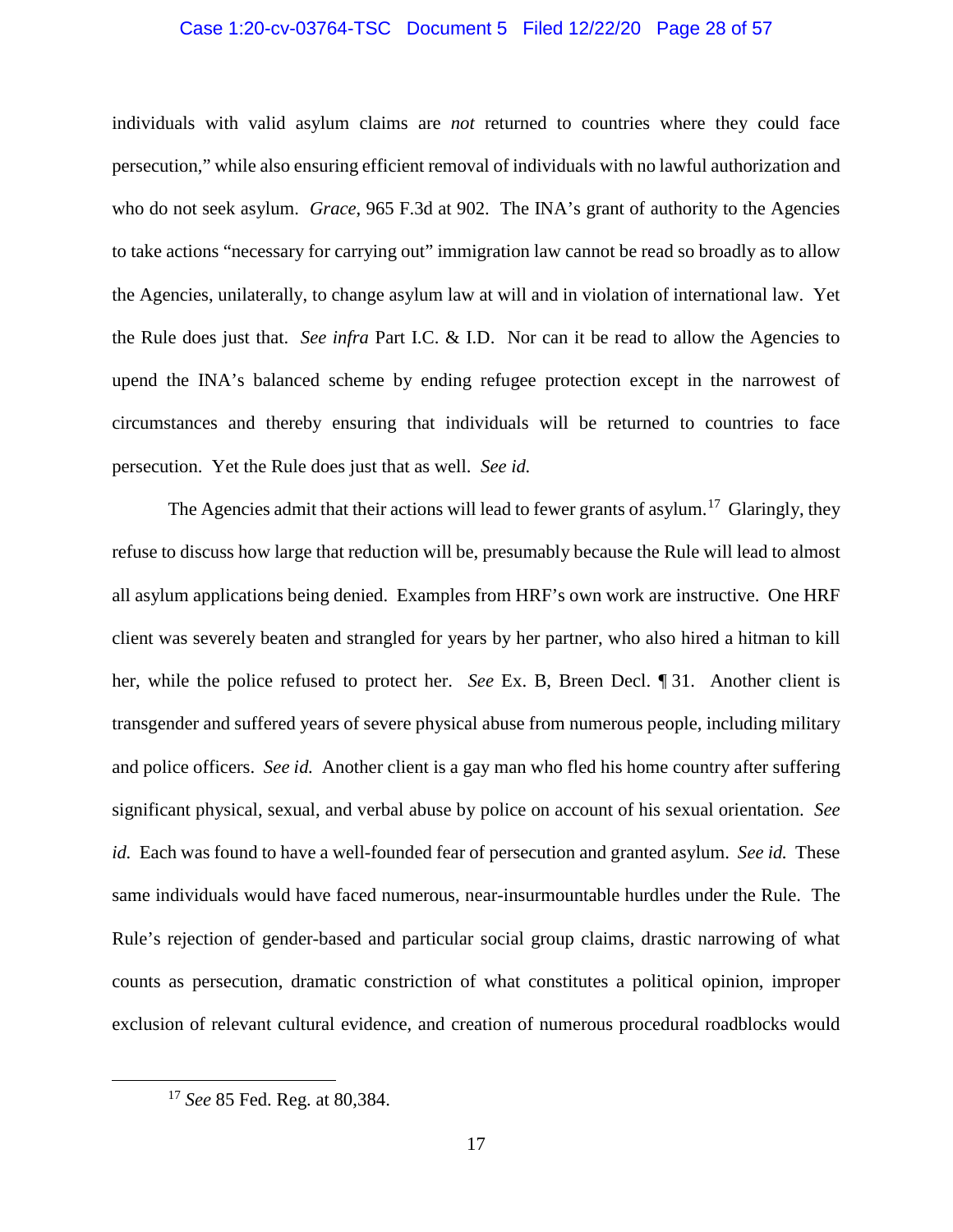#### Case 1:20-cv-03764-TSC Document 5 Filed 12/22/20 Page 29 of 57

almost certainly have thwarted these meritorious claims. Indeed, for almost all of the fact patterns that make up the vast majority of asylum application grants, the Rule would require instead that the application be denied. *See infra* 26 n.24; Compl. ¶ 228 n.227. Congress granted the Agencies authority to carry out immigration law; it did not authorize them to end asylum as a meaningful form of immigration relief.

The Agencies' reliance on 8 U.S.C.  $\S$  1158(b)(1)(A) and (b)(2)(A) for authority fares no better. Although section 1158(b)(1)(A) affords the Secretary and the Attorney General discretion with respect to those who are eligible for asylum on a case-by-case basis, this discretion does not vest the Agencies with authority to promulgate rules broadly denying asylum eligibility to groups of refugees. *See* 8 U.S.C. § 1158(b)(1)(A); *E. Bay Sanctuary Covenant v. Barr*, 964 F.3d 832, 849 (9th Cir. 2020) ("Discretion to deny asylum to eligible aliens, as in *Cardoza-Fonseca*, is different from discretion to prescribe criteria for asylum eligibility.") (citing *Cardoza-Fonseca*, 480 U.S. at 428 n.6)). To be sure, section  $1158(b)(2)(C)$  authorizes the Attorney General to establish "limitations and conditions" on asylum "ineligibility" beyond those enacted by Congress so long as they are "consistent with"<sup>18</sup> section 1158. *See id.*; *see also O.A. v. Trump*, 404 F. Supp. 3d 109, 150 (D.D.C. 2019). But that grant does not authorize the Agencies to make changes unrelated to ineligibility, such as changing the definition of "refugee" (Provisions 2.3, 2.4, 2.5, and 2.6); changing the credible fear interview process (Provisions 1.4 and 1.5); or making procedural changes to the conduct of asylum hearings or introducing bars to the same (Provisions 1.1, 1.2, 2.1, 2.2, 2.7, 2.9, and 2.10). Moreover, the Rule is not "consistent with" section 1158: Section

<sup>&</sup>lt;sup>18</sup> When enacting IIRIRA, Congress went out of its way to insert the "consistent with" language into section  $1158(b)(2)(C)$ , adding it to an earlier draft of IIRIRA that had not contained that language. *Compare* H.R. Rep. No. 104–469, at 80 (1996) *with* H.R. Rep. No. 104–828, at 164 (1996) (Conf. Rep.).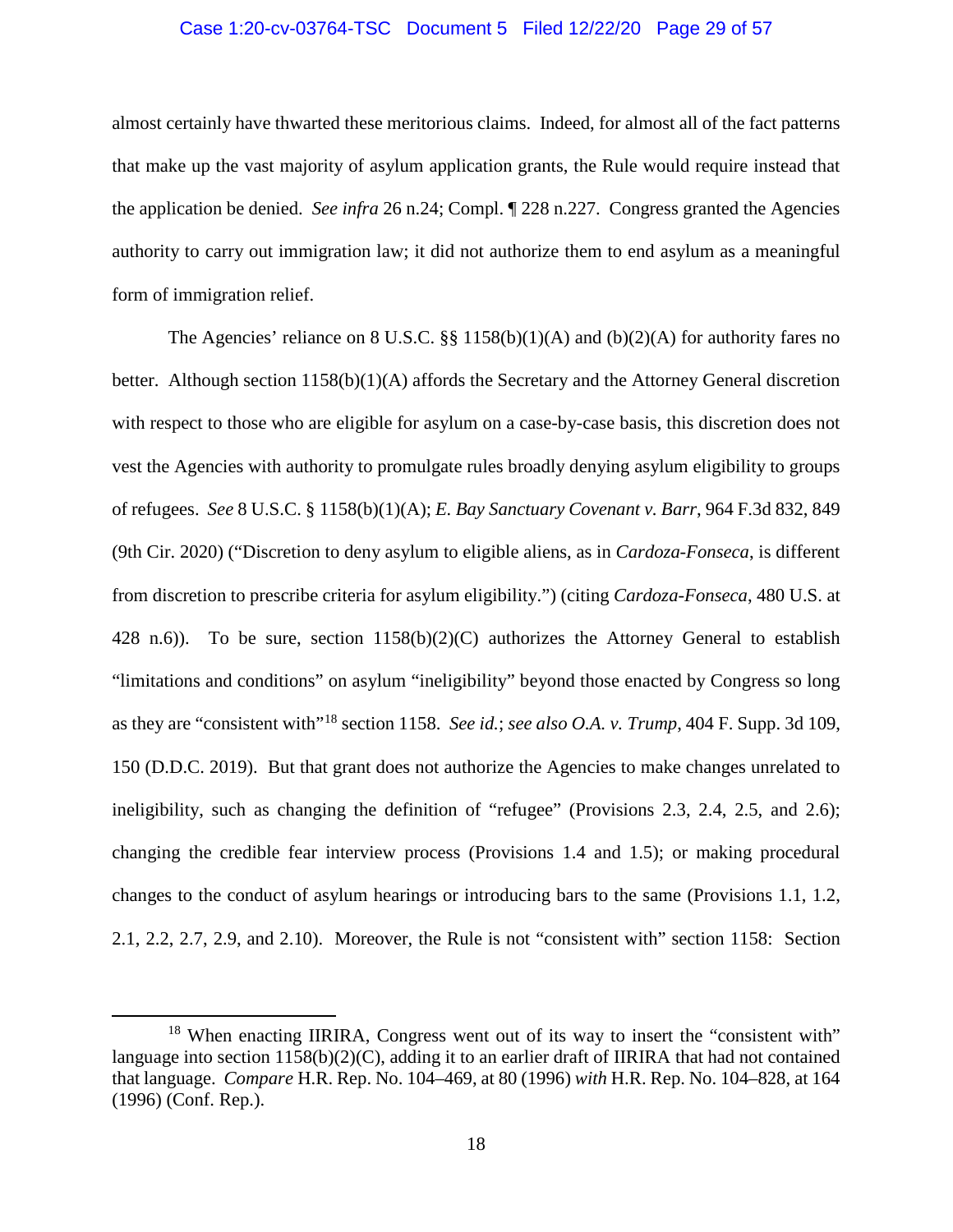#### Case 1:20-cv-03764-TSC Document 5 Filed 12/22/20 Page 30 of 57

1158 protects individuals from being deported to face persecution at home except in the limited circumstances enumerated in section 1158(2)(A), while the Rule is designed to lead to—and if implemented will in fact result in—the deportation of individuals whom the Government knows will face persecution at home.

In the INA, Congress conformed U.S. law to international law, created a system that ensures refugees access to asylum and related relief, and expressly sought to prevent the possibility of *refoulement*. The Rule violates international law, leaves the protections of the asylum system available to only a very few, and ensures that refugees with legitimate claims will be *refouled*. Nothing in the INA delegated to the Agencies the authority to issue a Rule so diametrically opposed to the Congressionally-enacted scheme.

### **3. The INA Cannot Be Read to Allow the Agencies to Limit Asylum at Will**

The Rule effectively permits the Agencies to limit asylum however they want. Reading the INA so broadly as to permit the Agencies this amount of power over the admission of noncitizens would be to read the INA to violate the separation of powers. Under the nondelegation doctrine, which is "rooted in the principle of separation of powers that underlies our tripartite system of Government," *Mistretta v. United States*, 488 U.S. 361, 371 (1989), "Congress is not permitted to abdicate or to transfer to others the essential legislative functions with which it is thus vested." *A.L.A. Schechter Poultry Corp. v. United States*, 295 U.S. 495, 529 (1935). And it is Congress—not the Agencies—that is unquestionably vested with legislating concerning the admission of noncitizens. The Constitution entrusts "[p]olicies pertaining to the entry of aliens . . . exclusively to Congress." *Arizona v. United States*, 567 U.S. 387, 409 (2002) (citation omitted); *Galvan v. Press*, 347 U.S. 522, 531 (1954); U.S. Const. art. I, § 8, cls. 3 & 4. Indeed, the Supreme Court has "repeatedly emphasized that 'over no conceivable subject is the legislative power of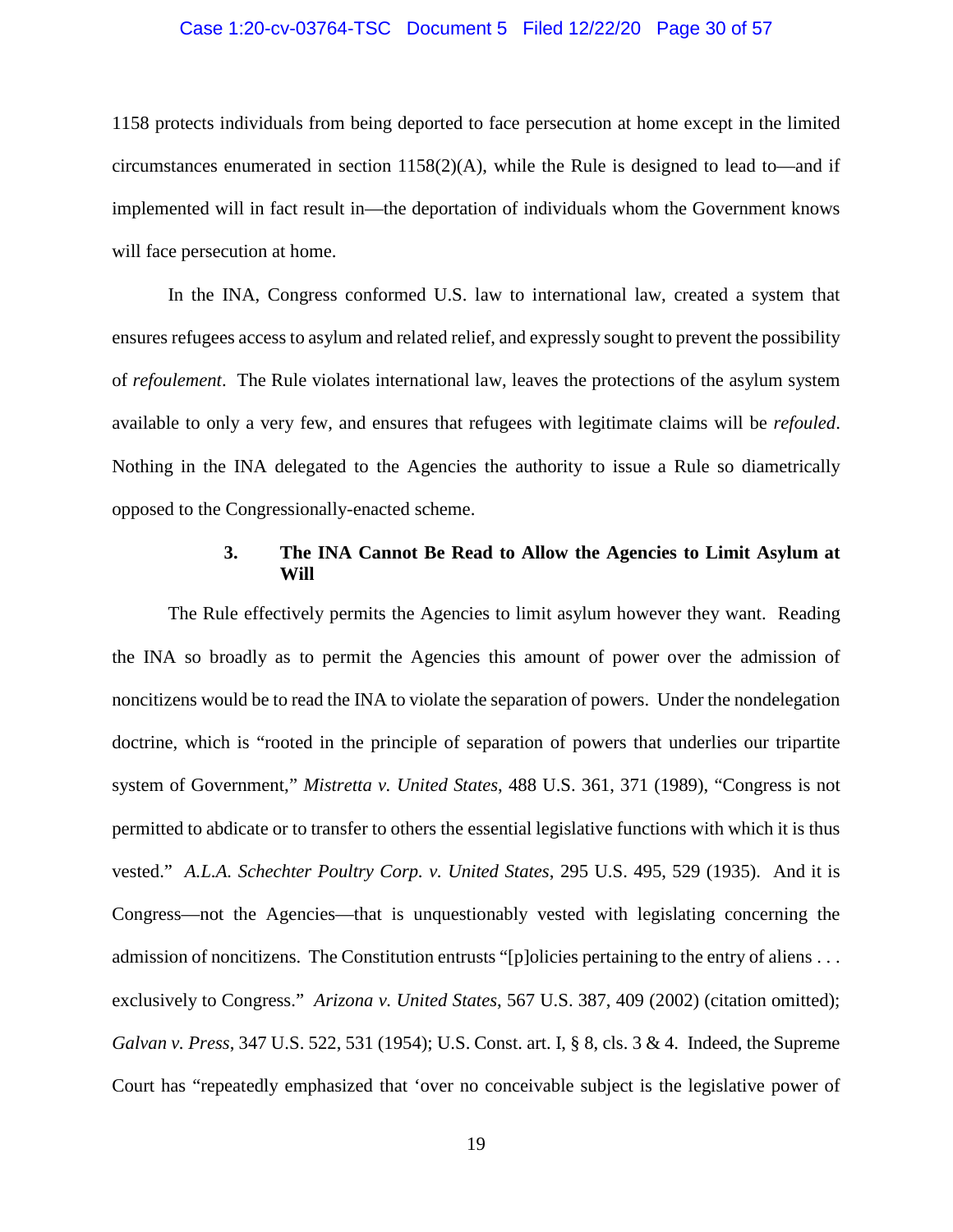#### Case 1:20-cv-03764-TSC Document 5 Filed 12/22/20 Page 31 of 57

Congress more complete than it is over' the admission of aliens." *Fiallo v. Bell*, 430 U.S. 787, 792 (1977). The Executive does not have the power to rewrite Congressional policy as to the admission of noncitizens seeking asylum, which is precisely what the Rule attempts.

The Court can and should avoid a reading of the INA that would call its constitutionality into question. Indeed, the Supreme Court has "read significant limitations into . . . immigration statutes in order to avoid their constitutional invalidation." *See Zadvydas v. Davis*, 533 U.S. 678, 689 (2001); *see also Mistretta*, 488 U.S. at 374 n.7. Its recent approach in *Gundy v. United States*, 139 S. Ct. 2116 (2019), is instructive. Faced with an arguably broad delegation of authority to the Attorney General in the Sex Offender Registration and Notification Act, a plurality of the Court, led by Justice Kagan, read the statute's delegation provision narrowly so as to avoid any question of its Constitutionality. *Id.* at 2126 (plurality opinion). In dissent, Justice Gorsuch contended that allowing the Attorney General to improperly re-interpret a criminal statute violates the separation of powers and is an example of "delegation running riot." *Id.* at 2138 (Gorsuch, J., dissenting) (citation omitted).

Permitting the Agencies to change the asylum system at will would improperly violate the separation of powers and would also be an example of delegation running riot. The INA cannot, and should not, be read to permit such a result.

# **4. Congress Did Not Expressly Delegate to the Agencies the Power to Abrogate Asylum**

In addition to the fatal problems identified above, the Rule's broad interpretation of the INA's grants of authority runs afoul of the major questions doctrine, which is based on the expectation that Congress speaks clearly when it delegates the power to make "decisions of vast economic and political significance." *Util. Air Regul. Grp. v. EPA*, 573 U.S. 302, 324 (2014); *Food & Drug Admin. v. Brown & Williamson Tobacco Corp.*, 529 U.S. 120, 121 (2000) ("[T]he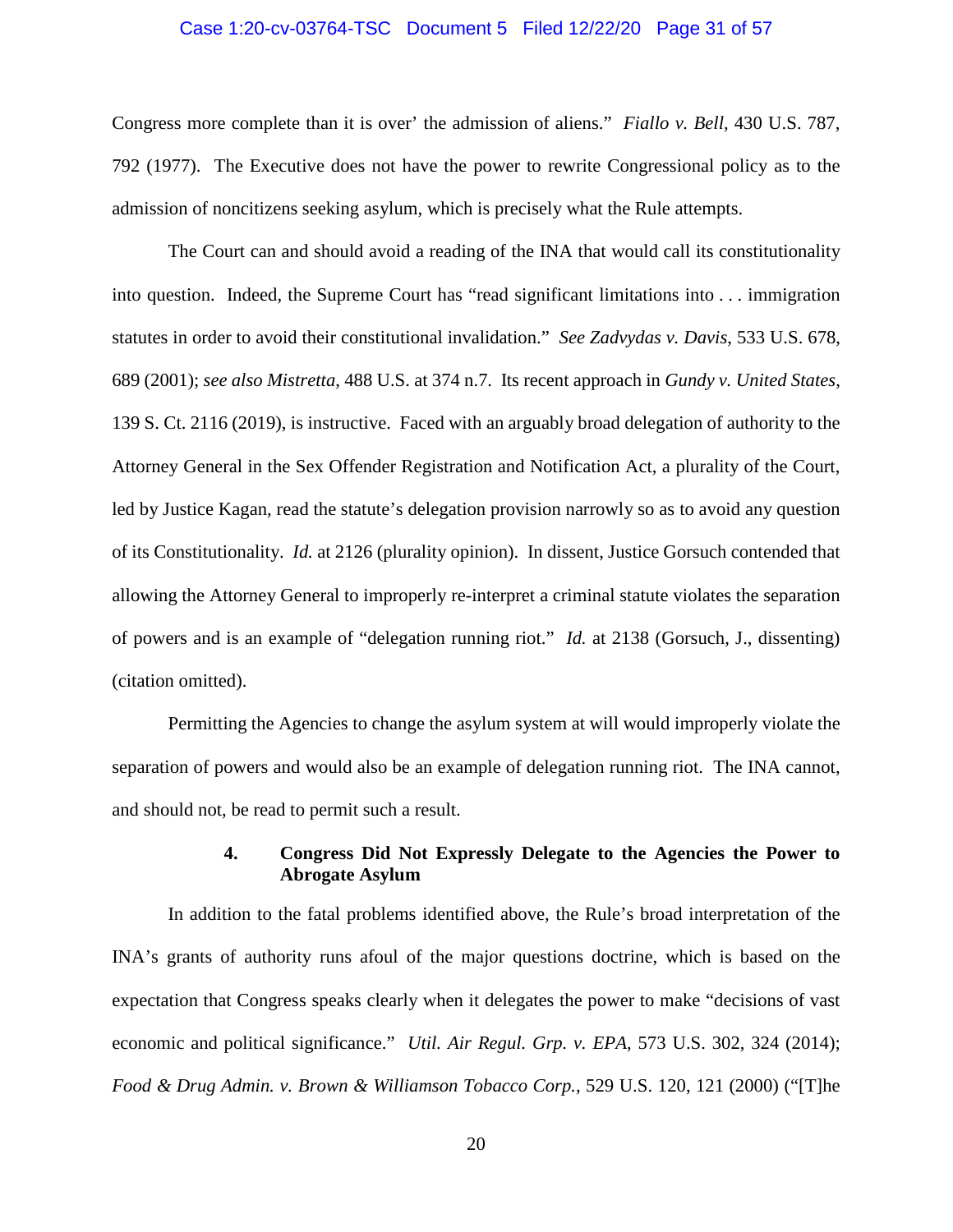#### Case 1:20-cv-03764-TSC Document 5 Filed 12/22/20 Page 32 of 57

court must be guided to a degree by common sense as to the manner in which Congress is likely to delegate a policy decision of such economic and political magnitude to an administrative agency.").

The Rule assumes that the Agencies have been delegated the authority to issue regulations that will eviscerate access to asylum for virtually all applicants—in other words, to end refugee protection in the United States. This decision has massive economic and political ramifications. The economic cost of just a ten percent reduction in asylum seekers (in the form of reduced applications, reduced grants, or both) from 2019 levels is conservatively estimated at *\$8.9 billion*, along with a *net* fiscal loss of *\$1.5 billion* over a five-year period. *See* Ex. C, Declaration of Michael A. Clemens ("Clemens Decl.")  $\P$  20–21.<sup>19</sup> Such a reduction would cost the U.S. economy at least \$590 million and government coffers a net of at least \$100 million annually. *See id*. And the Trump Administration's own public attacks on immigration and asylum confirm that admission of refugees into the United States is laden with political significance. *See* Compl. ¶¶ 40– 52. Moreover, the Rule threatens to put the United States in conflict with its international treaty obligations, and, as a result, out-of-step with its international allies. *See* Ex. A, Hathaway Decl. ¶ 17. These weighty consequences only heighten the Rule's political significance.

Congress expressly delegated authority to make decisions about how to administer the asylum system, but it did not expressly delegate the authority to decide whether to *have* an asylum system at all or to reduce its protective effect. The decision to completely abrogate the asylum system in the United States—as the Rule effectively does—is one of monumental economic and

<sup>&</sup>lt;sup>19</sup> Michael A. Clemens, Ph.D., is the Director of Migration, Displacement, and Humanitarian Policy and a Senior Fellow at the Center for Global Development, as well as a research fellow at the IZA-Institute of Labor Economics in Bonn, Germany, and an Associate Editor of the *Journal of Population Economics*. *See* Ex. C, Clemens Decl. ¶ 5.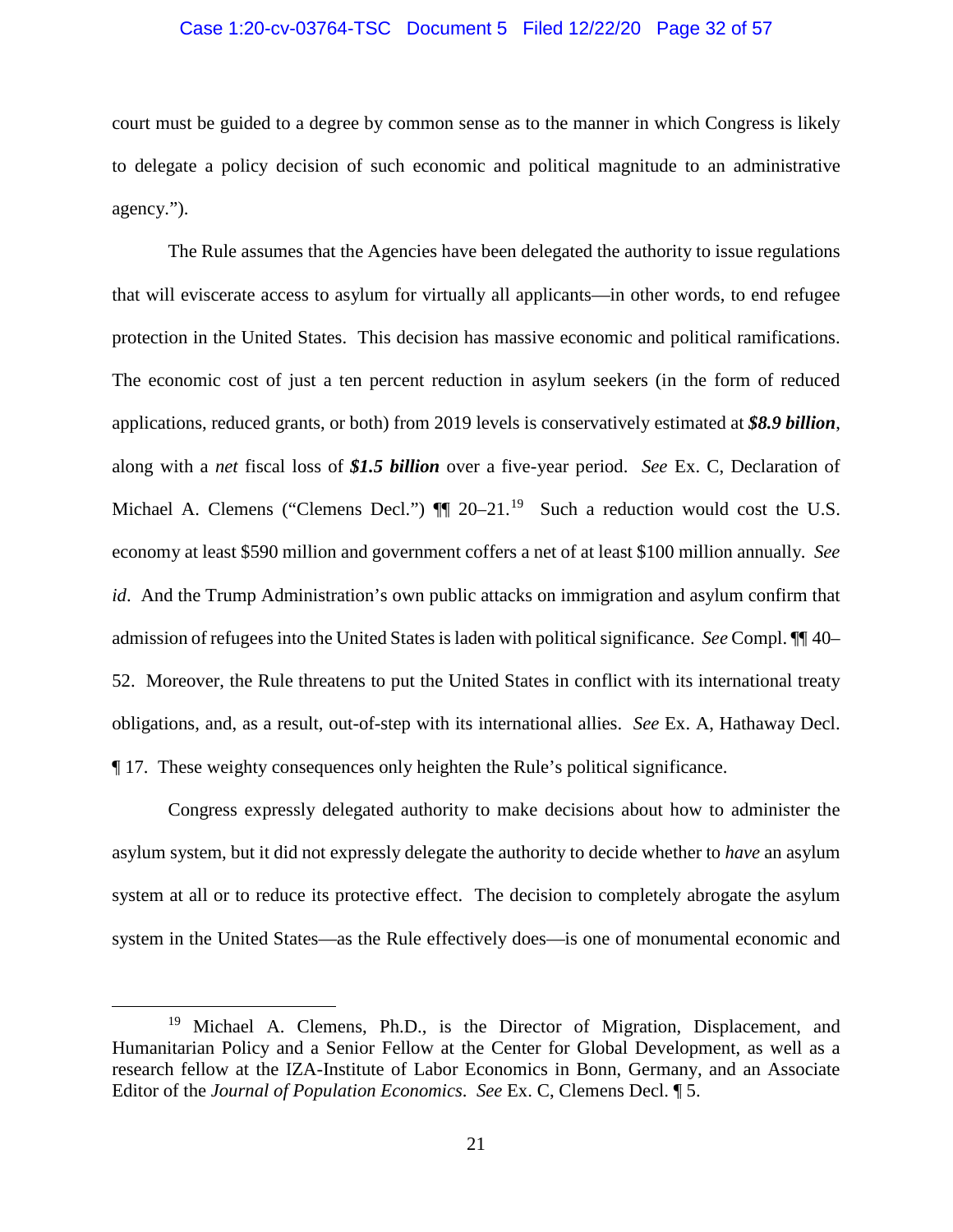#### Case 1:20-cv-03764-TSC Document 5 Filed 12/22/20 Page 33 of 57

political significance. If Congress had intended to delegate the authority to make that decision, even assuming *arguendo* that it could, "it surely would have done so expressly." *King v. Burwell*, 576 U.S. 473, 486 (2015) (citation omitted). It plainly did not.

#### **C. The Rule Is Arbitrary and Capricious**

The Rule misinterprets Congress's directives, broadly exceeds the Agencies' regulatory authority, and functionally rewrites legislation to the detriment of countless refugees seeking shelter in this country. But even if it did not do all of these things, the Rule would still be unlawful because it is unsupported by the administrative record. Because such arbitrary and capricious rulemaking is forbidden under the APA, the Rule must be set aside.

The APA "sets forth the procedures by which federal agencies are accountable to the public and their actions subject to review by the courts." *Dep't of Homeland Sec. v. Regents of the Univ. of Cal.*, 140 S. Ct. 1891, 1905 (2020). "It requires agencies to engage in 'reasoned decisionmaking' and directs that agency actions be 'set aside' if they are 'arbitrary' or 'capricious.'" *Id.* (citing *Michigan v. EPA*, 576 U.S. 743, 750 (2015) and 5 U.S.C. § 706(2)(A)). Review of agency action is limited to "the grounds that the agency invoked when it took the action." *Michigan*, 576 U.S. at 758.

Courts must ensure that the agency has "examine[d] the relevant data and articulate[d] a satisfactory explanation for its action including a rational connection between the facts found and the choice made." *Motor Vehicle Mfr. Ass'n of U.S., Inc. v. State Farm Mut. Auto. Ins. Co.*, 463 U.S. 29, 43 (1983). An agency action that "'entirely failed to consider an important aspect of the problem, offered an explanation for its decision that runs counter to the evidence before the agency, or is so implausible that it could not be ascribed to a difference in view or the product of agency expertise' is arbitrary and capricious." *Gresham v. Azar*, 950 F.3d 93, 99 (D.C. Cir. 2020) (quoting *State Farm*, 463 U.S. at 43)).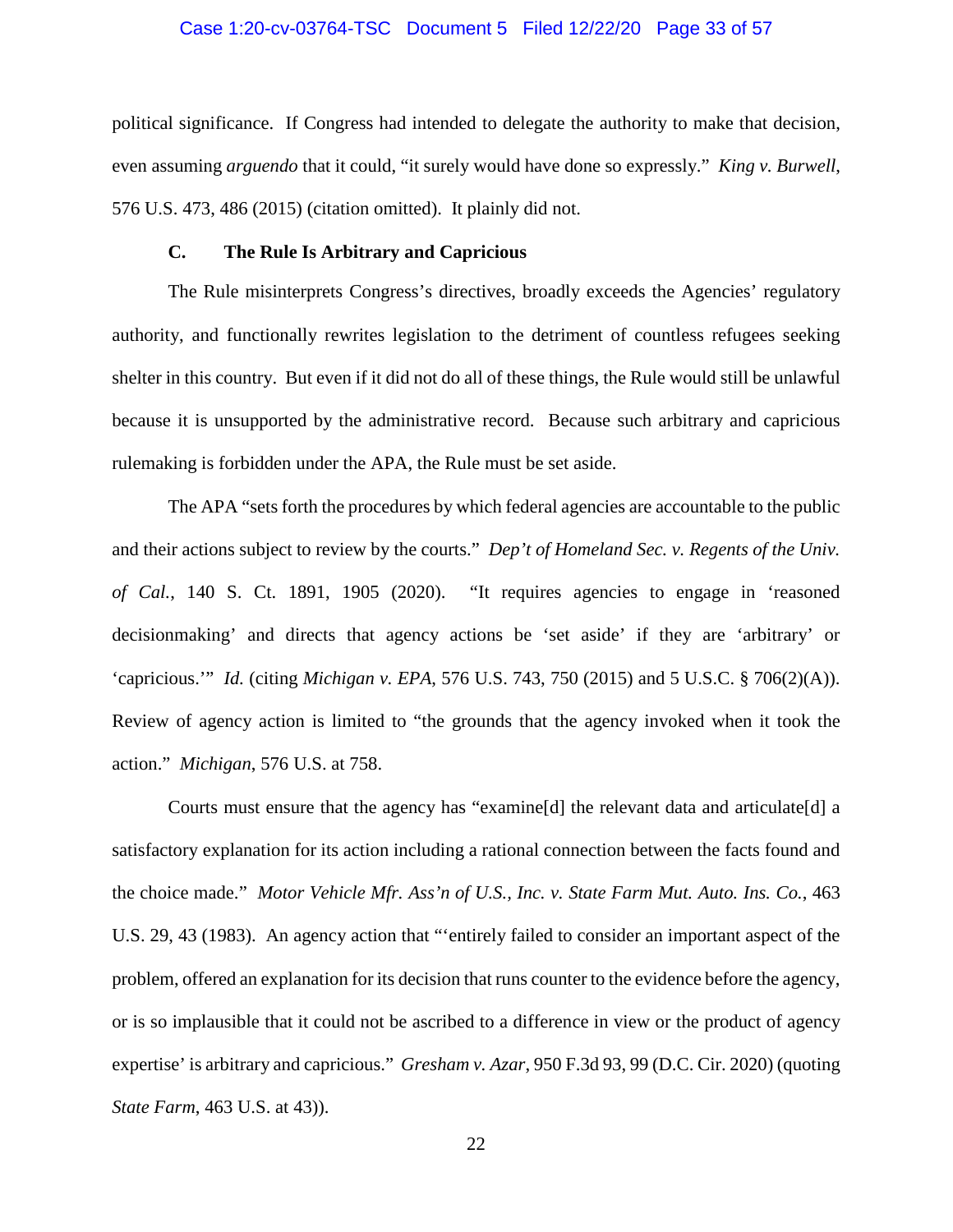#### Case 1:20-cv-03764-TSC Document 5 Filed 12/22/20 Page 34 of 57

An agency also may not reverse existing policy on a whim. To be sure, an agency may choose to reverse an existing policy. As the D.C. Circuit has recently explained, however, "[r]easoned decision-making requires that when departing from precedents or practices, an agency must 'offer a reason to distinguish them or explain its apparent rejection of their approach.'" *Physicians for Soc. Responsibility v. Wheeler*, 956 F.3d 634, 644 (D.C. Cir. 2020); *see also Sw. Airlines Co. v. Fed. Energy Regul. Comm'n*, 926 F.3d 851, 856 (D.C. Cir. 2019). "[H]owever the agency justifies its new position, what it may not do is 'gloss[] over or swerve[] from prior precedents without discussion.'" *Sw. Airlines Co*., 926 F.3d at 856 (alterations in original).

The Agencies violated the APA in numerous ways. They: (1) ignored serious concerns expressed in the comments; (2) failed to weigh the Rule's cost and benefits; (3) failed to support the Rule's purported rationales; (4) failed to address an important part of the problem, that the Rule will cost the U.S. economy and fisc; (5) failed to explore any alternatives; and (6) failed to provide sufficient time for the Rule to take effect.

#### **1. The Agencies Ignored Serious Concerns Expressed in Comments**

The notice-and-comment process is designed to ensure that an agency engages in reasoned decision-making. It "obligate[s] the agency to consider and respond to the material comments and concerns that are voiced." *Make The Rd. N.Y. v. Wolf*, 962 F.3d 612, 634 (D.C. Cir. 2020); *Nat. Res. Def. Council v. Wheeler*, 955 F.3d 68, 85 (D.C. Cir. 2020) ("[T]he entire premise of noticeand-comment requirements is that an agency's decisionmaking may be affected by concerns aired by interested parties through those procedures.").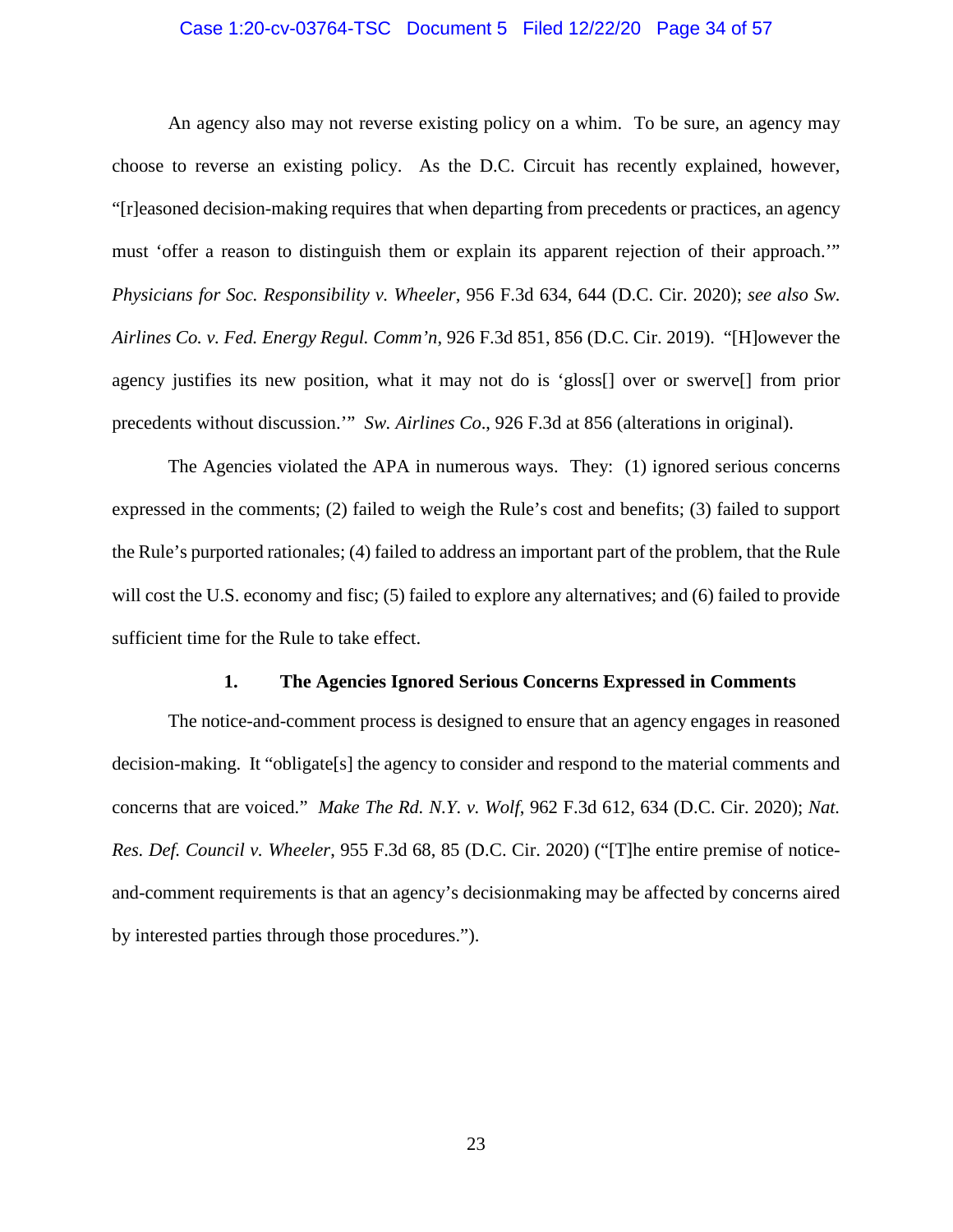#### Case 1:20-cv-03764-TSC Document 5 Filed 12/22/20 Page 35 of 57

Concerns raised by the public can alert the agency to "an important aspect of the problem," for the purposes of arbitrary and capricious review. *Am. Wild Horse Pres. Campaign v. Perdue*, 873 F.3d 914, 924 (D.C. Cir. 2017). Thus, where a significant concern is raised, the agency must "adequately analyze the . . . consequences" of its actions. *Id.* at 932. It cannot "brush[] aside" important facts, *id.*, or offer "conclusory statements" to prove that it "consider[ed] [the relevant] priorities," *Getty v. Fed. Sav. & Loan Ins. Corp*., 805 F.2d 1050, 1057 (D.C. Cir. 1986).

Notwithstanding the short time period provided, the Agencies received over 87,000 comments, and the Agencies acknowledge that most opposed the Rule.<sup>20</sup> Commenters, including hundreds of national and international organizations with decades of experience in the field of refugee assistance and law, raised serious concerns about the negative impact the Rule's restrictions would have on refugees and asylum law in the United States.

Despite the tsunami of serious concerns raised by commenters, the Agencies opted not to address them in any coherent way. Instead, they offered mostly conclusory statements. For example, in response to the numerous comments that the Rule violates international law, the Agencies claimed only that the Rule is consistent with the 1967 Protocol and Article 3 of the Convention Against Torture; they offered no support or explanation for this question-begging retort. 85 Fed. Reg. at 80,376. Indeed, in another portion of their explanations, the Agencies expressly "decline[d] to respond to commenters' general assertions that the rule violates U.S. international treaty obligation." *Id.* at 80,326. This was the dismissive non-response, for example, to the United Nations High Commissioner for Refugees' *eighty-two* page comment highlighting with extensive legal and analytical support that virtually every substantive and procedural change

 $20$  85 Fed. Reg. at 80,284–80,285.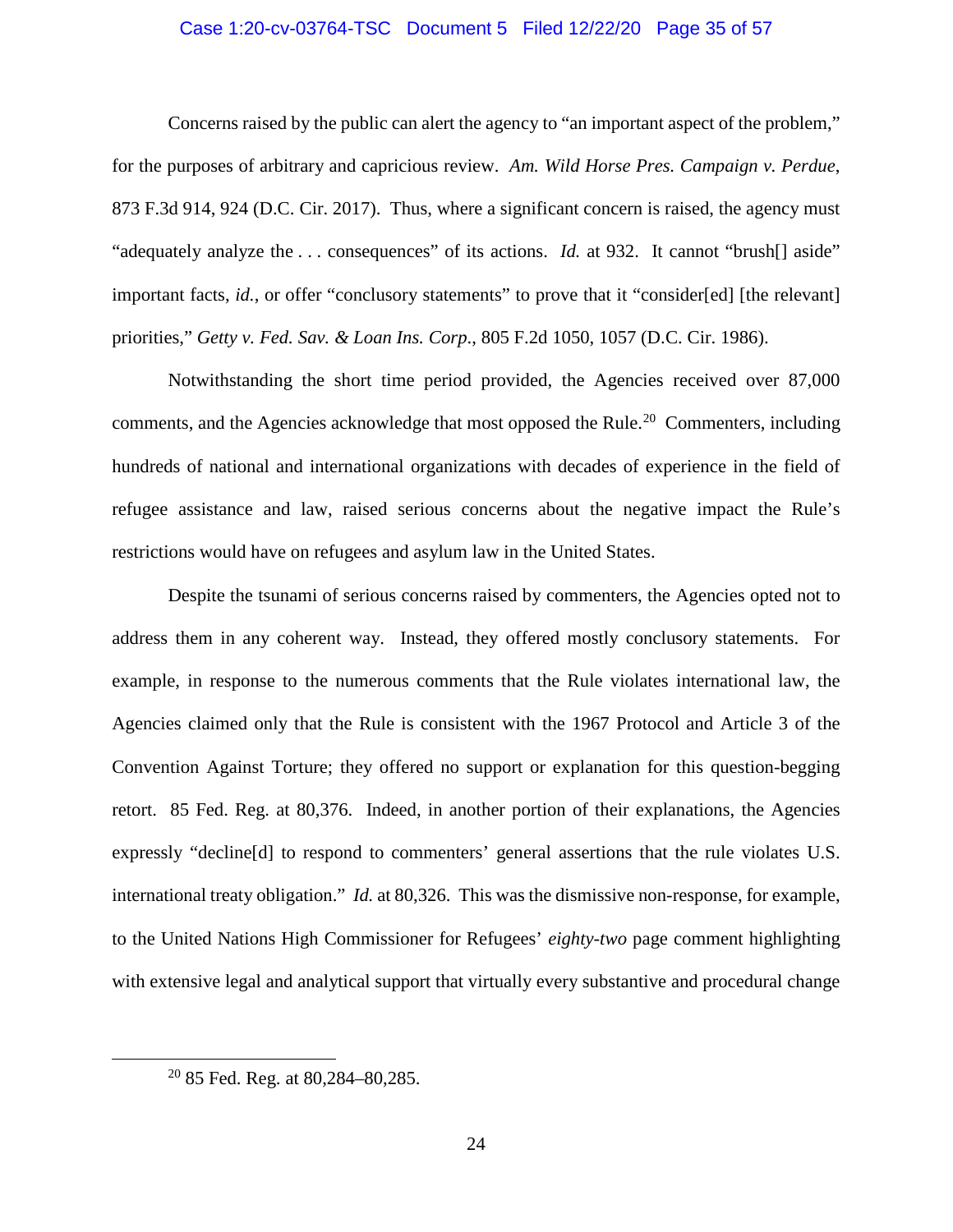#### Case 1:20-cv-03764-TSC Document 5 Filed 12/22/20 Page 36 of 57

of the Rule violates international law and the United States' obligations under the 1967 Protocol.<sup>21</sup> And UNHCR is no fly-by-night commentator. The Supreme Court has instructed that courts should draw "significant guidance" from UNHCR, as it is the authoritative international body entrusted with enforcing the 1967 Protocol. *Cardoza-Fonseca* at 439 & n.22; *accord* Asylum Procedures, 65 Fed. Reg. 76,121, 76,127 (Dec. 6, 2000). Such dismissiveness would be an APA violation in an ordinary case. Here, where Congress passed the INA specifically to conform U.S. law to international law, the failure to engage on this issue is particularly inexcusable.

But that is not the only example. The Agencies also did not provide any meaningful response to the numerous comments that: "[T]he envisioned rule defines what is 'political' much more narrowly than existing case law or the UN Convention."<sup>22</sup> As examples, the commentators noted that "[t]he leader of a conservation group who is advocating for stronger environmental protections would not be recognized [under the rule], nor would women seeking enfranchisement or rights or LGBTQ individuals advocating for equal rights." *Id.* In response, the Agencies state that political opinion cannot be read so broadly as to include opposition to international criminal organizations, 85 Fed. Reg. 80,325, 80,326, a debatable proposition at best. But even if correct, the Rule limits political opinion far beyond excluding such opposition. The Agencies also claim that the new definition of political opinion does not run afoul of Congressional intent to read the term "refugee" broadly. *Id.* In making this claim, the Agencies do not cite the many cases interpreting the statutory term "political opinion" to encompass beliefs that fall outside the Rule's narrow definition. *See, e.g.*, *infra* 36 n.40. Instead, they reiterate their reliance on *Saldarriaga v.*

 <sup>21</sup> UNHCR, *Comment Letter on Proposed Rule* (July 15, 2020), https://beta.regulations.gov/comment/EOIR-2020-0003-5471.

<sup>22</sup> *See* Ayuda Legal, *Comment Letter on Proposed Rule*, 24 (July 15, 2020), https://beta.regulations.gov/comment/EOIR-2020-0003-6076. For further examples of similar comments, *see* Compl. ¶ 153 n.136.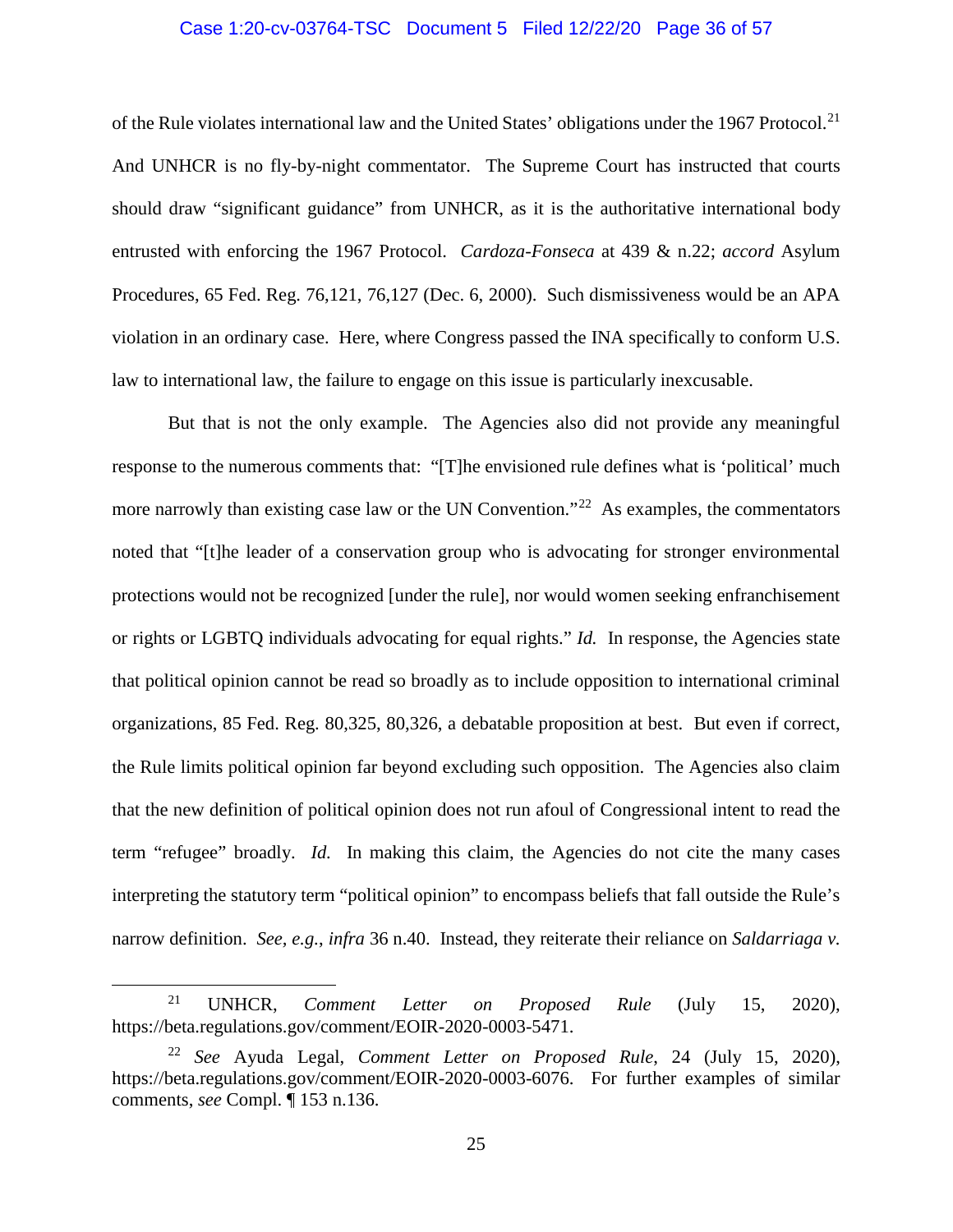#### Case 1:20-cv-03764-TSC Document 5 Filed 12/22/20 Page 37 of 57

*Gonzales*, 402 F.3d 461, 467 (4th Cir. 2005) to support their narrow definition of political opinion, just as they had in the NPRM. Not only does this naked citation not suffice, it in fact establishes that the Agencies' new definition is too narrow. Indeed, many commentators highlighted that "[t]he Fourth Circuit in [*Saldarriaga*] expressly held that 'political opinion' reaches a 'cause' not just control of the state." $^{23}$ 

The Agencies failed to meaningfully address other key concerns raised by the comments. Just a few additional examples include that: the Rule would effectively eliminate the possibility of obtaining asylum in the United States;<sup>24</sup> implementation of the Rule would inevitably lead to the *refoulement* of refugees to places where they would be persecuted, tortured, and even killed;<sup>25</sup>

<sup>&</sup>lt;sup>23</sup> Tahirih Justice Center, Comment Letter on Proposed Rule, 36 (July 15, 2020) (quoting *Saldarriaga*, 402 F.3d at 466), https://beta.regulations.gov/comment/EOIR-2020-0003-4756. Other commentators highlighted that *Saldarriaga* not only fails to support the Agencies' new definition of political opinion, it in fact shows that the new definition contravenes the statute. *See*  American Gateways, Comment Letter on Proposed Rule, 38 (July 15, 2020), https://beta. regulations.gov/comment/EOIR-2020-0003-5991; Ayuda Legal, Comment Letter on Proposed Rule, 25 (July 15, 2020), https://beta.regulations.gov/comment/EOIR-2020-0003-6076; Asylum Seeker Advocacy Project, Comment Letter on Proposed Rule, 30 (July 15, 2020), https://beta.regulations.gov/comment/EOIR-2020-0003-6043.

<sup>24</sup> *See* Amnesty International, Comment Letter on Proposed Rule, 3 (July 15, 2020), https://beta.regulations.gov/comment/EOIR-2020-0003-4760 ("Given the numerous new bars to asylum . . . this proposed rule would have the effect of eliminating countless asylum-seekers at a threshold stage, before they ever receive a full and fair consideration of their claim."); American Immigration Council and American Immigration Lawyers Association, Comment Letter on Proposed Rule, 5 (July 15, 2020), https://beta.regulations.gov/comment/EOIR-2020-0003-6023 ("This change would again exclude entire classes of asylum seekers and run counter to the spirit and purpose of asylum law."). For further examples of similar comments, *see* Compl. ¶ 228 n.227.

<sup>25</sup> *See* Immigration Equality, Comment Letter on Proposed Rule, 15 (July 15, 2020), https://beta.regulations.gov/comment/EOIR-2020-0003-85541 ("Refusing asylum to these refugees would be contrary to long established law and violate the U.S.'s non-refoulment obligations. The result would be devastating for transgender refugees, including Immigration Equality clients, who face severe persecution around the world."); Innovation Law Lab, Comment Letter on Proposed Rule, 7 (July 15, 2020), https://beta.regulations.gov/comment/EOIR-2020- 0003-6022 ("These proposed changes contravene our commitment to protecting asylum seekers and refugees under the Refugee Act and the 1951 UN Refugee Convention, as they will lead to the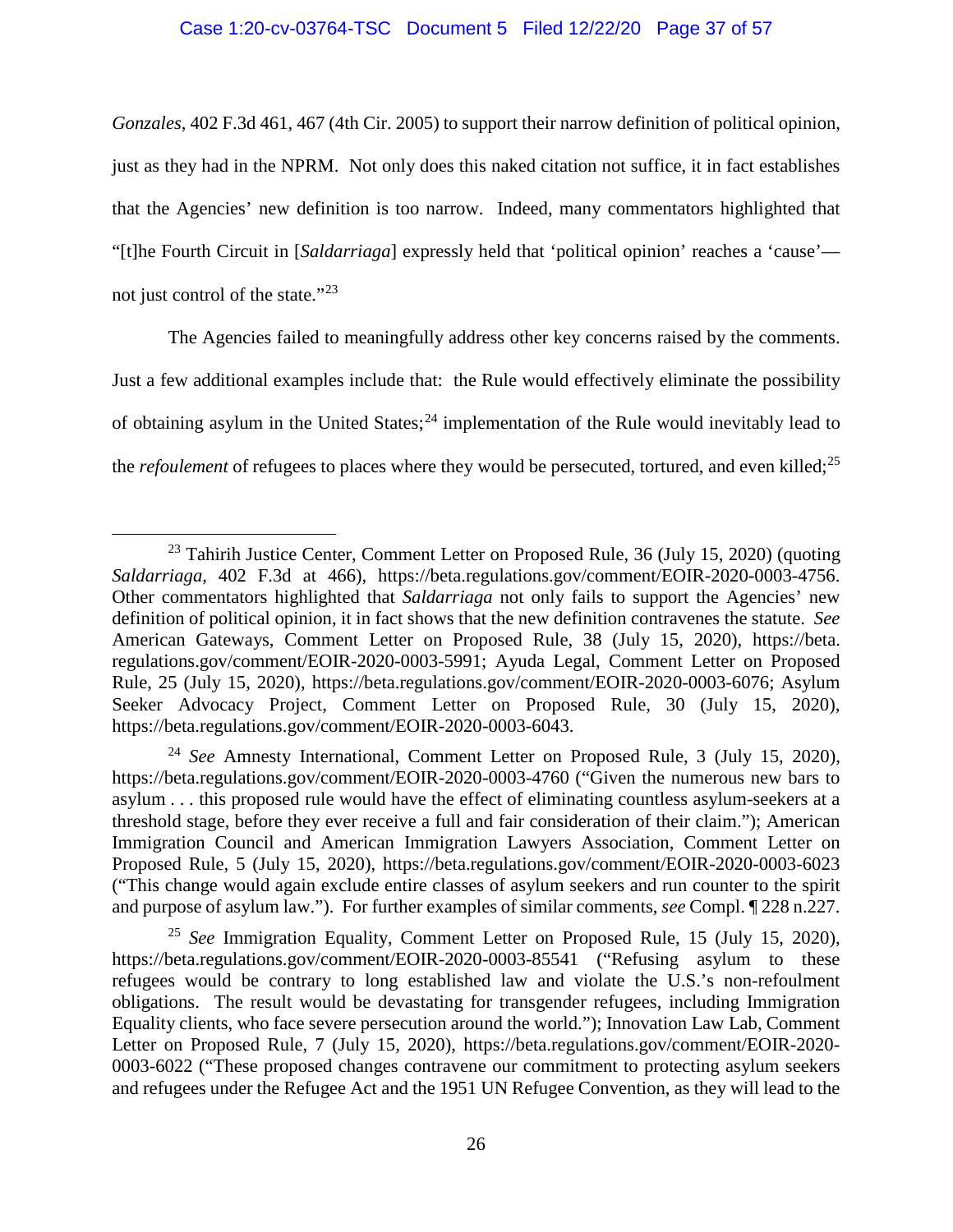#### Case 1:20-cv-03764-TSC Document 5 Filed 12/22/20 Page 38 of 57

and refugees at the border may not speak English or have access to legal representation and cannot be expected to understand the Rule's new requirements.<sup>26</sup>

These comments were thorough and well-supported by facts and law, and the issues they raised are often matters of life-or-death for asylum seekers. The Agencies addressed them, if at all, only summarily in the final rule, in violation of the APA.

# **2. The Agencies Failed to Weigh the Rule's Costs and Benefits**

The Agencies claim, without any support, that changes set forth in the Rule will "increase efficiency"<sup>27</sup> and decrease "processing time."<sup>28</sup> But as the D.C. Circuit recently highlighted in *Grace*, the Executive must respect the INA's careful balancing of processing noncitizens through removal with ensuring that *refoulement* does not occur. The Rule upsets this careful balancing by making changes purportedly designed to promote efficiency without any regard to, much less analysis of, the negative effect this will have on legitimate asylum seekers.

The Agencies claim that they "determined that the need to provide additional clarity to adjudicators; to enhance adjudicatory efficiencies; and to ensure the integrity of proceedings outweighed the potential costs to applicants." 85 Fed. Reg. at 80,372. But nowhere do they identify precisely how they in fact made that determination. Quite the contrary, the Agencies

 $\overline{a}$ 

deportation of legitimate asylum-seekers to countries where they will undoubtedly suffer persecution and torture.").

<sup>26</sup> *See* National Immigrant Justice Center, Comment Letter on Proposed Rule, 14, 49 (July 15, 2020) https://beta.regulations.gov/comment/EOIR-2020-0003-77333 ("These additions would entrap unrepresented and vulnerable asylum seekers. Many asylum seekers are not sophisticated litigants, do not speak English, and may have a basic education level. Yet, under the Proposed Rules, they could easily make earnest mistakes or advance claims that will result in a finding of frivolousness"); American Bar Association, Comment Letter on Proposed Rule, 27 (July 15, 2020), https://beta.regulations.gov/comment/EOIR-2020-0003-84797.

 $27$  85 Fed. Reg. at 80,372.

<sup>28</sup> *Id.* at 80,371 (quoting proposed Rule, 85 Fed. Reg. at 36,268–71).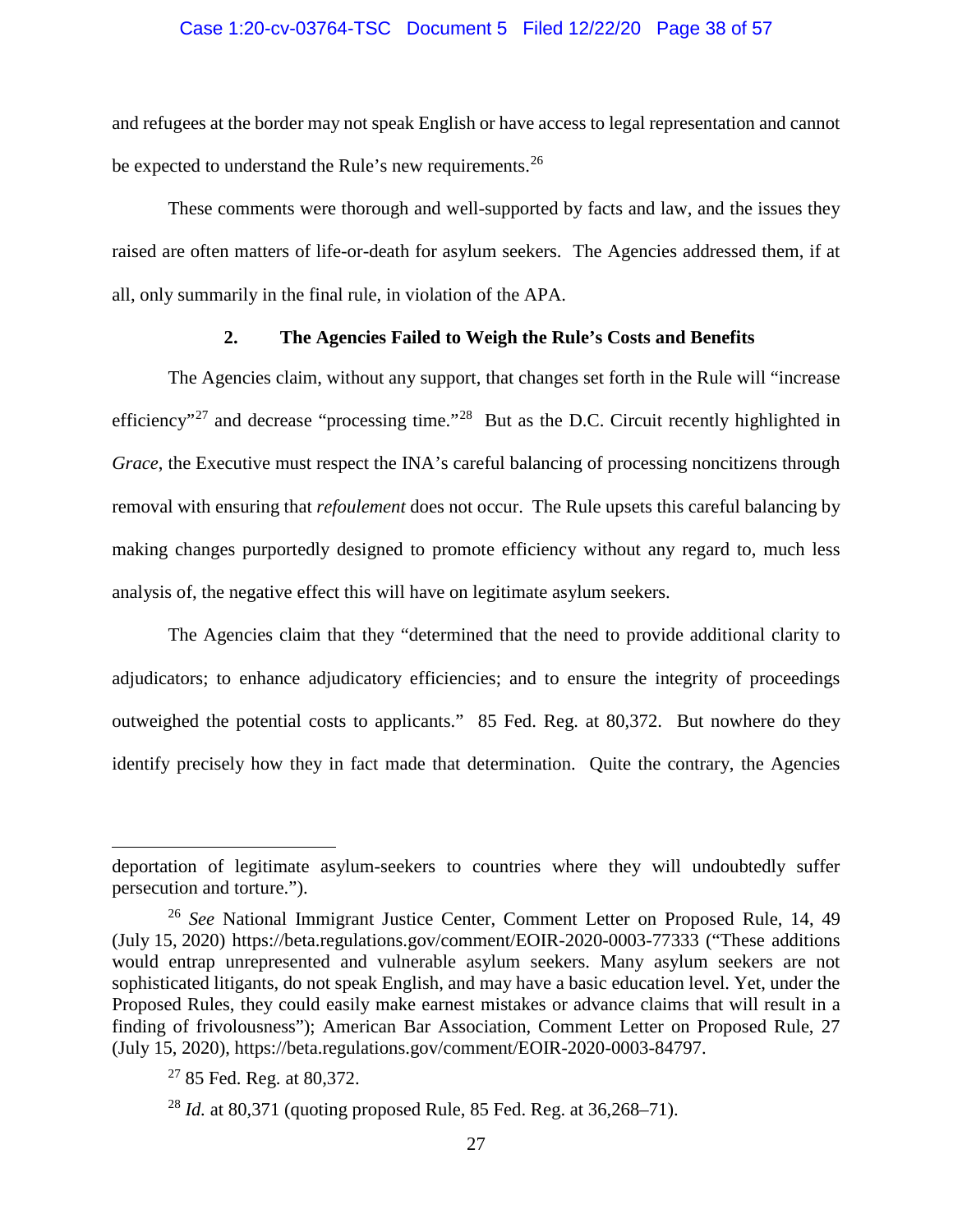#### Case 1:20-cv-03764-TSC Document 5 Filed 12/22/20 Page 39 of 57

appear to concede that they had no quantitative basis to make that determination. As to the purported efficiency gains, the Agencies blithely claim that "the fact specific nature of asylum applications and the lack of granular data on the facts of every asylum application prevent the Departments from quantifying particular costs." *Id.* at 80,378. And, of course, unable to quantify costs, the Agencies were unable to identify what cost savings the Rule would create. Instead, the Agencies claim they used some undefined "qualitative considerations." *Id.* 

The other side of the equation is even more opaque. The Rule's "cost" to an applicant seeking refuge in the United States is having a legitimate claim denied and being sent back to their home country to face persecution and even death. The Agencies concede that the Rule will lead to fewer asylum grants, but claim that they *cannot* "quantify precisely the expected decrease" in grants. *Id.* at 80,384. The Agencies claim they cannot assess the expected savings from the Rule (as they cannot calculate current application costs) and also claim they cannot quantify the negative impact of the Rule. It is difficult to understand how the Agencies determined that such unassessable savings outweigh such unquantifiable costs.

Accordingly, the fundamental flaw with the Agencies' primary justification for the Rule that increases in efficiency and clarity will outweigh the costs to asylum seekers—is that they do not provide any *factual basis* for this belief.

#### **3. The Agencies Do Not Support the Rule's Purported Rationales**

Even accepting its premise, the Rule's efficiency rationale fails. The Agencies do not support their contention that the changes will lead to efficiencies. They provide no analysis of why increased efficiency is needed or to what extent, if any, the changes will lead to it. Merely stating an expected benefit without any analysis of that benefit is not sufficient under the APA, which at a minimum requires "such relevant evidence as a reasonable mind might accept as adequate to support a conclusion." *Consumers Union of U.S., Inc. v. F.T.C*., 801 F.2d 417, 422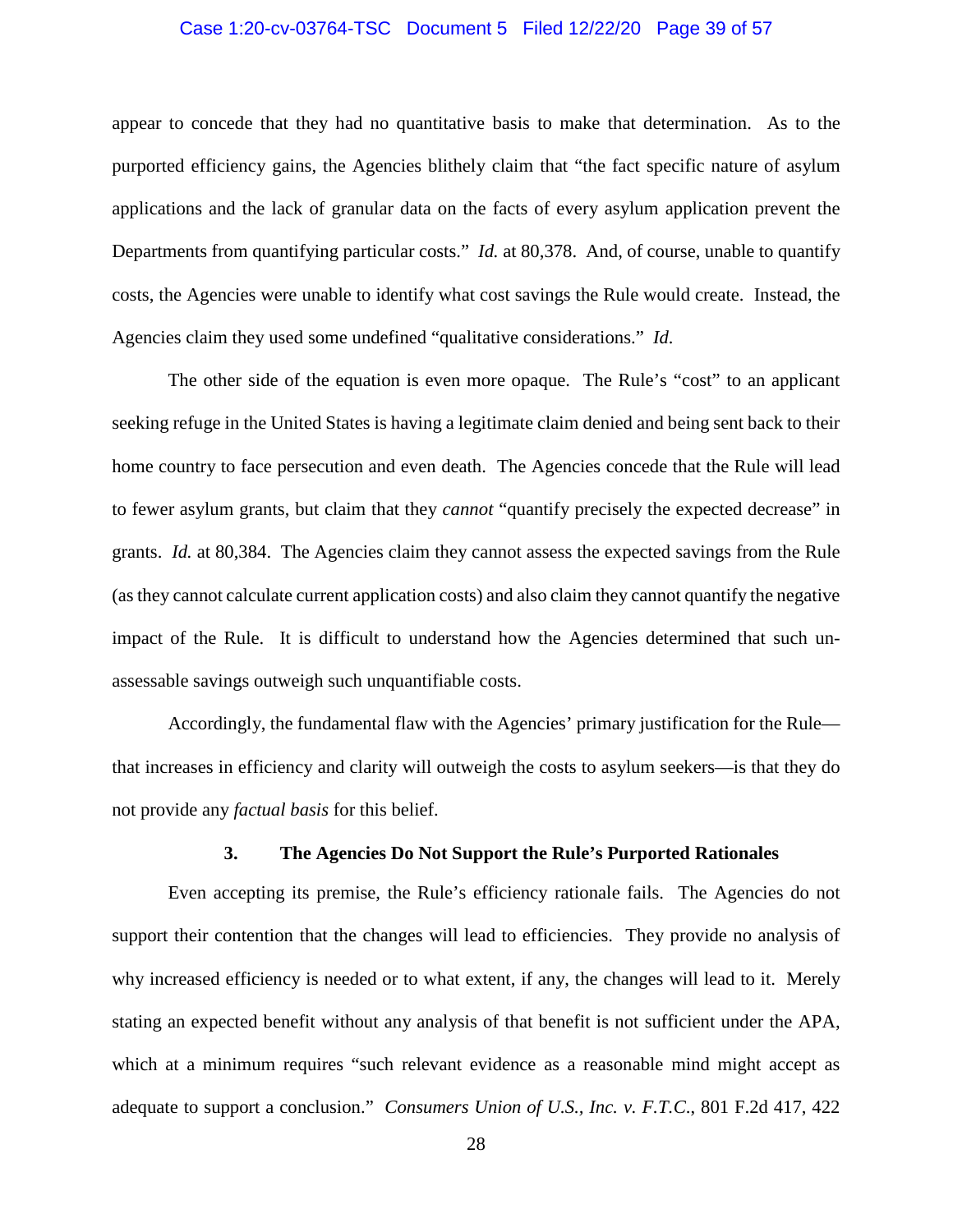#### Case 1:20-cv-03764-TSC Document 5 Filed 12/22/20 Page 40 of 57

(D.C. Cir. 1986) (citation omitted); *see also Bowen v. Am. Hosp. Ass'n*, 476 U.S. 610, 626 (1986).

Notably, those responsible for adjudicating and processing asylum claims have objected that the Rule will not, in practice, achieve the efficiency the Agencies claim. The Roundtable of Former Immigration Judges provided a Comment that the Agencies' purported efficiency objective "is [a] false rationale for this proposed change."<sup>29</sup> That is because, based in their experience, the Rule "does nothing to increase Immigration Court efficiency," and will in fact *decrease* it.30 The Asylum Officers' Union concurs that the Rule does not clearly serve efficiency goals, and even if it did, the Rule "does not provide any information on how the new procedures will be applied operationally."31 As such, the Union opposed the Rule "in its entirety."32 The Agencies failed to address these comments in any meaningful way.

# **4. The Agencies Do Not Address an Important Aspect of the Problem: The Costs to the Economy and Fisc of Reduced Asylum Grants**

The Agencies action further lack support because they ignored an important problem that their Rule creates: the negative impact that the Rule will have to the U.S. economy and fisc. Notably, nowhere do the Agencies balance the alleged but unquantified efficiency gains that they hypothesize against the negative impact that having fewer refugees live in the United States will

 $29$  Roundtable of Former Immigration Judges, Comment Letter on Proposed Rule, 15 (July 13, 2020), https://beta.regulations.gov/comment/EOIR-2020-0003-4734; *see also id.* at 7 ("The proposed changes involving the meaning of key issues such as persecution, political opinion, particular social group, and the standards for exercising discretion will complicate [] determinations even more, resulting in an increase in continuances for preparation and lengthier hearings."); *id.* at 24 ("The proposed change in presumption also decreases judicial efficiency by creating a heavy burden on adjudicators who must apply differing standards and burdens, depending on the identity of the persecutor or persecutors in each case.").

<sup>30</sup> *Id.* at 13.

<sup>&</sup>lt;sup>31</sup> National Citizen and Immigration Services Council 119, Comment Letter on Proposed Rule, 6, 20 (July 15, 2020), https://beta.regulations.gov/comment/EOIR-2020-0003-6096.

<sup>32</sup> *Id.* at 1.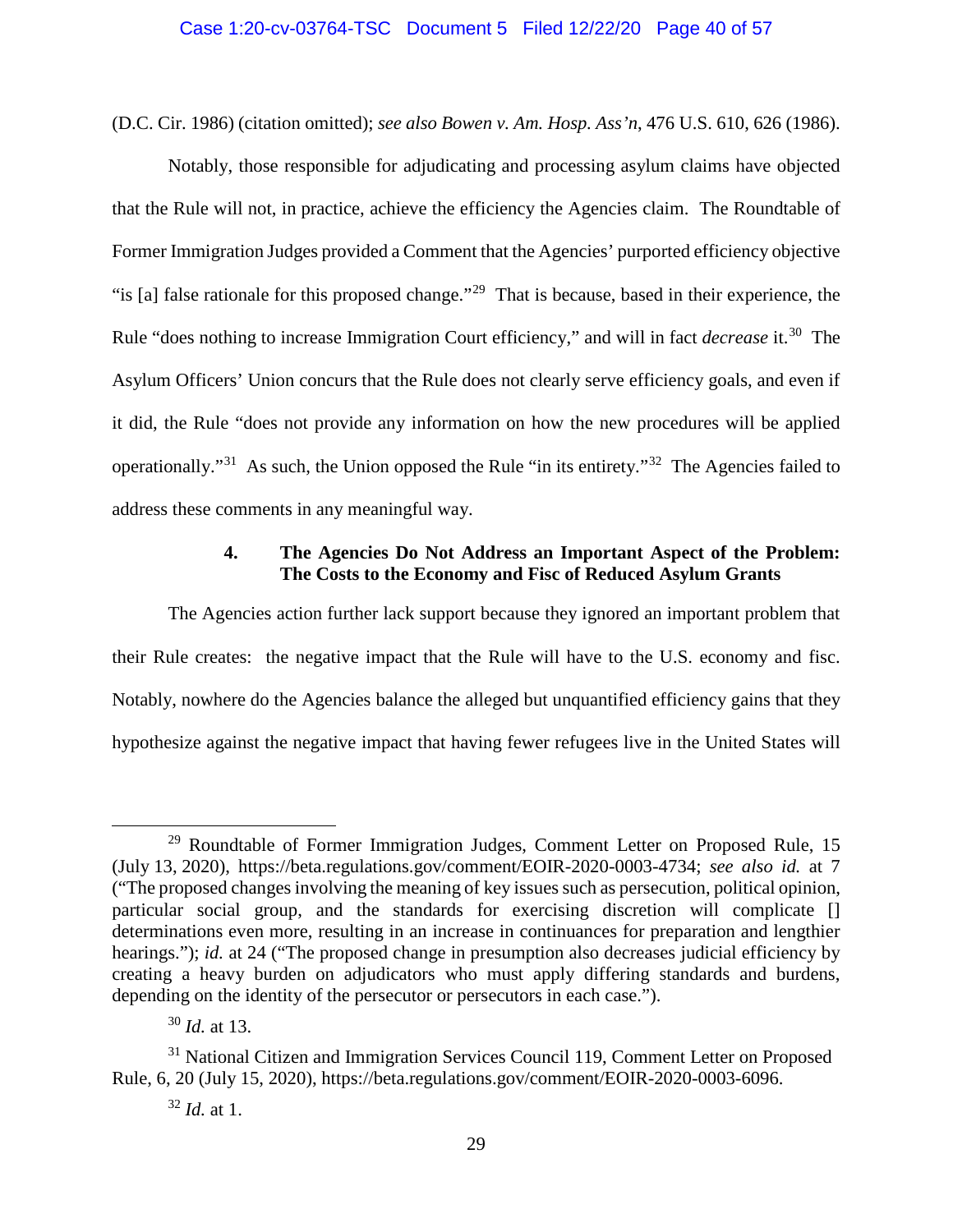#### Case 1:20-cv-03764-TSC Document 5 Filed 12/22/20 Page 41 of 57

certainly cause. They claim to have submitted "analysis of the rule's costs and benefits" to the Office and Management and Budget, 85 Fed. Reg. at 80,377, but they provide no additional details.

The Agencies concede that the Rule will lead to fewer grants of asylum, but they altogether ignore that fewer grants meanings fewer refugees living in the United States earning income and paying taxes. As one study ordered by the Administration itself determined, the taxes paid by refugees and asylees exceed government expenditures on those groups by an average of \$2,185 per person per year, meaning that each additional refugee represents a net financial gain for the government. *See* Ex. C, Attachment B at 10. And, if anything, this study *underestimated* the fiscal benefits of the presence of refugees and asylees, as it failed to account for their effects on the economy other than through taxes paid directly. *See id.* at 11. Considering the indirect benefits as well, the net positive impact of refugees and asylees is considerably greater than even the Administration estimated. *See* Ex. C, Clemens Decl. ¶ 17. Even a "very modest decline" in inflows of asylum seekers through, for example, denying applications for asylum, "will result in losses of hundreds of millions of dollars to the economy and the government fisc." *Id.* ¶ 24.

Economic analysis indicates that a 10 percent reduction in the number of asylum seekers relative to 2019 levels would shrink the U.S. economy by at least \$590 million in the first year alone. *Id.* ¶ 18. If this reduction were sustained for a second year, it would predictably reduce the size of the economy by \$1.2 billion. *Id.* At the same time, government coffers would be deprived of \$100 annually. *Id.* ¶ 21. The cumulative fiscal loss over five years of a 10 percent reduction in asylum seekers would, conservatively, amount to \$1.5 billion. *Id.* The numbers increase dramatically with higher estimated reductions in asylum seekers and grants. *Id.* ¶¶ 20–21.

The Agencies entirely fail to grapple with this predictable harmful effect of the Rule.

### **5. The Agencies Failed to Explore Any Alternatives**

At a minimum, the Agencies were required to consider whether alternatives existed so as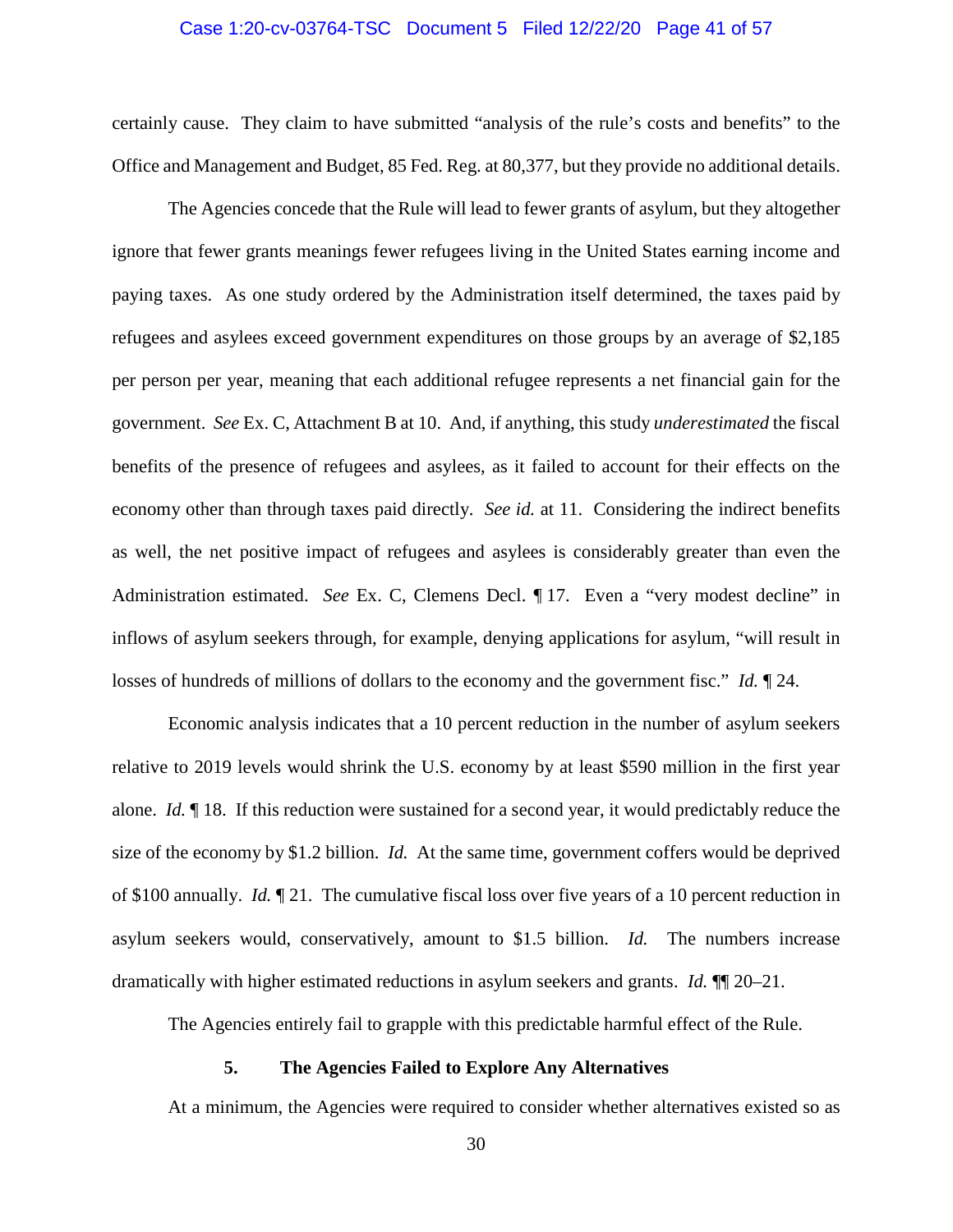#### Case 1:20-cv-03764-TSC Document 5 Filed 12/22/20 Page 42 of 57

to avoid the Rule's negative consequences, not the least of which is the certainty of increased *refoulement*. *See Grace*, 965 F.3d at 902 (agencies' failure to account for how new policy affected statutory mandate to ensure those eligible for asylum are not summarily removed was arbitrary and capricious); *Casa de Md.*, 2020 WL 5500165, at \*26 (DHS action related to work authorization for asylum seekers arbitrary and capricious in part because "public comments repeatedly draw the agency's attention to the combined adverse effect of the challenged rules. Yet time and again, the agency sidesteps this fundamental concern."). The Agencies hide behind the blanket statement that "[t]he Departments have considered all comments and looked at alternatives," 85 Fed. Reg. at 80,285, rather than identifying a *single* alternative that they considered for any of the provisions within the 128-page, three-columns-per-page final Rule. Such a conclusory statement, without *any* proof of meaningful consideration of *any* alternative, is a violation of the APA.

### **6. The Agencies Failed to Provide Sufficient Time for Comments or for the Rule to go into Effect**

As discussed *supra*, the Rule sweeps remarkably broadly: it is designed to transform nearly every aspect of asylum law in the United States.Indeed, the Agencies concede that the Rule is a "significant regulatory action." 85 Fed. Reg. at 80,383. Notwithstanding this concession, the Agencies provided only 30 days for public comment on the proposed rule—a plainly insufficient comment period.<sup>33</sup> The Agencies also short-changed the amount of time needed for the Rule to go into effect. The final Rule was published in the Federal Register on December 11, 2020, and lists an effective date of January 11, 2021. 85 Fed. Reg. at 80,274. This is a violation of the Congressional Review Act, which provides that a "major rule"—including one that has an annual

<sup>&</sup>lt;sup>33</sup> By regulation, to the extent feasible, agencies should provide a period of "at least 60 days" for comments on proposed rules. 76 C.F.R. § 3821 (2011). Executive Order 12866 requires agencies to "afford the public a meaningful opportunity to comment on any proposed regulation, which in most cases should include a comment period of not less than 60 days."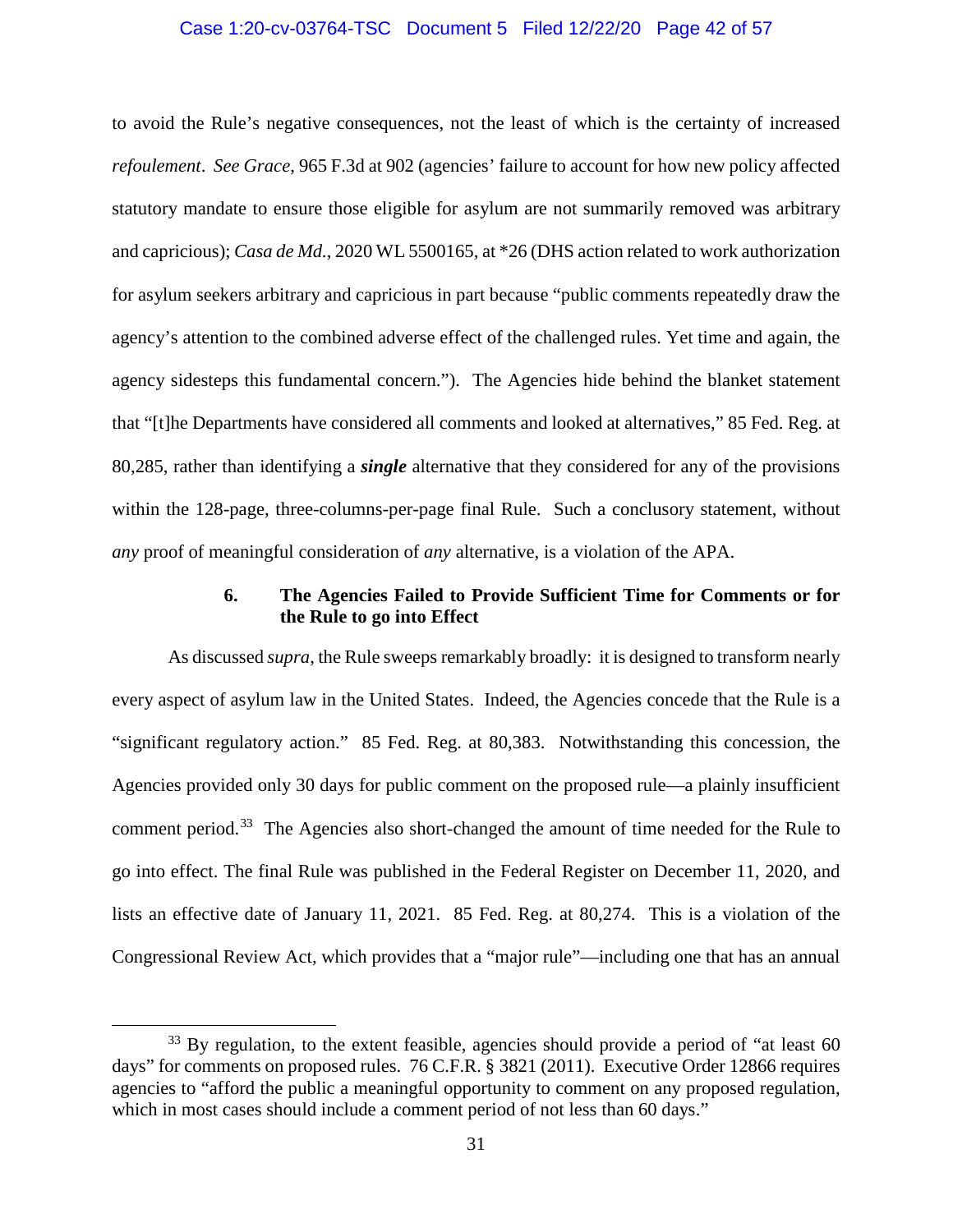#### Case 1:20-cv-03764-TSC Document 5 Filed 12/22/20 Page 43 of 57

effect on the economy of \$100 million or more—may not take effect until 60 calendar days after the rule has been published in the *Federal Register* and submitted to Congress. 5 U.S.C. § 801(a)(3). The Agencies state that the Office of Information and Regulatory Affairs has determined that the Rule does not meet this threshold, 85 Fed. Reg. at 80,383, but they provide no analysis of the Rule's economic effects. In fact, "even a two percent reduction in the number of asylum seekers would easily cost the U.S. economy and fisc over \$100 million," Ex. C, Clemens Decl. ¶ 25, and the Rule is all but guaranteed to cause a far greater decline in asylum grants.

#### **D. Individual Provisions of the Rule Violate the INA and APA**

For the reasons stated above, the entire Rule should be enjoined and ultimately set aside, and the Court need not reach whether any individual provision violates the INA and APA. If the Court does wish to consider the Rule provision-by-provision, however, each provision is independently unlawful for the reasons outlined in Plaintiff's Complaint. Below, we discuss a subset of the Rule's provisions that exemplify the Agencies' unlawful efforts to subvert Congress's statutory scheme in an arbitrary manner. Given the import these provisions have to the Rule, they cannot be severed and the Rule as a whole should fail. *See infra* Part III.

# **1. Multiple Provisions Violate the Plain Text of the INA**

Some Provisions, including Provisions 2.2 (Denying a Hearing), 2.4 (Political Opinion), and 2.10 (Firm Resettlement), directly conflict with the text of the INA. Regulations must be consistent with the statutes they implement. *Orion Reserves Ltd. P'ship v. Salazar*, 553 F.3d 697, 703 (D.C. Cir. 2009). In analyzing conflicts, courts consider the statute's plain text along with regulatory action's impact within the context of an overall statutory scheme, and courts have vacated regulations when they were either in direct contradiction with a statute or so inconsistent with it that they "pervert[ed] the meaning of the statute*.*" *Aid Ass'n for Lutherans v. U.S. Postal*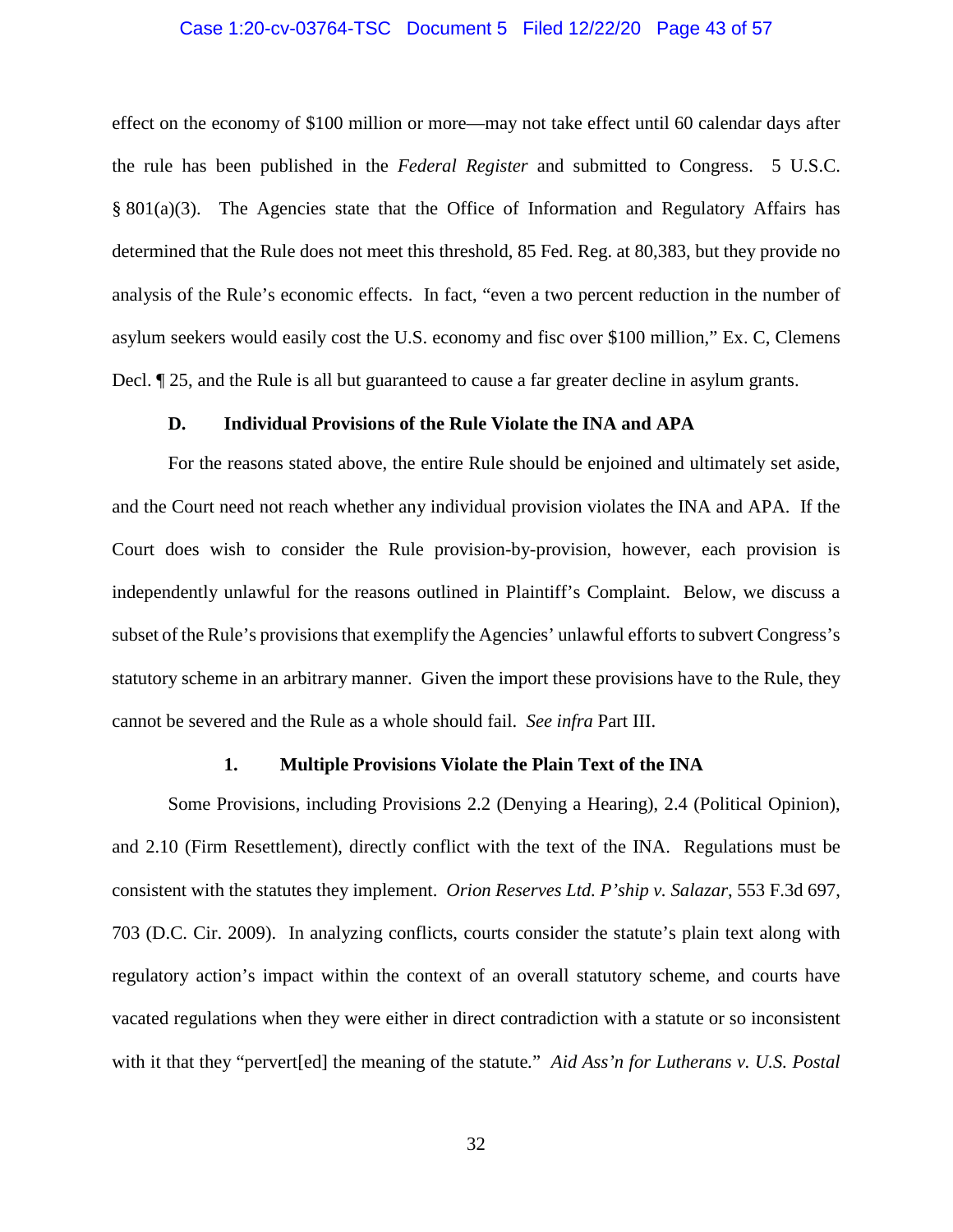*Serv.*, 321 F.3d 1166, 1172, 1175 (D.C. Cir. 2003).34

Provision 2.10 (Firm Resettlement) not only perverts the meaning of the statute; it defies common sense. Congress, in the INA, provided that an individual cannot receive asylum if she "*was firmly resettled* in another country prior to arriving in the United States." 8 U.S.C § 1158(b)(2)(A)(vi) (emphasis added). The Rule reinterprets the language "was firmly resettled" to include any individual who "*could have applied* for and obtained any non-permanent but indefinitely renewable legal immigration status in that country." 85 Fed. Reg. at 80,388, 80,397 (emphasis added). In other words, a person who passed through a third country but did not have legal status there would nonetheless be subject to the firm resettlement bar. On its face, this interpretation gives section  $1158(b)(2)(A)(vi)$  a meaning its words plainly cannot bear. A person cannot be resettled in a country, much less "firmly," if she does not have any immigration status in that country.<sup>35</sup> Moreover, § 1158(b)(2)(A)(vi) must not be construed to violate international law, including the United States' obligations under the Refugee Convention. *See Garcia v. Sessions*, 856 F.3d 27, 42 (1st Cir. 2017). But the Agencies' interpretation does just that. *See*  Ex. A, Hathaway Decl. ¶¶ 30–31.

Provision 2.2 (Denying a Hearing) creates a similar textual conflict. The INA requires that

 $34$  In addition, where possible, courts are bound to interpret statutory provisions to avoid conflicts with U.S. obligations under international law. *Murray v. Schooner Charming Betsy*, 6 U.S. (2 Cranch) 64, 118 (1804) ("[A]n act of Congress ought never to be construed to violate the law of nations if any other possible construction remains."); *see also United States v. Ali*, 718 F.3d 929, 936 (D.C. Cir. 2013).

 $35$  The Agencies' explanation for Provision 2.10 is flawed. They write that they have promulgated this change "[d]ue to the increased availability of resettlement opportunities," repeating the statistic that 43 countries have signed the Refugee Convention since 1990. 85 Fed. Reg. at 80,282. But as multiple commenters have pointed out, signing the Refugee Convention is equivalent to having a functioning asylum system for those fleeing persecution. El Salvador and Afghanistan are two such signatories, and neither has an existing humanitarian relief process. *See*  Compl. ¶ 202. The Agencies fail to acknowledge these comments, much less offer any rebuttal.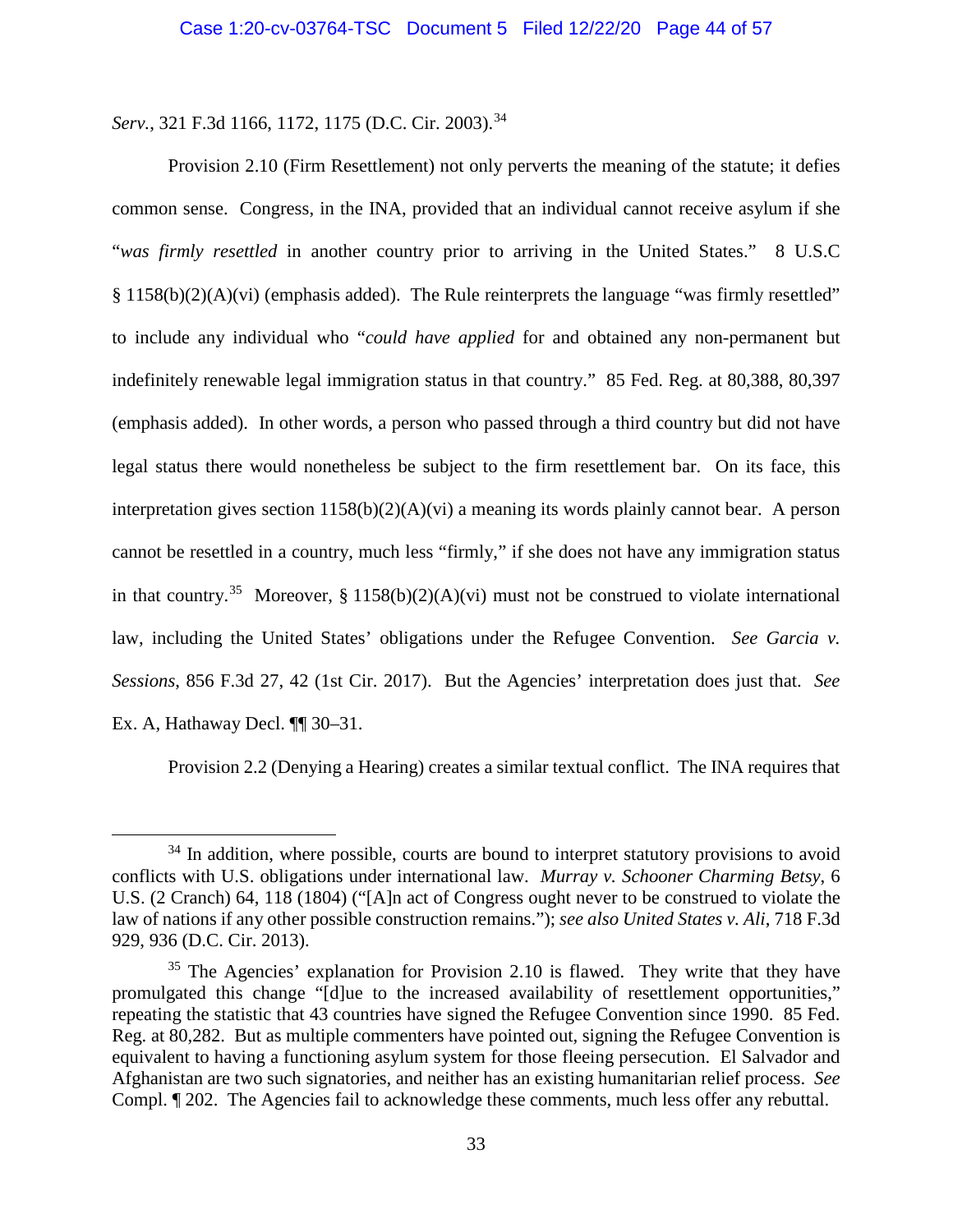#### Case 1:20-cv-03764-TSC Document 5 Filed 12/22/20 Page 45 of 57

immigration judges "shall" conduct a hearing when deciding admissibility. *See* 8 U.S.C. § 1229a(a)(1). Yet under Provision 2.2 of the Rule, immigration judges are free to hold no hearings at all and deny applications for asylum, statutory withholding of removal, and protection under the CAT regulations anytime an applicant does not establish a prima facie case for relief or protection. 85 Fed. Reg. at 80,397. Nothing in the statute authorizes immigration judges to make these decisions without a hearing; to the contrary, the INA dictates that IJs must do the opposite, afford applicants rights to present and examine evidence (including through an attorney), and otherwise present his or her case. For these reasons, Provision 2.2 violates the plain text of the INA.

Section 1229a(a)(1) provides: "An immigration judge *shall* conduct proceedings for deciding the inadmissibility or deportability of an alien." 8 U.S.C.  $\S$  1229a(a)(1) (emphasis added). It also states that "[t]he immigration judge *shall* administer oaths, receive evidence, and interrogate, examine, and cross-examine the alien and any witnesses." *Id.* § 1229a(b)(1) (emphasis added). The Supreme Court has repeatedly recognized that "shall" is "mandatory" and "normally creates an obligation impervious to judicial discretion." *Lexecon Inc. v. Milberg Weiss Bershad Hynes & Lerach*, 523 U.S. 26, 35 (1998); *see also Murphy v. Smith*, 138 S. Ct. 784, 787 (2018) ("[T]he word "shall" usually creates a mandate, not a liberty."); *Lopez v. Davis*, 531 U.S. 230, 241 (2001) (noting Congress's "use of a mandatory 'shall' . . . to impose discretion-less obligations").<sup>36</sup> And to the extent that section 1229a could be interpreted to not require a hearing (which it cannot), that interpretation would conflict with the United States' obligations under Art. 25 of the Refugee Convention. *See* Ex. A, Hathaway Decl. ¶¶ 52–54 (explaining that denying

 <sup>36</sup> *See also Me. Cmty. Health Options v. United States*, 140 S. Ct. 1308, 1320 (2020); *Kingdomware Techs., Inc. v. United States*, 136 S. Ct. 1969, 1977 (2016); *Nat'l Ass'n of Home Builders v. Defs. of Wildlife*, 551 U.S. 644, 661 (2007); *Cook v. Food & Drug Admin*., 733 F.3d 1, 7 (D.C. Cir. 2013); *Ass'n of Civilian Technicians, Mont. Air Chapter No. 29 v. Fed. Labor Relations Auth*., 22 F.3d 1150, 1153 (D.C. Cir.1994).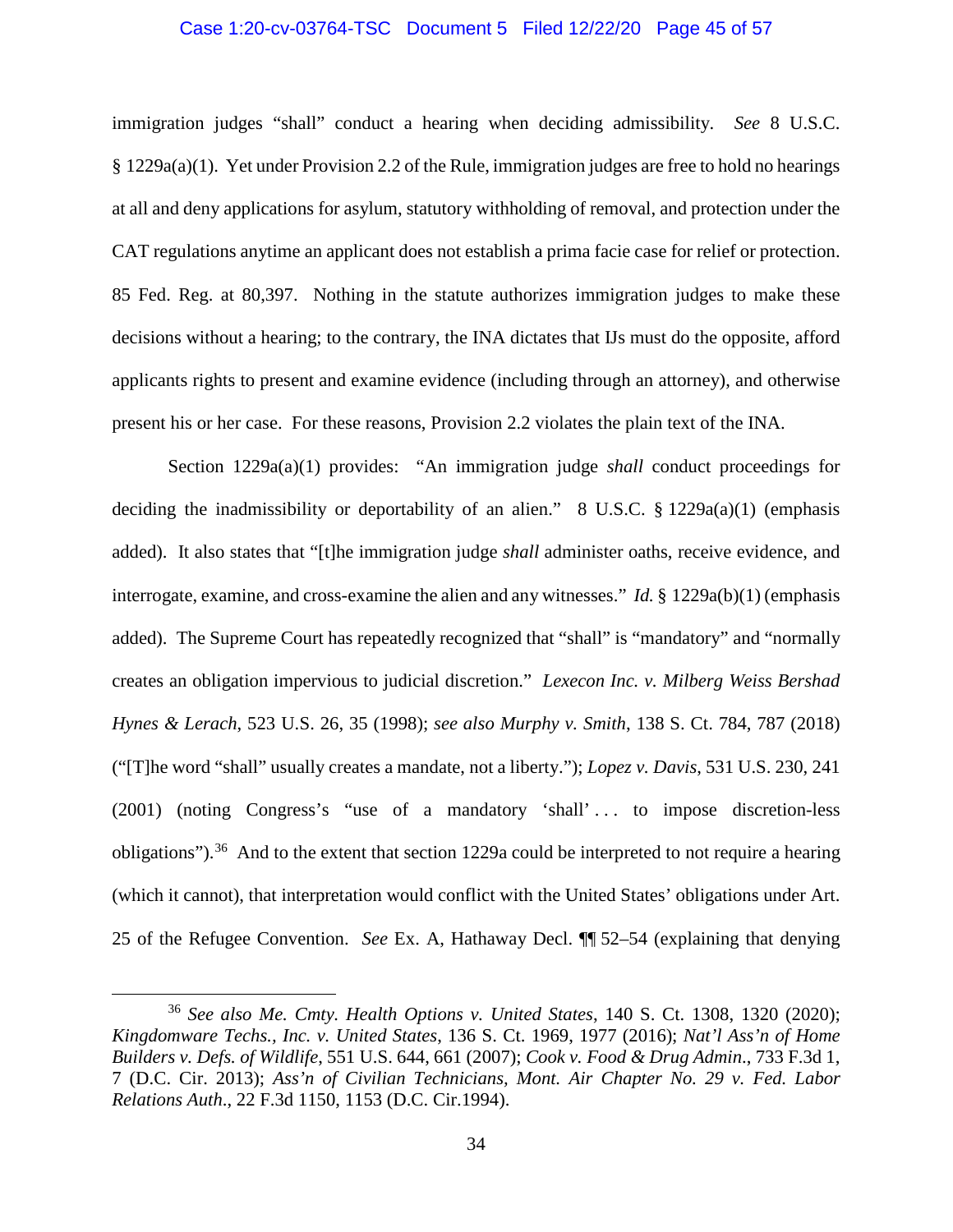#### Case 1:20-cv-03764-TSC Document 5 Filed 12/22/20 Page 46 of 57

hearings to asylum seekers, including those who are unrepresented, is "clearly at odds with Art. 25's goal of ensuring that refugees are assisted to claim their rights").

Congress did not intend for these proceedings to exist only on paper; indeed, section 1229a repeatedly reinforces the right to a hearing. Section 1229a(b)(4), for example, guarantees that "the alien shall have a reasonable opportunity to examine the evidence against the alien, to present evidence on the alien's own behalf, to cross examine witnesses presented" and requires that "a complete record shall be kept of all testimony and evidence produced at the proceeding." 8 U.S.C. § 1229a(b)(4). These statutes codify the right to a hearing because Congress understood that not providing meaningful procedures like hearings would almost certainly lead to the *refoulement* of refugees with valid claims and a desperate need for protection.<sup>37</sup> Provision 2.2 ignores this Congressional understanding, contradicting the INA's "objective of completing proceedings before the immigration judge" and infringing asylum seekers' rights under current regulations.<sup>38</sup>

In addition, Provision 2.4, which confines "political opinion" to only "an ideal or conviction in support of a discrete cause related to political control of a State or a unit thereof," 85 Fed. Reg. at 80,386 & 80,394, contradicts the plain meaning of that term as it appears in the INA. On its face, a "political opinion" is one "[o]f or relating to government, a government, or the conduct of government" as well as "of, relating to, involving, or involved in politics and especially party politics" and "involving or charged or concerned with acts against a government or a political

 <sup>37</sup> *See, e.g.*, Immigration Control and Financial Responsibility Act of 1996, 142 Cong. Rec., S3282 (daily ed. Apr. 15, 1996) (Senator Ted Kennedy) (explaining that "[e]xpedited exclusion procedures" that do not afford procedures such as a "hearing" run the risk that the United States will "turn away true refugees").

 $38$  Despite the Agencies' claims to the contrary, current regulations unambiguously provide for access to a hearing. *See* 8 C.F.R. § 1240.10; 8 C.F.R. § 1240.11.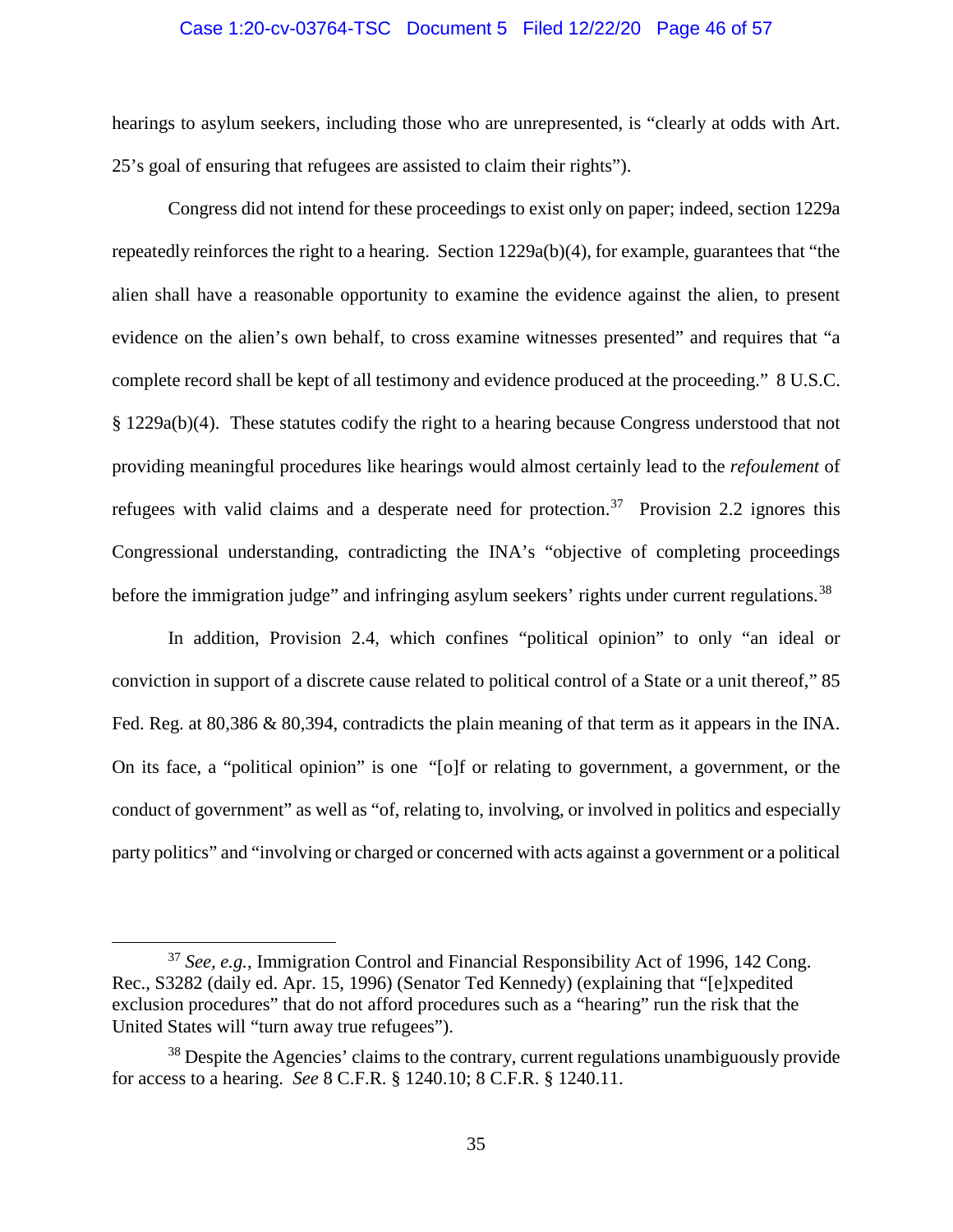#### Case 1:20-cv-03764-TSC Document 5 Filed 12/22/20 Page 47 of 57

system."<sup>39</sup> The plain meaning is thus far broader than the cramped understanding the Agencies attempt to ascribe to it, which would appear to exclude any opinions not directly related to *control of the government.* <sup>40</sup> The INA expressly provides that persecution on account of political opinion is a ground for refugee status, 8 U.S.C. § 1101(a)(42)(A), and there is no basis in the text to carve out certain types of political opinions from the definition. But Provision 2.4 does just that, going so far as to expressly exclude political opinions defined by "disapproval of, disagreement with, or opposition to criminal, terrorist, gang, guerilla, or other non-state organizations absent" certain "expressive behavior." 85 Fed. Reg. at 80,386; 80,394.

The Agencies' reinterpretation of "political opinion" is flatly inconsistent with the way that term is understood in international law. *See* Ex. A, Hathaway Decl. ¶¶ 39–42. The exclusion of opposition to criminal terrorist, gang, guerilla, or other non-state organizations contravenes the intention of the drafters of the Refugee Convention. *See id.* ¶ 41. And by providing that a subset of political opinion claims are only cognizable if there is "expressive behavior in furtherance of a cause," 85 Fed. Reg. 80,385, the Rule contradicts the clear language of the Convention, which refers to "political opinion," not political action, *see* Hathaway Decl. ¶ 42.

## **2. Multiple Provisions Are Arbitrary and Capricious for Lack of Justification**

The Agencies fail to provide facially valid reasons for many of the Rule's Provisions. In

 <sup>39</sup> *See Political*, Merriam-Webster, https://www.merriam-webster.com/dictionary/ political.

 $40$  The Agencies' definition would exclude beliefs or actions that have already been held to constitute political opinions. *See, e.g.*, *Garcia-Ramos v. Immigration & Naturalization Serv.*, 775 F.2d 1370, 1374 (9th Cir. 1985) (holding that evidence of membership and activities in persecuted political groups demonstrated political activity); *Hu v. Holder*, 652 F.3d 1011, 1018 (9th Cir. 2011) (holding that participation in a labor union can be political activity); *Fedunyak v. Gonzales*, 477 F.3d 1126, 1129 (9th Cir. 2007) (exposing corruption of high-level official to local police constituted political activity).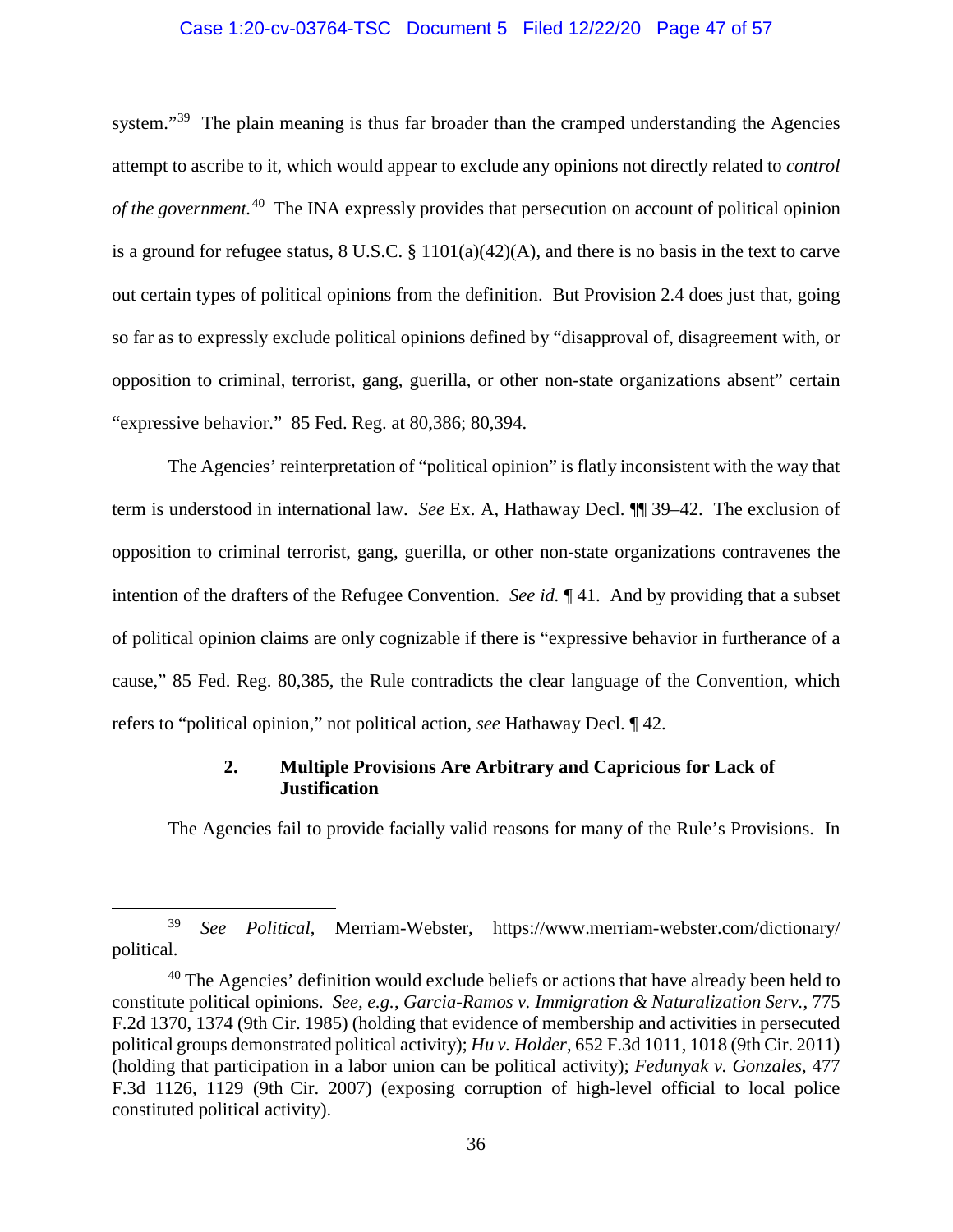#### Case 1:20-cv-03764-TSC Document 5 Filed 12/22/20 Page 48 of 57

particular, Provision 2.7 (Cultural Evidence), Provision 2.8 (Internal Relocation), and Provision 2.9 (Adverse Factors) are unjustified and for this reason alone violate the APA. "[T]he touchstone of 'arbitrary and capricious' review . . . is 'reasoned decisionmaking.'" *Altera Corp. & Subsidiaries v. Comm'r*, 926 F.3d 1061, 1080 (9th Cir. 2019) (quoting *State Farm*, 463 U.S. at 52). Where an agency fails to justify the assumptions underlying its regulatory action, that action is arbitrary and capricious and must be set aside. *See E. Bay*, 964 F.3d at 849.

In Provision 2.9 of the Rule, the Agencies enumerate three "significant adverse discretionary" factors that an adjudicator *must* consider when determining whether an individual should be afforded relief: (1) unlawful entry; (2) failure to apply for protection in a country of transit; and (3) use of fraudulent documents to enter the United States. 85 Fed. Reg. at 80,387; 80,396. Provision 2.9 also lists nine additional factors that, if present, will result in denial except in "extraordinary circumstances."41 The Agencies contend that the inclusion of these factors "will better ensure that immigration judges and asylum officers properly consider, in all cases, whether applicants for asylum merit relief." 85 Fed. Reg. at 80,342. But they fail credibly to articulate how the enumerated factors have any bearing on the merits of an applicant's claim at all, much less how adding the factors will help improve the work IJs already do to assess the merits.

In particular, it is difficult to comprehend how an eligible asylum applicant would be less deserving of protection because she "spent more than 14 days in any one country" or transited

<sup>&</sup>lt;sup>41</sup> 85 Fed. Reg. at 80,388, 80,397. These include, with limited exceptions: (1) spending more than 14 days in a country while in transit to the United States; (2) transiting through more than one country en route to the United States; (3) having been convicted of a crime that would render the individual ineligible; (4) spending more than a year in the United States prior to filing for asylum; (5) failing to properly file tax returns; (6) having more than one prior asylum application denied for any reason; (7) having withdrawn or abandoned a prior asylum application; (8) failing to attend an asylum interview; and (9) being subject to a final order of removal, deportation, or exclusion without filing a motion to report or seek asylum based on changed country conditions within one year of those changes. *Id.* at 80,387–80,388, 80,396–80,397.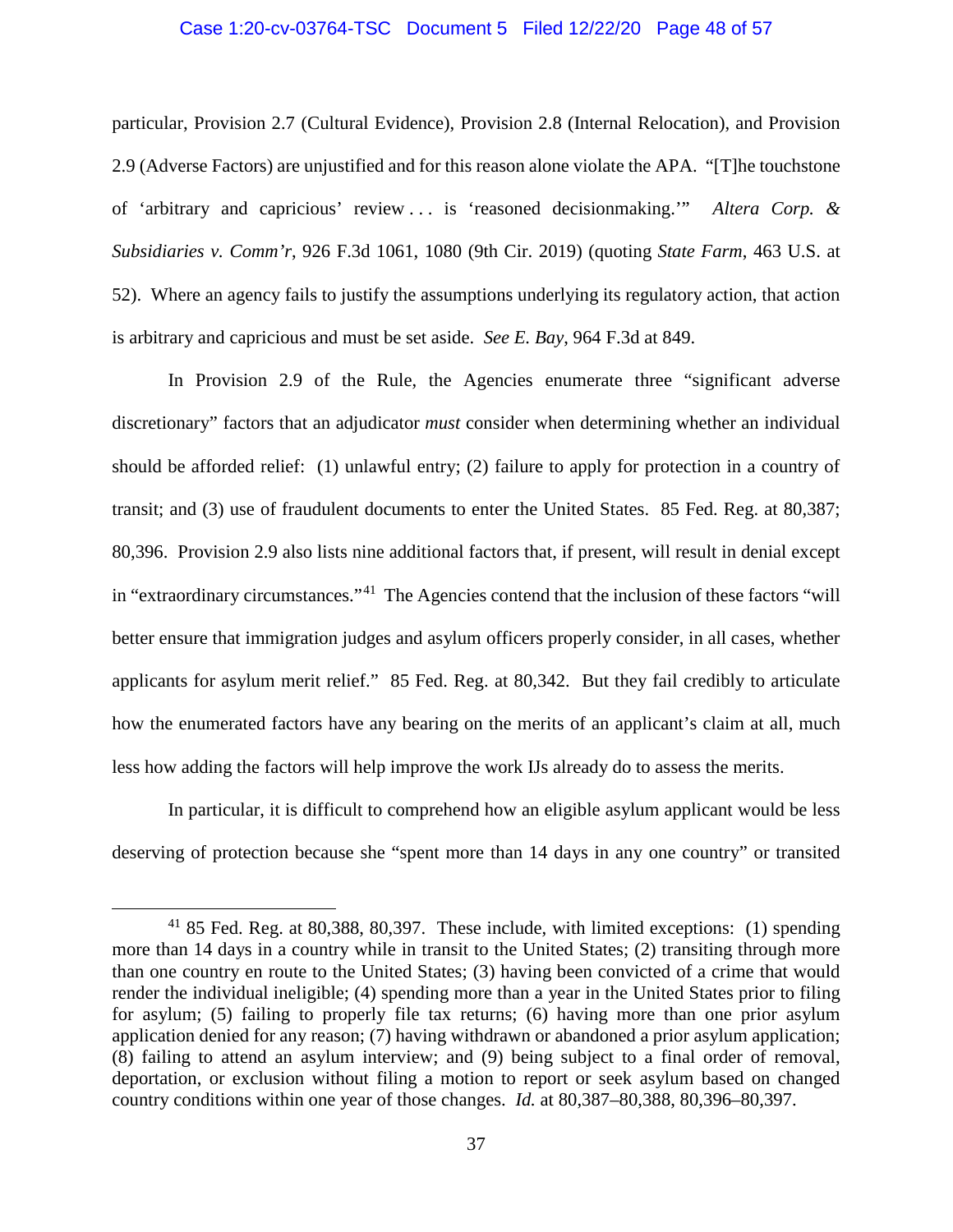#### Case 1:20-cv-03764-TSC Document 5 Filed 12/22/20 Page 49 of 57

through more than one country en route to the United States and did not apply for asylum in those countries. 85 Fed. Reg. at 80,388; 80,397. The Agencies state their belief that "aliens with legitimate claims would not forego the opportunity to seek protection in countries through which they traveled if they had urgent need." *Id.* at 80,352; *see also id.* at 80,346 (expressing the opinion that "aliens who fail to apply for protection in a country through which they transit en route to the United States" are likelier to be "misusing the asylum system"). But, as the Ninth Circuit has repeatedly held, "the failure to apply for asylum in a country through which an alien has traveled has no bearing on the validity of an alien's claim for asylum in the United States." *E. Bay*, 964 F.3d at 852. There are many valid reasons that an applicant may not have sought asylum in third countries, and there is therefore no justification for denying asylum on these grounds.<sup>42</sup>

Provisions 2.7 (Cultural Evidence) and 2.8 (Internal Relocation) are similarly unsupported by valid reasoning. In Provision 2.7, the Agencies seek to ban the submission of cultural evidence in asylum proceedings on the justification that the change will "make clear that pernicious cultural stereotypes have no place" in asylum and withholding proceedings. 85 Fed. Reg. at 80,281. But the Rule offers no evidence of how exactly such evidence promotes stereotypes in a harmful way, nor can the benefit of value-signaling outweigh the harm to applicants in barring the presentation of relevant evidence—such as a country's treatment of women, LBGTQIA+ individuals, or religious or racial minorities—during their cases.

In Provision 2.8, the Agencies offer factors for adjudicators to consider as part of their

<sup>&</sup>lt;sup>42</sup> This Provision also violates the test and spirit of the INA. In section 1158(b)(2), Congress outlined the exceptions to eligibility for asylum and provided that "additional limitations and conditions" must be "consistent with" the section. 8 U.S.C. § 1158(b)(2)(A); (C); *see E. Bay*, 964 F.3d at 849. Though the Agencies term the factors enumerated in Provision 2.9 as "discretionary," the text of the Rule makes plain that the Agencies intend them to function as limitations on eligibility. *See* 85 Fed. Reg. at 80,387, 80, 396. But the Agencies do not attempt to justify these additional limitations as consistent with section 1158.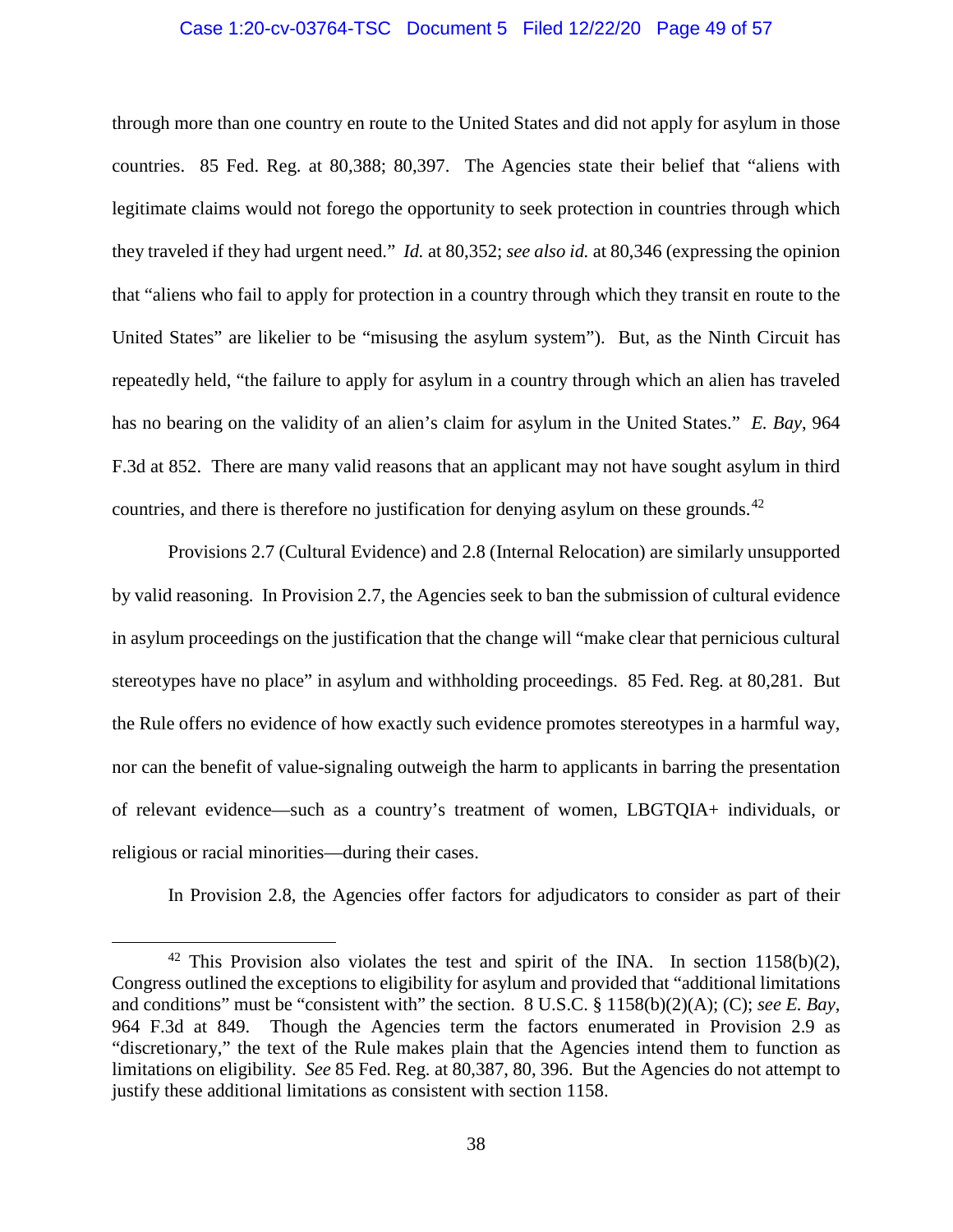#### Case 1:20-cv-03764-TSC Document 5 Filed 12/22/20 Page 50 of 57

internal relocation analysis. 85 Fed. Reg. at 80,387, 80,388, 80,396, and 80,398. But they offer no explanation as to how they decided on these factors, nor reasoning as to their relevance. Some of the factors, such as "demonstrated ability to relocate to the United States," are arbitrary on their face—every person applying for asylum in the United States has demonstrated an ability to relocate to the United States, so this adverse factor amounts to a thumb on the scale against every asylum applicant. Other factors, including the size of the country, are unsupported—it is not hard to identify examples of geographically large countries where internal relocation would be unrealistic and/or ineffective as a protection against widespread human rights violations.

#### **3. Multiple Provisions Undermine the Agencies' Purported Goals**

The Agencies have failed to offer specific, compelling reasons for the changes memorialized in the Rule. Instead, in an attempt to rationalize each provision, the Agencies fall back on the same explanations they provide for the Rule as a whole: efficiency and clarity. But several of the provisions create new delays and inefficiencies in the process, calling into question the Agencies' efforts in connecting the facts before them with the choices they made.

In Provision 1.5, the Agencies require asylum pre-screening officers to apply statutory eligibility bars during an applicant's credible fear interview, and to deny credible fear where such bars are believed to apply. The purpose, they say, is to "eliminate unnecessary removal delays." 85 Fed. Reg. at 80,371. But the Agencies then highlight that the noncitizen can request a review of the mandatory bar determination by an immigration judge. *Id.* at 80,296. Thus, it is unclear what delays the Rule is preventing, as review by an immigration judge remains available. The only thing the Rule appears to do is to *add* work at the credible fear stage, forcing asylum officers to assess another aspect of the asylum problem and immigration judges to make final decisions on complex issues at a brief review hearing rather than on full evidence and testimony.

Similarly, the Agencies claim that Provisions 2.3 and 2.6, which enumerate lists of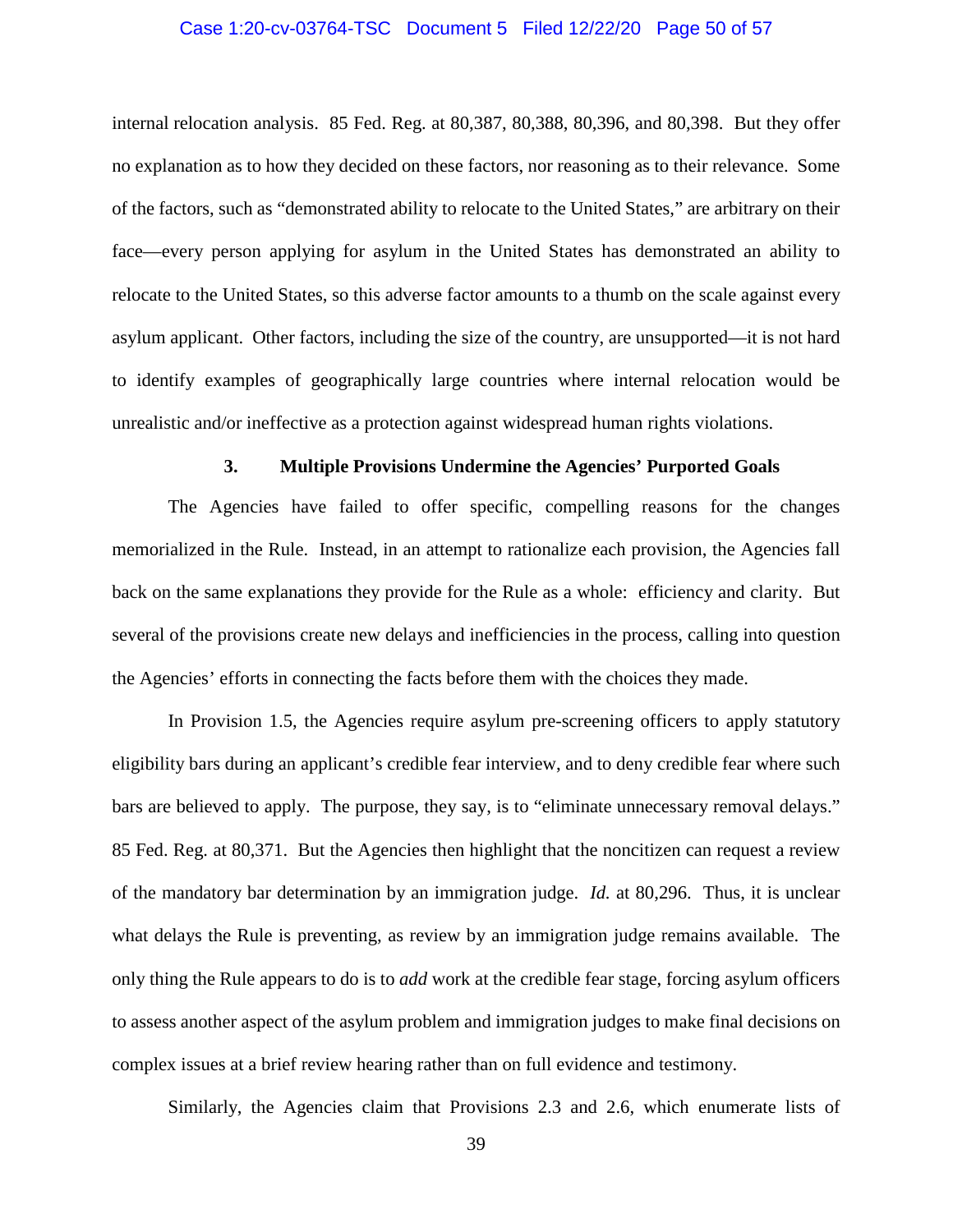#### Case 1:20-cv-03764-TSC Document 5 Filed 12/22/20 Page 51 of 57

presumptively unavailable particular social groups and, separately, the nexuses, will "reduce the amount of time the adjudicators must spend evaluating [these] claims." *Id.* at 80,329. But that rationale does not square with the Agencies' defense in the *Grace* litigation concerning a similar proposed change to the definition of particular social group that "officers must 'analyze each case on its own merits in the context of the society where the claim arises.'" *Grace*, 965 F.3d at 906. Indeed, the D.C. Circuit in that case relied heavily on the government's contention at oral argument that "there is no general rule against such claims, calling it 'crystal clear' that 'none of these groups are categorically barred.' Oral Arg. Rec. 24:03–07." *Id.* (citation omitted). That explanation, the Court held, "is perfectly consistent with the Guidance's instruction to asylum officers . . . that claims be analyzed on a case-by-case basis." *Id.* 

The Agencies cannot have it both ways. Either the new Rule *de facto* acts as a categorical bar on particular social group claims and nexus determinations *or* adjudicators indeed must conduct a case-by-case analysis of each claim taking into account *all* arguments or evidence related to the case. If the former, then the Rule as a *de facto* categorical bar violates the INA's plain language of requiring a case-by-case analysis. If the latter, then the Agencies' efficiency rationale is a chimera, as there will not be any reduction in the time it takes adjudicators to assess the claims.

The Rule also justifies several changes to the definition of commonly used terms in asylum applications, such as persecution (Provision 2.5), by claiming that the new definitions will "provide clarity for adjudicators." 85 Fed. Reg. at 80,286. This rationale does not survive scrutiny. Those tasked with the day-to-day operation of the asylum system also directly contradict the Agencies' "clarity" and "efficiency" rationales. The Agencies assert that the "animating principles" of the Rule include "provid[ing] guidance to adjudicators regarding a number of thorny issues that have created confusion and inconsistency." *Id.* at 80,284–80,285. But the same group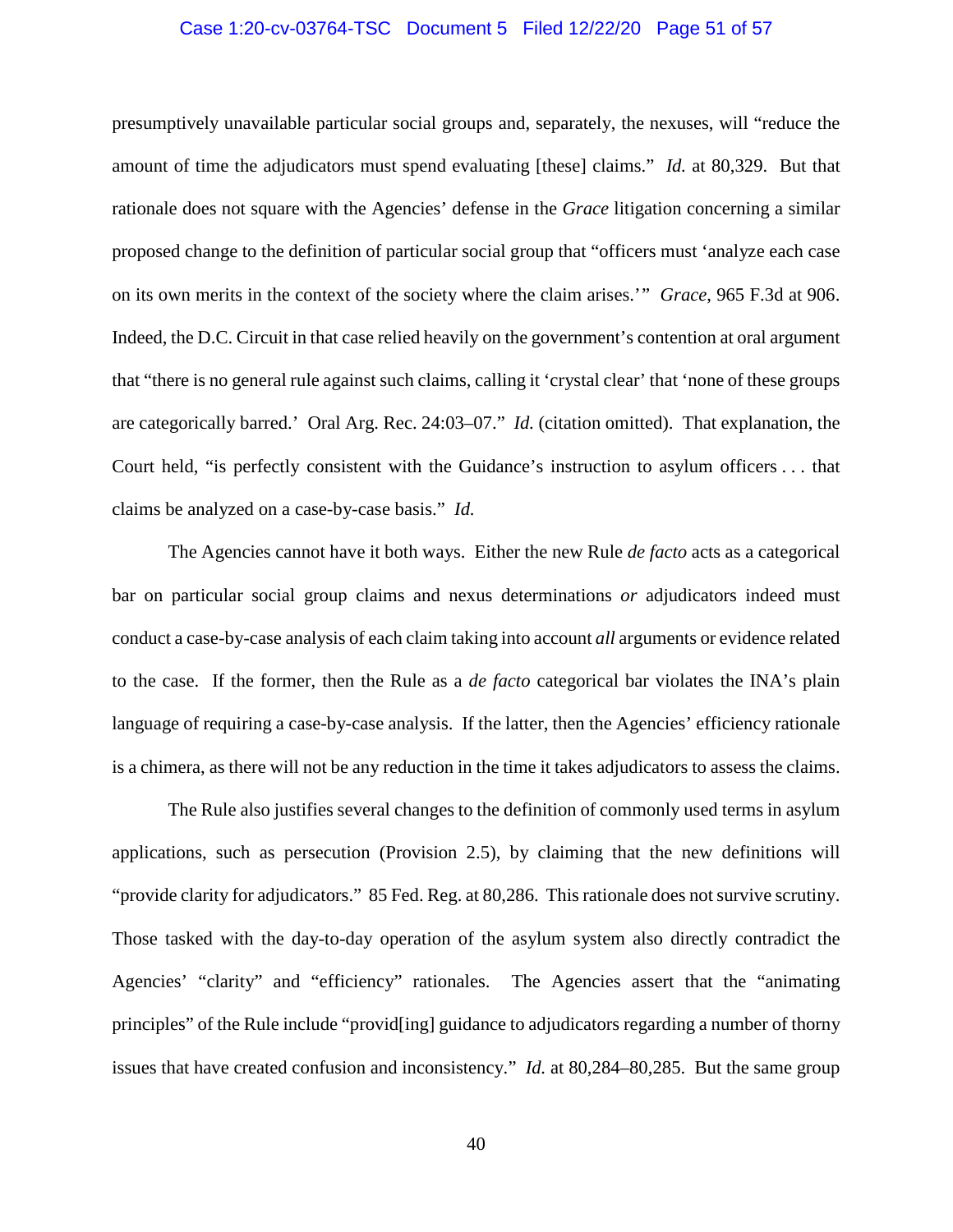#### Case 1:20-cv-03764-TSC Document 5 Filed 12/22/20 Page 52 of 57

of former immigration judges discussed *supra* also explained that, in their decades of collective experience, the Rule will do the exact opposite. The "clarity" rationale offered by the Agencies makes no sense at all in the context of upending a system in place for decades.

The foregoing are but a few examples of the countless ways in which the Rule's individual Provisions are inconsistent with the INA, insufficiently supported under the APA, or both. Even if the Agencies had authority to promulgate the Rule (which they did not), and even if they had properly engaged in the notice-and-comment rulemaking process (which they did not), the Rule would nonetheless be unlawful on its merits, as it is comprised of Provisions that cannot be squared with applicable law. Accordingly, the Plaintiff is likely to succeed on its claim.

#### **II. The Other Preliminary Injunction Factors Are Readily Met**

#### **A. The Rule Inflicts Irreparable Harm on Plaintiff**

The Rule will irreparably frustrate Human Rights First's mission to serve asylum seekers and advocate for meaningful access to the asylum system. *See* Ex. B, Breen Decl. ¶ 10. Because the litany of changes the Rule implements will make it substantially more difficult for individuals fleeing persecution to qualify for asylum, Human Rights First will likely face a drastic reduction in the number of clients it can serve. *Id*.And as a result of the higher standards imposed by the Rule, Human Rights First will have to spend more time preparing each impacted client for the various steps of their proceedings, which will further limit the number of clients the organization will be able to assist. *Id.*  $\llbracket$  11. Additionally, Human Rights First is expending significant resources in developing new materials and re-training its nationwide network of pro bono attorneys to operate in a more complex legal environment. *Id.* ¶ 14. To do so, the organization is diverting staff and resources, further reducing the number of clients that Human Rights First will have the capacity to serve. *Id.* This reduction in clients served will not only severely impair Human Rights First's ability to fulfill its mission, but also its financial health. *Id.* ¶ 24.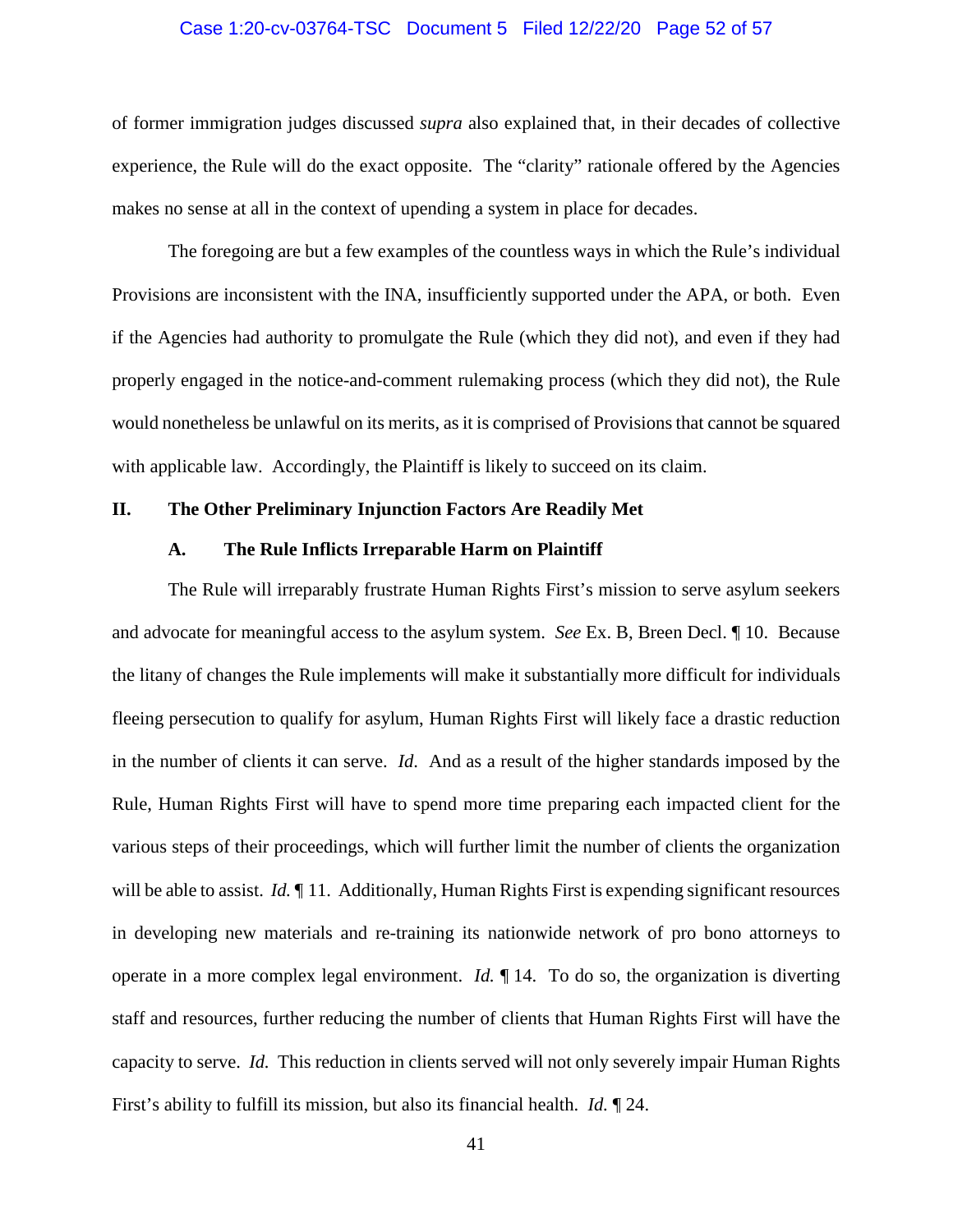#### **B. The Balance of Equities and Public Interest Weigh in Favor of an Injunction**

Where, as here, "the Government is the opposing party," the final two preliminary injunction factors "merge." *Guedes v. Bureau of Alcohol, Tobacco, Firearms & Explosives*, 920 F.3d 1, 10 (D.C. Cir. 2019) (per curiam) (quoting *Nken v. Holder*, 556 U.S. 418, 435 (2009)), *cert. denied*, 140 S. Ct. 789 (2020). The balance of equities and public interest favor enjoining the Rule.

For the asylum seekers that Human Rights First represents, the stakes could not be higher the risk of *refoulement* is, quite literally, a risk of persecution, torture, and even death. The Supreme Court has recognized that "the public interest has an interest in . . . preventing aliens from being wrongfully removed, particularly to countries where they are likely to face substantial harm." *Nken*, 556 U.S. at 436; *see also P.J.E.S. v. Wolf*, No. 1:20-cv-2245, 2020 WL 5793305, at \*18 (D.D.C. Sept. 25, 2020) (citation omitted) (collecting citations and noting that "the public has an interest in ensuring that we do not deliver aliens into the hands of their persecutors."). Moreover, the public interest will be damaged if the United States abrogates its treaty obligations and undermines the system of asylum that has been in place for decades. *Liuksila v. Turner*, No. 16-cv-00229, 2018 WL 6621339, at \*2 (D.D.C. Dec. 18, 2018).

On the other side of the ledger, the Agencies have no cognizable interest in carrying out a policy that violates federal law. *League of Women Voters of U.S. v. Newby*, 838 F.3d 1, 12 (D.C. Cir. 2016); *District of Columbia v. U.S. Dep't of Agric.*, 444 F. Supp. 3d 1, 45 (D.D.C. 2020). To be sure, the public generally has an interest "in efficient administration of the immigration laws at the border." *Landon v. Plasencia*, 459 U.S. 21, 34 (1982). But the Agencies have failed to provide reasoned analysis supporting their assertion that the Rule's changes will in fact increase—rather than frustrate—efficiency. And the public also has "an interest in ensuring that 'statutes enacted by [their] representatives' are not imperiled by executive fiat," which weighs clearly against allowing the Rule to go into effect. *E. Bay*, 932 F.3d at 779 (quoting *Maryland v. King*, 567 U.S.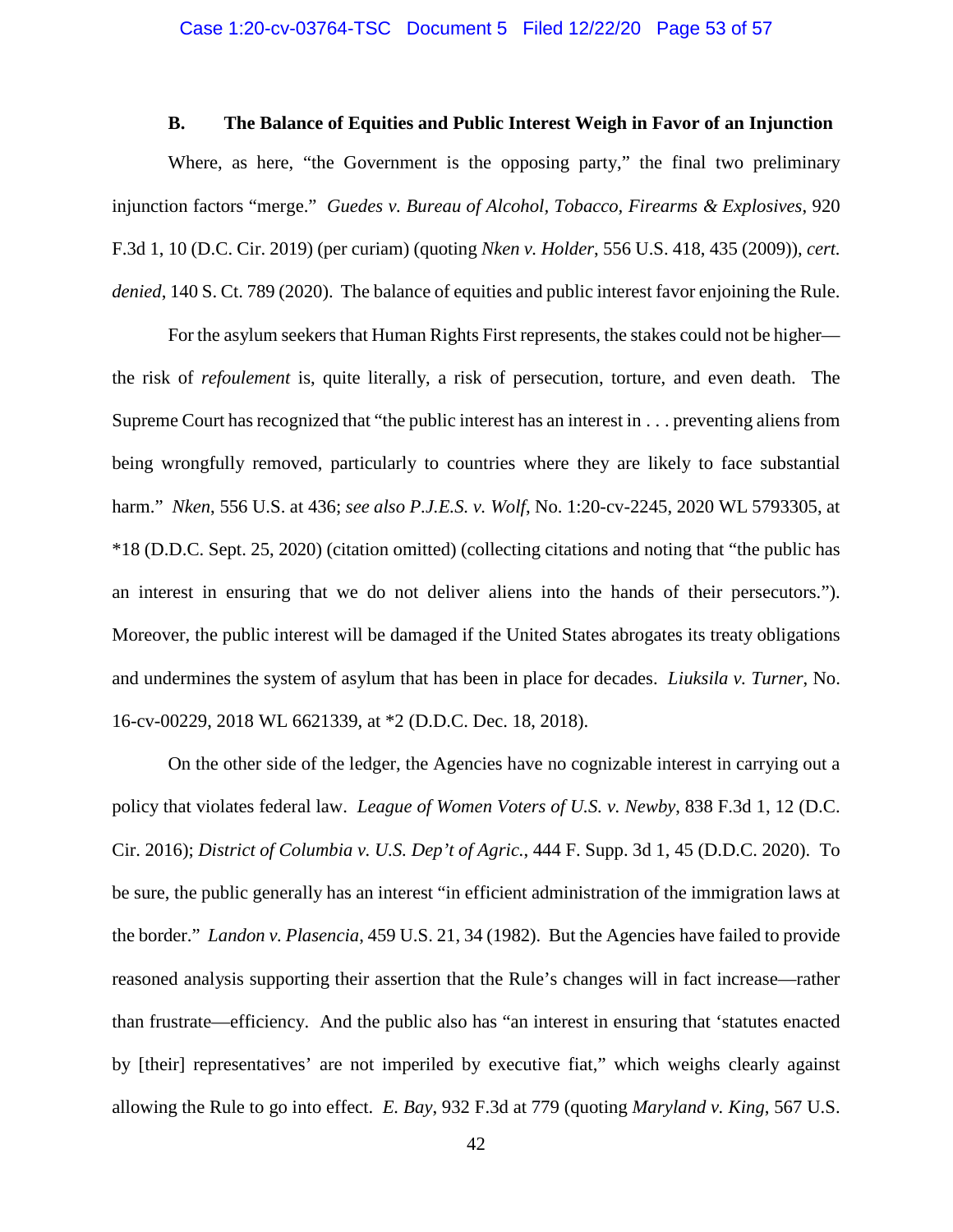#### Case 1:20-cv-03764-TSC Document 5 Filed 12/22/20 Page 54 of 57

1301, 1301 (2012)). Finally, enjoining implementation of the Rule would simply preserve the status quo, and the Agencies identify no imminent, irreparable injury that will occur from maintaining the current, statutorily-prescribed system.

#### **III. The Court Should Enjoin the Entire Rule**

With respect to Plaintiff's claims that the Rule is *ultra vires*, that Chad Wolf was improperly serving, and that the Agencies failed adequately to consider the cumulative effect of the Rule on the availability of asylum and thus, in turn, on its obligations under international agreements, the only appropriate remedy is to enjoin the entire Rule. With respect to Plaintiff's arguments that specific provisions were arbitrary and capricious or inconsistent with the statutory text, severance is inappropriate under the circumstances. To be sure, not all of the Rule's provisions violate the plain text of the INA. But the Agencies' failure to act within the scope of their authority and failure to provide sound rationale for the changes infects the entire regulation.

Even if the Court were to find that one or two provisions somehow survive review, it should enjoin the whole Rule. In a recent decision, another district court put it well: "a decision to leave standing isolated shards of the Rule that have not been found specifically infirm would ignore the big picture: that the rulemaking exercise here was sufficiently shot through with glaring legal defects as to not justify a search for survivors*.*" *New York v. U.S. Dep't of Health & Human Servs*., 414 F. Supp. 3d 475, 577–78 (S.D.N.Y. 2019). The D.C. Circuit has also declined to sever invalid portions of a larger rule when doing so "would severely distort the [Agency's work] and produce a rule strikingly different from" the one the Agency promulgated. *MD/DC/DE Broads. Ass'n v. FCC*, 236 F.3d 13, 23 (D.C. Cir. 2001); *see also Nat. Res. Def. Council v. EPA*, 489 F.3d 1250, 1261 (D.C. Cir. 2007). As in these cases, the Rule at issue here would be virtually unrecognizable as the one promulgated by the Agencies if its (many) facially defective provisions were excised.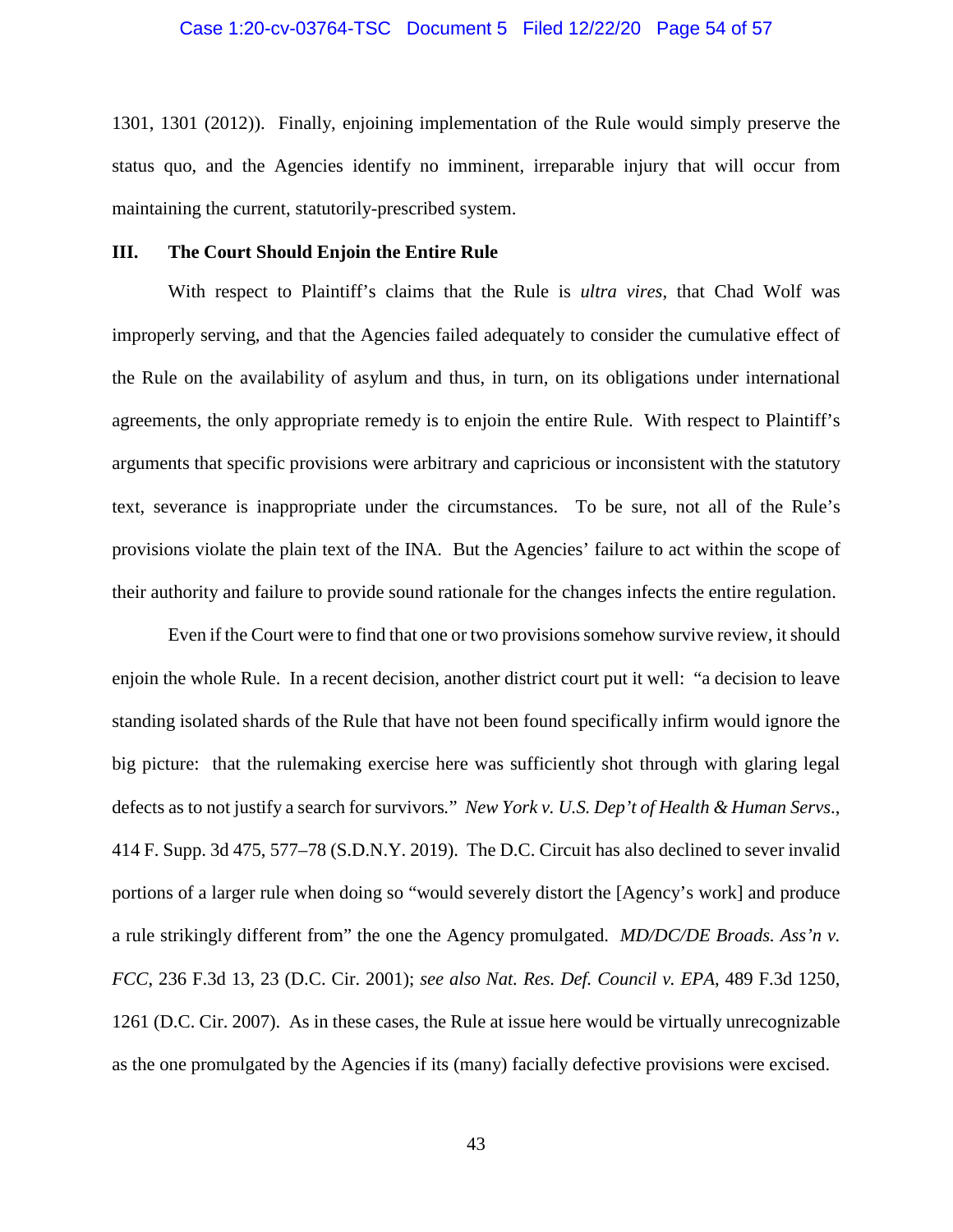### **IV. Nationwide Injunctive Relief Is Warranted**

Under the APA, circuit precedent, and the facts of this case, a nationwide preliminary injunction is the appropriate remedy here. The scope of a district court's equitable powers "is broad, for breadth and flexibility are inherent equitable in remedies." *Brown v. Plata*, 563 U.S. 493, 538 (2011) (citation omitted); *see also Nat'l Mining Ass'n v. U.S. Army Corps of Eng'rs*, 145 F.3d 1399, 1408 (D.C. Cir. 1998). As the D.C. Circuit has held, this broad discretion includes the authority to issue injunctions that are nationwide in scope. *See Nat'l Mining Ass'n*, 145 F.3d at 1408–09. Indeed, "[w]hen a reviewing court determines that agency regulations are unlawful, the *ordinary result* is that the rules are vacated—not that their application to the individual petitioners is proscribed."43 *Id.* at 1409 (alteration in original) (quoting *Harmon v. Thornburgh*, 878 F.2d 484, 495 n.21 (D.C. Cir. 1989)). Numerous courts in this district have "enjoin[ed] improper agency action on a nationwide basis" where "the challenged policy is found to be arbitrary and capricious or otherwise facially unlawful." *Whitman-Walker Clinic, Inc. v. U.S. Dep't of Health & Servs.*, -- F. Supp. 3d --, 2020 WL 5232076, at \*43 (D.D.C. Sept. 2, 2020) (collecting cases).

The preliminary posture of this case does not alter the presumption that nationwide relief is appropriate to remedy the Agencies' unlawful action. *See U.S. Dep't of Agric.*, 444 F. Supp. 3d at 48 (noting that § 705 of the APA, which governs preliminary relief, "authorize[s] relief from agency action for any person otherwise subject to the action, not just as to plaintiffs"); *see also Gomez v. Trump*, -- F. Supp. 3d --, 2020 WL 5367010, at \*37 (D.D.C. Sept. 4, 2020) (rejecting the argument that *National Mining* does not apply to preliminary injunctions). Moreover, nationwide

<sup>&</sup>lt;sup>43</sup> The text of the APA confirms that nationwide relief is warranted if an agency action is found to be contrary to law: under § 706, a reviewing court "*shall* . . . hold unlawful and set aside agency action" that is arbitrary and capricious or in excess of statutory authority. 5 U.S.C. § 706(2) (emphasis added); *see also*, *e.g.*, *Innovation Law Lab v. Wolf*, 951 F.3d 1073, 1094 (9th Cir. 2020) ("There is a presumption . . . in APA cases that the offending agency action should be set aside in its entirety rather than only in limited geographical areas.").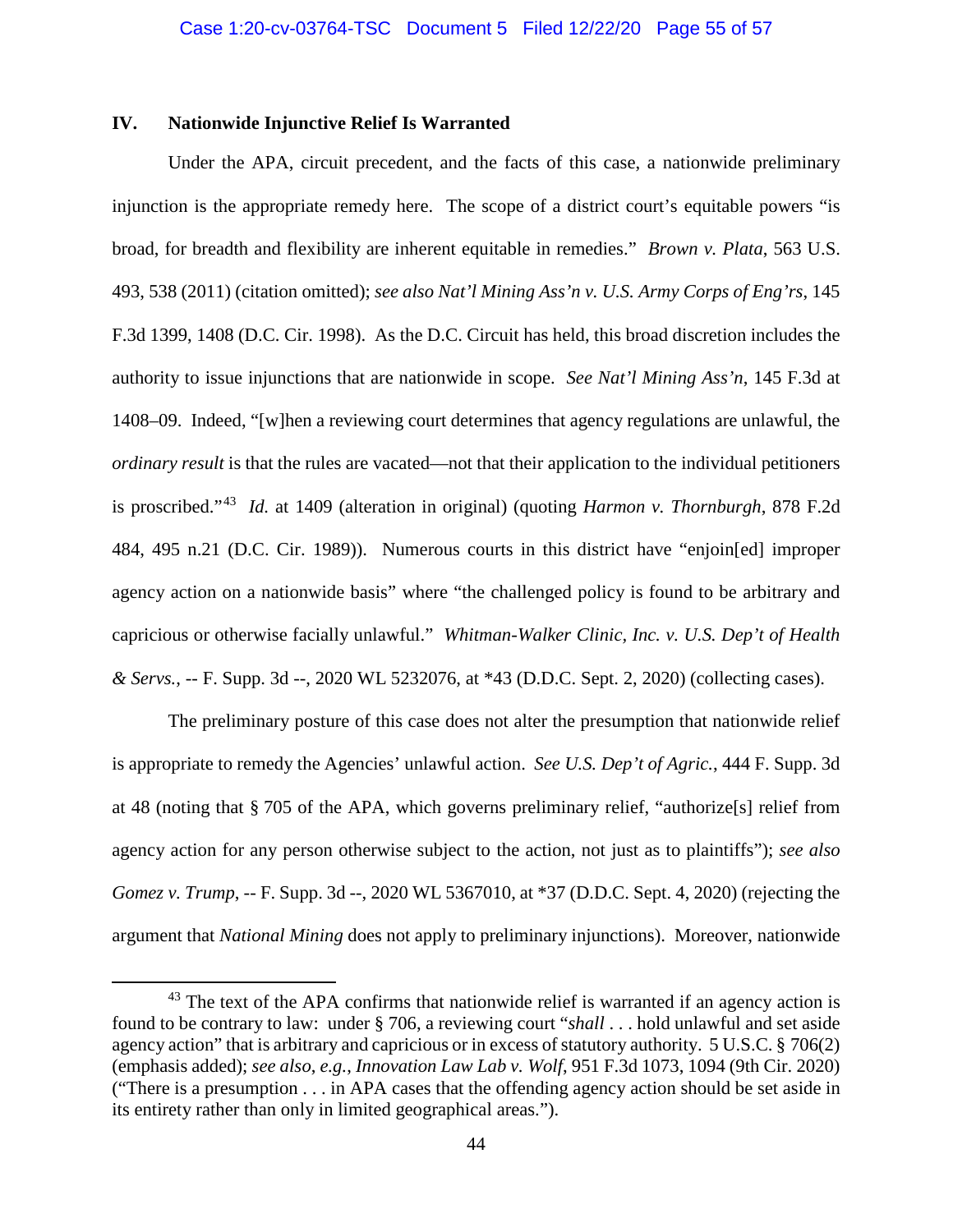#### Case 1:20-cv-03764-TSC Document 5 Filed 12/22/20 Page 56 of 57

relief is particularly appropriate where, as here, the challenged regulation governs immigration policy. *See Texas v. United States*, 809 F.3d 134, 187–88 (5th Cir. 2015), *aff'd by equally divided court*, 136 S. Ct. 2271 (2016). Enjoining the Rule only as to Plaintiff or in a limited geographic area would result in "a fragmented immigration policy [that] would run afoul of the constitutional and statutory requirement for uniform immigration law and policy." *Washington v. Trump*, 847 F.3d 1151, 1166–67 (9th Cir. 2017) (per curiam); *Gomez v. Trump*, -- F. Supp. 3d --, 2020 WL 5367010, at \*37 (D.D.C. Sept. 4, 2020), *amended in part*, 2020 WL 5886855 (D.D.C. Sept. 14, 2020) (recognizing the importance of uniformity in immigration policy in granting a nationwide preliminary injunction). Because Plaintiff is likely to succeed in demonstrating that the Rule violates the APA, the INA, and the Constitution, this Court should issue a preliminary injunction barring its implementation nationwide.

#### **CONCLUSION**

For the foregoing reasons, Plaintiff urges the Court to enter a preliminary injunction to halt implementation of the Rule.

Dated: December 22, 2020 Respectfully submitted,

 /s/ Ana C. Reyes Ana C. Reyes (D.C. Bar No. 477354) Melinda K. Johnson (D.C. Bar No. 1620229) Emma J. Nino\* WILLIAMS & CONNOLLY LLP 725 Twelfth Street, NW Washington, DC 20005 Tel: (202) 434-5000 Fax: (202) 434-5029 areyes@wc.com

 $*$  Practice supervised by D.C. Bar members pursuant to D.C. Court of Appeals Rule 49(c)(8), and certification to practice pursuant to LCvR 83.2(g) to be submitted.